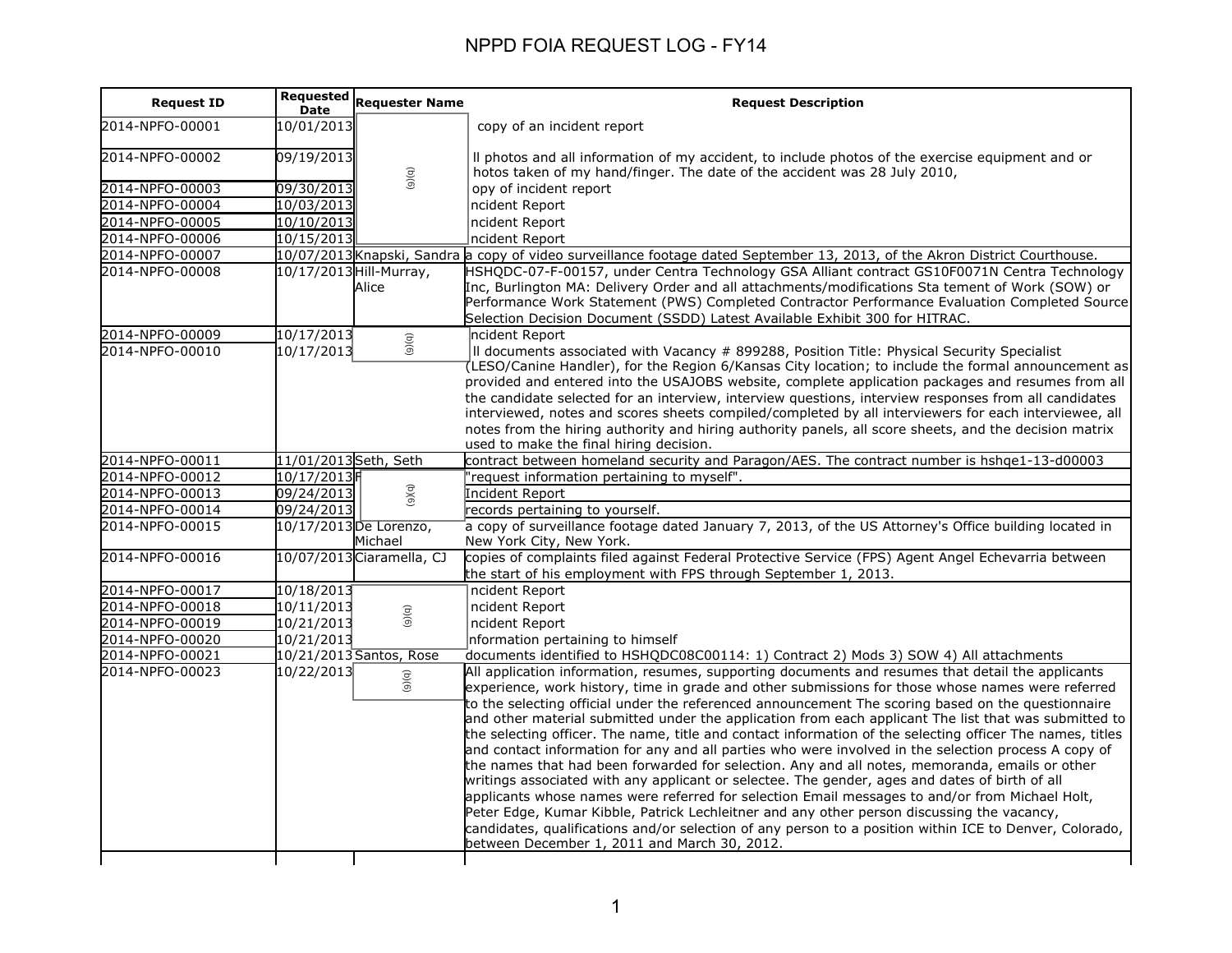| 2014-NPFO-00024 | 10/21/2013 MVM, MVM              | FPS PSO Medical Standards                                                                                                                                                                                                                                                                                                                                                                                                                                                                                                                                                                                                                                                                                                                                                                                                                                                                                                                                                                                                                                                                                                                                                              |
|-----------------|----------------------------------|----------------------------------------------------------------------------------------------------------------------------------------------------------------------------------------------------------------------------------------------------------------------------------------------------------------------------------------------------------------------------------------------------------------------------------------------------------------------------------------------------------------------------------------------------------------------------------------------------------------------------------------------------------------------------------------------------------------------------------------------------------------------------------------------------------------------------------------------------------------------------------------------------------------------------------------------------------------------------------------------------------------------------------------------------------------------------------------------------------------------------------------------------------------------------------------|
| 2014-NPFO-00025 | 10/16/2013                       | Incident Report                                                                                                                                                                                                                                                                                                                                                                                                                                                                                                                                                                                                                                                                                                                                                                                                                                                                                                                                                                                                                                                                                                                                                                        |
| 2014-NPFO-00026 | (9)(q)<br>10/21/2013             | <b>Incident Report</b>                                                                                                                                                                                                                                                                                                                                                                                                                                                                                                                                                                                                                                                                                                                                                                                                                                                                                                                                                                                                                                                                                                                                                                 |
| 2014-NPFO-00027 | 10/23/2013                       | <b>Incident Report</b>                                                                                                                                                                                                                                                                                                                                                                                                                                                                                                                                                                                                                                                                                                                                                                                                                                                                                                                                                                                                                                                                                                                                                                 |
| 2014-NPFO-00028 | 10/23/2013 Rubenfield,<br>Adam   | security logs dated November 1, 2012, to present                                                                                                                                                                                                                                                                                                                                                                                                                                                                                                                                                                                                                                                                                                                                                                                                                                                                                                                                                                                                                                                                                                                                       |
| 2014-NPFO-00029 | 10/22/2013 Stolworthy,<br>Layne  | Contract No.: HSHQDC-06-D00024, Task Order No.: HSSA01-13-J-2701, complete Contract and all<br>attachments, exhibits, etc., All Modifications, Copy of the RFP associated with the award                                                                                                                                                                                                                                                                                                                                                                                                                                                                                                                                                                                                                                                                                                                                                                                                                                                                                                                                                                                               |
| 2014-NPFO-00030 | 04/22/2014Lusic, Corrine         | 1. All final reports, final publications, policy statements of DHS, or communications between DHS and<br>another federal agency, or sworn testimony of DHS to Congress (collectively, "DHS Public<br>Statements"), after 2003, that discuss the role of nuclear electric power generation in achieving or<br>maintaining national security, national energy security/independence, or national economic security.<br>2. All records that discuss the role of Entergy Nuclear Indian Point 2, LLC and Entergy Nuclear Indian<br>Point 3, LLC ("Entergy") nuclear electric power generation facilities, which were built in Buchanan,<br>New York, and began operating in 1974 and 1976 respectively (collectively, "IPEC") in achieving or<br>maintaining national security, national energy security/independence, or national economic security.<br>3. All DHS Public Statements after 2003 that discuss the role of nuclear electric power generation in<br>responding to a national emergency. 4. All records that discuss the role of IPEC in responding to a<br>national emergency, including but not limited to the role of IPEC in responding to "Superstorm" Sandy<br>in 2012. |
| 2014-NPFO-00031 | 10/05/2013 Ravnitzky,<br>Michael | contract #HSHQDC11J00303.                                                                                                                                                                                                                                                                                                                                                                                                                                                                                                                                                                                                                                                                                                                                                                                                                                                                                                                                                                                                                                                                                                                                                              |
| 2014-NPFO-00032 | 10/17/2013 Hodai, Beau           | - Any and all records (including-- bot not limited to-- email communications) in possession of<br>Department of Homeland Security Office of Infrastructure Protection (DHS IP) and the DHS Office of<br>Intelligence and Analysis (DHS I&A) that pertain in any way to the following: -- Corrections<br>Corporation of America (CCA) -- Geo Group -- Management and Training Corporation (MTC) --<br><b>Emerald Correctional Management</b>                                                                                                                                                                                                                                                                                                                                                                                                                                                                                                                                                                                                                                                                                                                                            |
| 2014-NPFO-00033 | 10/25/2013                       | <b>Incident Report</b>                                                                                                                                                                                                                                                                                                                                                                                                                                                                                                                                                                                                                                                                                                                                                                                                                                                                                                                                                                                                                                                                                                                                                                 |
| 2014-NPFO-00034 | 10/28/2013<br>(6)(6)             | any and/or all vide/audio/reports be provided to me made on 10/10/13 between 8:30 a.m. and 11:30<br>a.m.                                                                                                                                                                                                                                                                                                                                                                                                                                                                                                                                                                                                                                                                                                                                                                                                                                                                                                                                                                                                                                                                               |
| 2014-NPFO-00035 | 10/15/2013                       | Incident Report                                                                                                                                                                                                                                                                                                                                                                                                                                                                                                                                                                                                                                                                                                                                                                                                                                                                                                                                                                                                                                                                                                                                                                        |
| 2014-NPFO-00036 | 10/17/2013                       | records in the possession of the Federal Protective Service concerning yourself.                                                                                                                                                                                                                                                                                                                                                                                                                                                                                                                                                                                                                                                                                                                                                                                                                                                                                                                                                                                                                                                                                                       |
| 2014-NPFO-00037 | 10/17/2013                       | copies of records in the possession of the Federal Protective Service concerning yourself.                                                                                                                                                                                                                                                                                                                                                                                                                                                                                                                                                                                                                                                                                                                                                                                                                                                                                                                                                                                                                                                                                             |
| 2014-NPFO-00038 |                                  | 10/23/2013 Smith, Amanda contract # HSHQDC10J00446.                                                                                                                                                                                                                                                                                                                                                                                                                                                                                                                                                                                                                                                                                                                                                                                                                                                                                                                                                                                                                                                                                                                                    |
| 2014-NPFO-00039 | 11/03/2013  <br>(9)(q)           | resumes, cert list and any other documents that are associated with the recent selection process of all<br>the qualified and referred candidates for the LESO/K-9 Handler position for the above referenced<br>announcement. The location for this position is Washington, DC.                                                                                                                                                                                                                                                                                                                                                                                                                                                                                                                                                                                                                                                                                                                                                                                                                                                                                                         |
| 2014-NPFO-00040 | 11/01/2013 Santos, Rose          | documents identified to HSHQDC09J00490.                                                                                                                                                                                                                                                                                                                                                                                                                                                                                                                                                                                                                                                                                                                                                                                                                                                                                                                                                                                                                                                                                                                                                |
| 2014-NPFO-00041 | 11/04/2013<br>$\widehat{\sigma}$ | Incident Report.                                                                                                                                                                                                                                                                                                                                                                                                                                                                                                                                                                                                                                                                                                                                                                                                                                                                                                                                                                                                                                                                                                                                                                       |
| 2014-NPFO-00042 | $\frac{6}{6}$<br>11/07/2013      | Incident Report                                                                                                                                                                                                                                                                                                                                                                                                                                                                                                                                                                                                                                                                                                                                                                                                                                                                                                                                                                                                                                                                                                                                                                        |
| 2014-NPFO-00043 |                                  | 10/22/2013 Stachewicz, Jeff following documents identified to DHS Records - Interagency Security Committee Standards and Best<br>Practices: 1) March 2013/7th Edition - Design-Basis Threat (FOUO) 2) April 2010/1st Edition -<br>Physical Security Criteria for Federal Facilities (FOUO) 3) March 2008/1st Edition - Facility Security<br>Level Determinations (FOUO):                                                                                                                                                                                                                                                                                                                                                                                                                                                                                                                                                                                                                                                                                                                                                                                                               |
| 2014-NPFO-00044 | 10/14/2013 Gordon, Daniel        | document from after GAO's October 11, 2011, decision, indicating which company ultimately won the<br>contract for the satellite services at issue in the protest. • If the solicitation was ca nce lled, any<br>document indicating that. • If the award is still pending, the most recent available document                                                                                                                                                                                                                                                                                                                                                                                                                                                                                                                                                                                                                                                                                                                                                                                                                                                                          |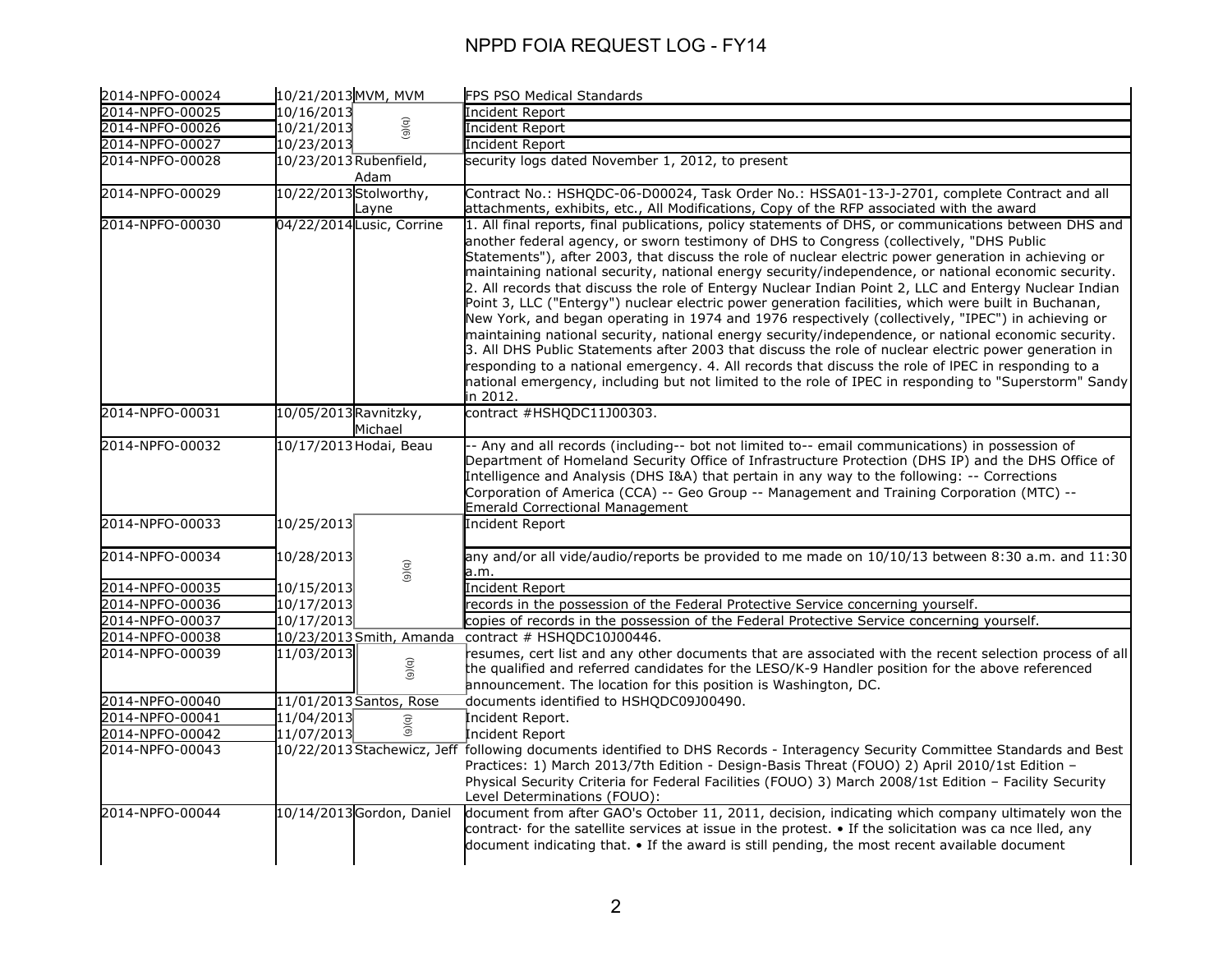|                 |                      |                            | indicating that.                                                                                                                                                                                                                                                                                                                                                                                                                                                                                                                                                                                                                                                                                                                  |
|-----------------|----------------------|----------------------------|-----------------------------------------------------------------------------------------------------------------------------------------------------------------------------------------------------------------------------------------------------------------------------------------------------------------------------------------------------------------------------------------------------------------------------------------------------------------------------------------------------------------------------------------------------------------------------------------------------------------------------------------------------------------------------------------------------------------------------------|
| 2014-NPFO-00045 | 11/01/2013           |                            | copy of incident report                                                                                                                                                                                                                                                                                                                                                                                                                                                                                                                                                                                                                                                                                                           |
| 2014-NPFO-00046 | 06/07/2013           |                            | copies of records and/or material concerning requestor                                                                                                                                                                                                                                                                                                                                                                                                                                                                                                                                                                                                                                                                            |
| 2014-NPFO-00047 | 11/07/2013           |                            | a copy of an incident report (Date Range for Record Search: From 11/12/2013 To 11/26/2013)                                                                                                                                                                                                                                                                                                                                                                                                                                                                                                                                                                                                                                        |
| 2014-NPFO-00048 | 11/06/2013           | (9)(9)                     | a copy of an incident report                                                                                                                                                                                                                                                                                                                                                                                                                                                                                                                                                                                                                                                                                                      |
| 2014-NPFO-00049 | 11/08/2013           |                            | a copy of an incident report                                                                                                                                                                                                                                                                                                                                                                                                                                                                                                                                                                                                                                                                                                      |
| 2014-NPFO-00050 | 11/08/2013           |                            | copies of two incident reports                                                                                                                                                                                                                                                                                                                                                                                                                                                                                                                                                                                                                                                                                                    |
| 2014-NPFO-00051 | 11/08/2013Green,     | Christopher                | a copy of an incident report (third party)                                                                                                                                                                                                                                                                                                                                                                                                                                                                                                                                                                                                                                                                                        |
| 2014-NPFO-00052 | 11/12/2013 Federman, | Adam                       | All minutes, notes, and content related to the 2013 Energy Government Coordinating Council (GCC)<br>and Energy- Oil and Natural Gas Sector (SCC) CIPAC Meeting held on April, 24 2013 including<br>information on presentations, roundtable discussions, and attendees.                                                                                                                                                                                                                                                                                                                                                                                                                                                           |
| 2014-NPFO-00053 | 11/05/2013           |                            | a copy of an incident report                                                                                                                                                                                                                                                                                                                                                                                                                                                                                                                                                                                                                                                                                                      |
| 2014-NPFO-00054 | 11/03/2013 Musgrave, | Shawn                      | -All memoranda or briefings regarding the TV show "Agents of S.H.I.E.L.D." -All communications<br>between the agency and ABC (American Broadcasting Company), Joss Whedon and/or the production<br>team of the TV show "Agents of S.H.I.E.L.D."                                                                                                                                                                                                                                                                                                                                                                                                                                                                                   |
| 2014-NPFO-00055 | 11/13/2013           |                            | a copy of an incident report                                                                                                                                                                                                                                                                                                                                                                                                                                                                                                                                                                                                                                                                                                      |
| 2014-NPFO-00056 | 11/13/2013           | (a)(6)                     | Any and all video and camera footage at 6401 Security Blvd, Baltimore, MD. Post 59 - GSA Loading<br>Dock Station, on the following dates and at the specified times: August 12, 2013 from 1:00pm to<br>2:00pm August 13, 2013 from 1:00pm to 2:00pm                                                                                                                                                                                                                                                                                                                                                                                                                                                                               |
| 2014-NPFO-00057 | 11/13/2013           |                            | Any and all video and camera footage at the Woodlawn, MD SSA (6401 Security Boulevard, Baltimore,<br>MD): B level of the garage between and including Post 48 and Post 59 for the following date and time:<br>July 9, 2013 from 3:30pm to 4:30pm. It is the B garage (as opposed to the A garage). This garage is<br>ocated in the "West" building, accessed from Robert Myers Blvd.                                                                                                                                                                                                                                                                                                                                              |
| 2014-NPFO-00058 | 11/07/2013 Campbell, | Nekeisha                   | contract # HSCEEC-10-A-00001                                                                                                                                                                                                                                                                                                                                                                                                                                                                                                                                                                                                                                                                                                      |
| 2014-NPFO-00059 | 11/14/2013           |                            | a copy of an incident report and copies of video camera footage resulting from said incident that<br>occurred on October 7, 2013                                                                                                                                                                                                                                                                                                                                                                                                                                                                                                                                                                                                  |
| 2014-NPFO-00060 | 11/14/2013           | (9)(q)                     | copies of documents peertaining to requestor's background investigation with the Federal Protective<br>Service                                                                                                                                                                                                                                                                                                                                                                                                                                                                                                                                                                                                                    |
| 2014-NPFO-00061 |                      | 10/07/2013 Morisy, Michael | A copy of any and all files, memos, or instructions sent to or generated by this agency's FOIA office in<br>regards to processing requests, assigning fee categories of, or otherwise mentioning or related to<br>requests filed by the website MuckRock.com. Please be sure to sure for instructions sent between this<br>agency's FOIA office and any internal or external legal counsel regarding the above-mentioned files,<br>and include any and all aforementioned responsive documents.                                                                                                                                                                                                                                   |
| 2014-NPFO-00062 |                      |                            | 11/06/2013 Smathers, Jason All records concerning your agency's employment of persons whom you know to have committed<br>criminal offenses and your agency's policies on such employment. 1) Written policies and procedures<br>concerning the hiring of employees, contractors or agents where the potential recruit either has been<br>convicted of a criminal offense, been arrested in suspension of a criminal offense, or has revealed that<br>they engaged in behavior in violation of the law without getting caught. 2) Requests or other<br>documentation in consideration of making an exemption to any such policy described in $#1.3$ )<br>Reports detailing the hiring of any person such as is described in $#1$ . |
| 2014-NPFO-00063 | 10/26/2013           |                            | a copy of an incident report                                                                                                                                                                                                                                                                                                                                                                                                                                                                                                                                                                                                                                                                                                      |
| 2014-NPFO-00064 | 11/14/2013           | (9)(9)                     | seeking copy of any derogatory information concerning requestor that was found during a background<br>nvestigation for the position of Physical Security Specialist (LESO), GS-0080-07                                                                                                                                                                                                                                                                                                                                                                                                                                                                                                                                            |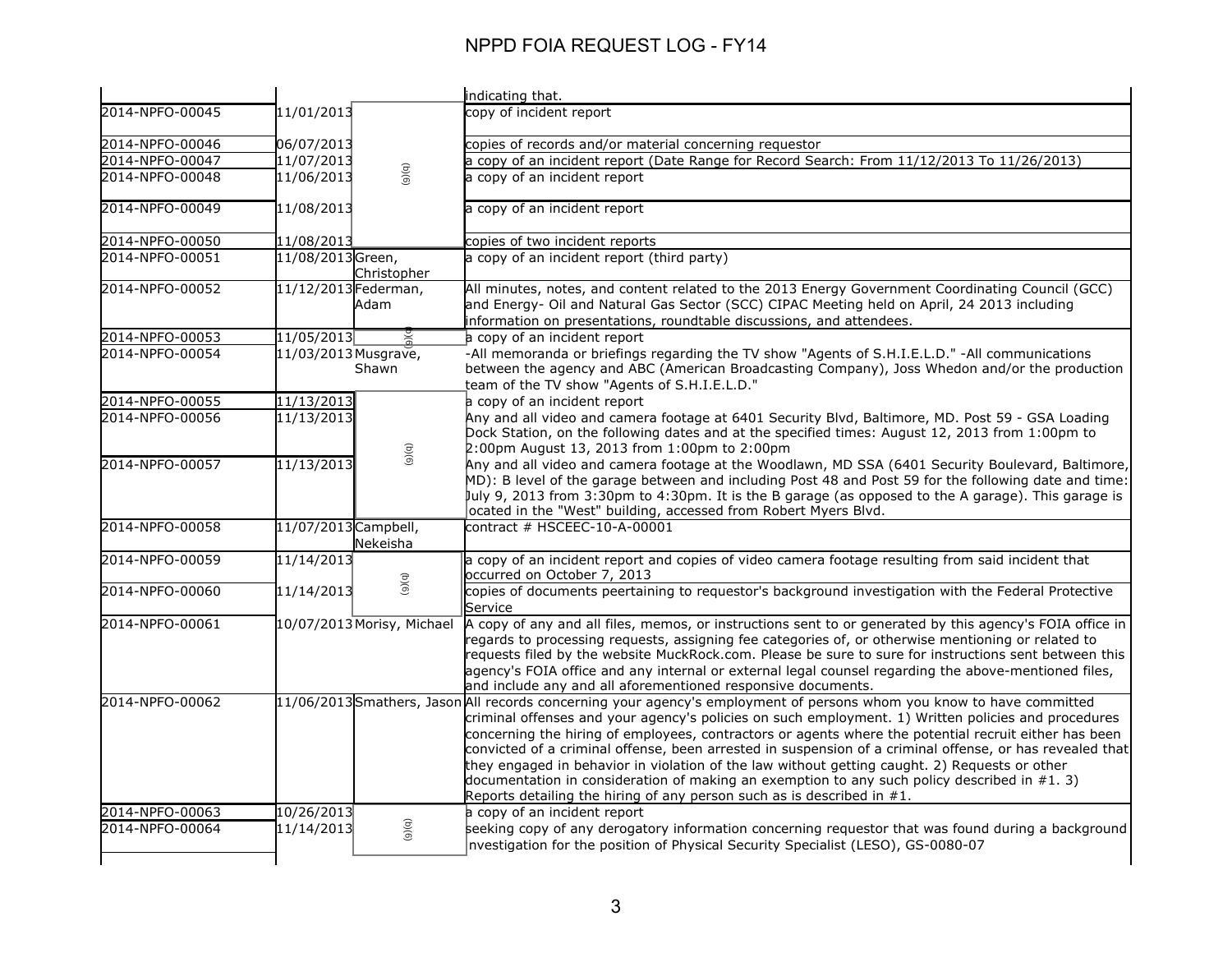|                 |                       |                           | copy of incident report                                                                                                                                                                                                                                                                                                                                                                                                                                                                                                                                                                                                                                                                                                                                                                                                                                                                                                   |
|-----------------|-----------------------|---------------------------|---------------------------------------------------------------------------------------------------------------------------------------------------------------------------------------------------------------------------------------------------------------------------------------------------------------------------------------------------------------------------------------------------------------------------------------------------------------------------------------------------------------------------------------------------------------------------------------------------------------------------------------------------------------------------------------------------------------------------------------------------------------------------------------------------------------------------------------------------------------------------------------------------------------------------|
| 2014-NPFO-00066 |                       | 11/19/2013 Eaton, Leah    | copy of incident report (third party)                                                                                                                                                                                                                                                                                                                                                                                                                                                                                                                                                                                                                                                                                                                                                                                                                                                                                     |
| 2014-NPFO-00067 | 11/20/201             | (9)(q)                    | copy of incident report                                                                                                                                                                                                                                                                                                                                                                                                                                                                                                                                                                                                                                                                                                                                                                                                                                                                                                   |
| 2014-NPFO-00068 |                       | 01/28/2014 Huber, Robert  | hereby requesting access to all vulnerabilities that have been submitted to the ICS-CERT (Industrial<br>Control Systems Computer Emergency Response Team) since the ICS-CERT inception, November 1,<br>2009. Specifically, we reguest copies of any and all correspondence from the vulnerability submitter to<br>ICS-CERT and any interactions between ICS-CERT and the affected vendors, as well as an<br>independent list of the vulnerabilities submitted. We are also requesting the following information<br>pertaining to the vulnerability: the affected vendor, the product name, the product version number,<br>the researcher name, and details of the vulnerability itself as well as whether the product has been<br>patched or not. ICS-CERT falls under the National Coordination and Communication Integration Center<br>(NCCIC), which is under the National Protection and Programs Directorate of DHS. |
| 2014-NPFO-00069 |                       | 11/13/2013 Smith, Greg    | requesting a copy of the DHS contract (or statement of work) with Paragons Systems to provide<br>armed security officers in the State of Ohio for FPS at federal facilities.                                                                                                                                                                                                                                                                                                                                                                                                                                                                                                                                                                                                                                                                                                                                              |
| 2014-NPFO-00070 | 11/20/2013 Schonekas, | Halley                    | any and all information that NPPD has concerning the deceased, William Goetzee                                                                                                                                                                                                                                                                                                                                                                                                                                                                                                                                                                                                                                                                                                                                                                                                                                            |
| 2014-NPFO-00072 | 11/21/2013            |                           | copy of incident report                                                                                                                                                                                                                                                                                                                                                                                                                                                                                                                                                                                                                                                                                                                                                                                                                                                                                                   |
| 2014-NPFO-00073 | 11/21/2013            | (5)(6)                    | copy of incident report                                                                                                                                                                                                                                                                                                                                                                                                                                                                                                                                                                                                                                                                                                                                                                                                                                                                                                   |
| 2014-NPFO-00074 |                       |                           | 11/19/2013 Smith, Amanda a copy of the incumbents contracts and all mods: Battelle - Contract No HSHQDC09D00006 Awarded<br>6/5/09 CACI - Contract No. HSHQDC09D00004, awarded 6/5/09                                                                                                                                                                                                                                                                                                                                                                                                                                                                                                                                                                                                                                                                                                                                      |
| 2014-NPFO-00075 | 11/25/2013            |                           | copy of incident report                                                                                                                                                                                                                                                                                                                                                                                                                                                                                                                                                                                                                                                                                                                                                                                                                                                                                                   |
| 2014-NPFO-00076 | 11/25/2013            |                           | copy of incident report                                                                                                                                                                                                                                                                                                                                                                                                                                                                                                                                                                                                                                                                                                                                                                                                                                                                                                   |
| 2014-NPFO-00077 | 11/26/2013            |                           | any and all documents concerning his final suitability determination letter (Date Range for Record<br>Search: From 11/26/2013 To 12/11/2013)                                                                                                                                                                                                                                                                                                                                                                                                                                                                                                                                                                                                                                                                                                                                                                              |
| 2014-NPFO-00078 | 11/26/2013            | (5)(6)                    | copy of incident report                                                                                                                                                                                                                                                                                                                                                                                                                                                                                                                                                                                                                                                                                                                                                                                                                                                                                                   |
| 2014-NPFO-00079 | 11/14/2013            |                           | copies of correspondence, emails, any and all documents concerning FPS and CIS and mention of the<br>requestor (see request). (Date Range for Record Search: From 11/26/2013 To 12/11/2013)                                                                                                                                                                                                                                                                                                                                                                                                                                                                                                                                                                                                                                                                                                                               |
| 2014-NPFO-00080 | 11/28/2013            |                           | copy of incident report                                                                                                                                                                                                                                                                                                                                                                                                                                                                                                                                                                                                                                                                                                                                                                                                                                                                                                   |
| 2014-NPFO-00081 | 12/02/2013            |                           | copy of an incident report (Date Range for Record Search: From 12/02/2013 To 12/16/2013)                                                                                                                                                                                                                                                                                                                                                                                                                                                                                                                                                                                                                                                                                                                                                                                                                                  |
| 2014-NPFO-00082 |                       | 11/27/2013 Santos, Rose   | hereby request a copy of the following documents identified to HSHQE412D00006: 1) Complete<br>contract 2) Cost and technical proposal for contract number HSHQE412D00006 resulting from<br>RFP/Solicitation number HSHQE411R00003 awarded to Paragon Systems, Inc.                                                                                                                                                                                                                                                                                                                                                                                                                                                                                                                                                                                                                                                        |
| 2014-NPFO-00083 |                       | 11/27/2013 Santos, Rose   | request a copy of the following documents identified to HSHQE413D00003: 1) Complete contract 2)<br>Cost and technical proposal for contract number HSHQE413D00003 resulting from RFP/Solicitation<br>number HSHQE412R00005 awarded to FJC Security Services, Inc.                                                                                                                                                                                                                                                                                                                                                                                                                                                                                                                                                                                                                                                         |
| 2014-NPFO-00084 |                       | 11/20/2013 Pearson, Keri  | request the exact date of publication of the DHS, NPPD, IP "Performance Venues-Indicators of<br>Violence & Protective Measures" bulletin. the distribution list or other listing identifying individuals,<br>companies, or other entities this bulletin was distributed to, and dates on which it was sent.                                                                                                                                                                                                                                                                                                                                                                                                                                                                                                                                                                                                               |
| 2014-NPFO-00085 | 11/14/2013            | (5)(6)                    | any and all documents between FPS/CIS/ICE concerning requestor and wants copies of FPS policies<br>concerning termination of security guards; any and all documents pertaining to requestor's security<br>clearance. (Date Range for Record Search: From 12/03/2013 To 12/17/2013)                                                                                                                                                                                                                                                                                                                                                                                                                                                                                                                                                                                                                                        |
| 2014-NPFO-00086 |                       | 11/20/2013 Rossi, Alberto | request all the FOIA logs from the first to the last available date. In particular I am interested in the<br>following details 1) Request ID 2) Date of request 3) Closed Date 4) Requester 5) Requester affiliation<br>6) Motivation / request description (as detailed as possible)                                                                                                                                                                                                                                                                                                                                                                                                                                                                                                                                                                                                                                     |
| 2014-NPFO-00087 | 12/03/2013            | (6)(6)                    | copy of incident report (Date Range for Record Search: From 12/03/2013 To 12/17/2013)                                                                                                                                                                                                                                                                                                                                                                                                                                                                                                                                                                                                                                                                                                                                                                                                                                     |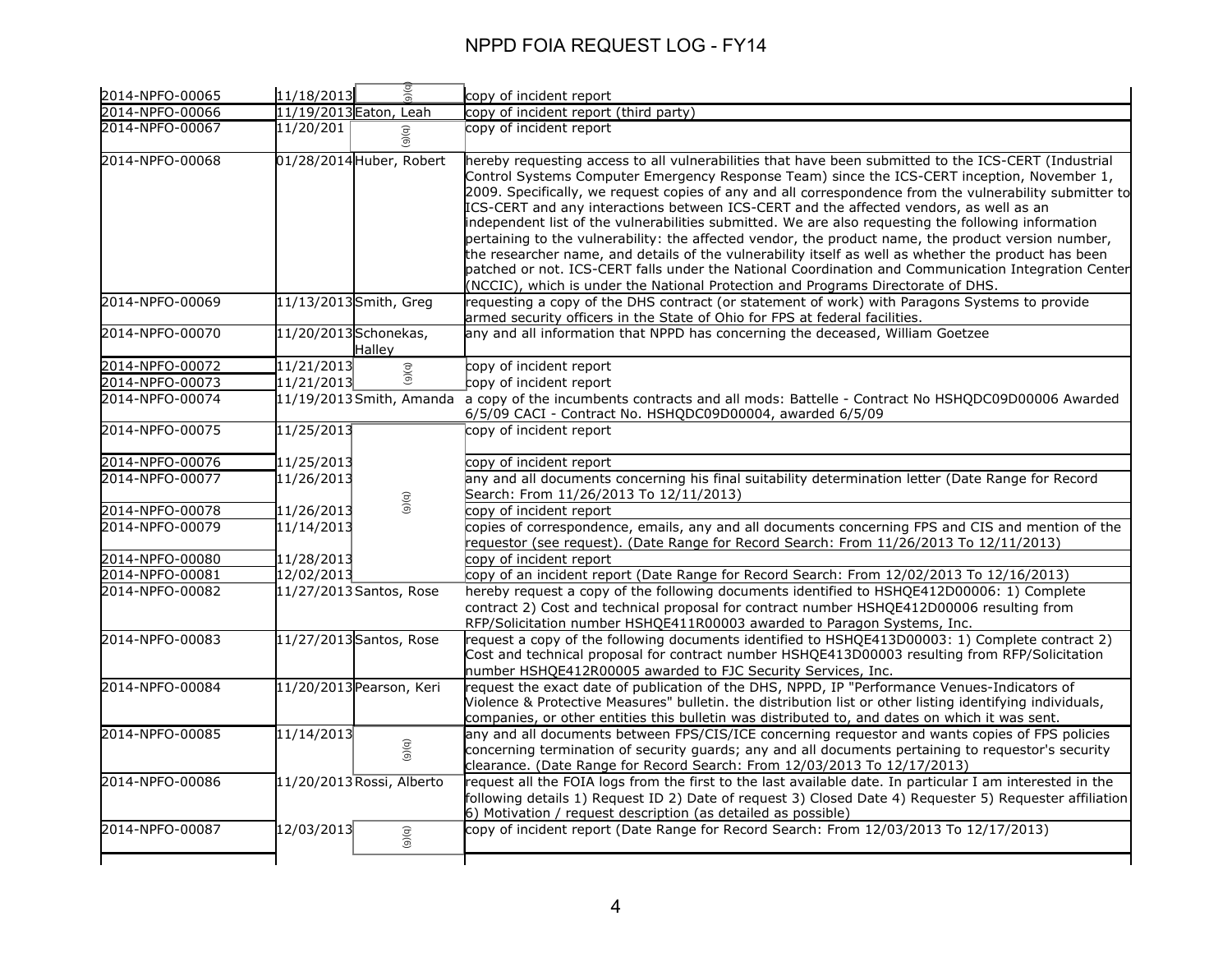| 2014-NPFO-00088                    |                          | 12/03/2013 Santos, Rose          | a copy of the following documents identified to HSHQE513D00001: 1) Complete contract 2) Cost and<br>technical proposal for contract number HSHQE513D00001 resulting from RFP/Solicitation number     |
|------------------------------------|--------------------------|----------------------------------|------------------------------------------------------------------------------------------------------------------------------------------------------------------------------------------------------|
|                                    |                          |                                  | HSHQE512R00011 awarded to G4S Government Solutions, Inc                                                                                                                                              |
| 2014-NPFO-00089                    |                          |                                  | 11/27/2013 Bradley McAleer, name, phone number, and entrance notes of all government and contracted employees that enter and                                                                         |
|                                    |                          | Erin                             | exit at a federal building in Vancouver, WA. (Date Range for Record Search: From 12/04/2013 To                                                                                                       |
|                                    |                          |                                  | 12/18/2013)                                                                                                                                                                                          |
| 2014-NPFO-00090                    | 12/04/2013               |                                  | copy of incident report (Date Range for Record Search: From 12/04/2013 To 12/18/2013)                                                                                                                |
| 2014-NPFO-00091                    |                          | 12/10/2013 Michelman,<br>Martin  | request copies of video footage, specifically: 1. Nov. 6th, 2013 - JFK 1/2 Circle Employee Entrance<br>Interior from 11:00:00 pm thru Nov. 7th, 2013 05:30:00 am. 2. Nov. 6th, 2013 - JFK 1/2 Circle |
|                                    |                          |                                  | Employee Entrance Exterior from 11:00:00 pm thru 11:30:00 pm. 3. Nov. 6th, 2013 - New Sudbury                                                                                                        |
|                                    |                          |                                  | St. Exterior (toward Congress St.) from 11:00:00 pm thru 11:30:00 pm. 4. Nov. 6th, 2013 - Dock                                                                                                       |
|                                    |                          |                                  | area (New Sudbury St.) from $11:00:00$ pm thru $11:30:00$ pm. 5. Nov. 7th, 2013 - High-rise                                                                                                          |
|                                    |                          |                                  | Emplovee Entrance Lobby Interior from 12:45:00 am thru 01:15:00 am, 6, Nov, 7th, 2013 -                                                                                                              |
|                                    |                          |                                  | Congress St. Garage Exterior & Interior from $03:30:00$ am thru $04:00:00$ am. 7. Oct. 14th, 2013 -                                                                                                  |
|                                    |                          |                                  | High-rise Employee Entrance Exterior (Cameras 91 & 46) from 06:15:00 pm thru 06:35:00 pm. 8.                                                                                                         |
|                                    |                          |                                  | Oct. 14th, 2013 - High-rise Employee Entrance Interior from 06:00:00 pm thru 07:00:00 pm. 9. Oct.                                                                                                    |
|                                    |                          |                                  | 15th, 2013 - High-rise Employee Entrance Interior from 02:00:00 am thru 02:15:00 pm. 10. Nov.                                                                                                        |
|                                    |                          |                                  | 13th, 2013 - High-rise Employee Entrance Interior from 06:00:00 pm thru 07:00:00 pm. (Date Range                                                                                                     |
| 2014-NPFO-00092                    |                          | 11/26/2013 Santos, Rose          | for Record Search: From 12/11/2013 To 12/26/2013)<br>request a copy of the following documents identified to HSHQE514D00001: 1) Complete contract 2)                                                 |
|                                    |                          |                                  | Cost and technical proposal for contract number HSHQE514D00001 resulting from RFP                                                                                                                    |
|                                    |                          |                                  | HSHQE513R00001 awarded to Paragon Systems, Inc.                                                                                                                                                      |
| 2014-NPFO-00093                    | 12/11/2013               |                                  | I am requesting any Records, reports,pictures, documents,videos,pictures, memos, both health, and                                                                                                    |
|                                    |                          |                                  | mental health evaluations , assesments that personally identify me contained in your system records                                                                                                  |
|                                    |                          |                                  | from 2009 to the present day of December 3,2013                                                                                                                                                      |
| 2014-NPFO-00094                    | 12/11/2013               |                                  | copy of incident report (Date Range for Record Search: From 12/12/2013 To 12/27/2013)                                                                                                                |
| 2014-NPFO-00095                    | 12/09/2013               | (9)(q)                           | copy of incident report (Date Range for Record Search: From 12/12/2013 To 12/27/2013)                                                                                                                |
| 2014-NPFO-00096                    | 12/11/2013               |                                  | a copy of an incident report (Date Range for Record Search: From 12/12/2013 To 12/27/2013)                                                                                                           |
| 2014-NPFO-00097                    | 10/26/2013               |                                  | a copy of the names and job titles of FPS employees present on May 3, 2012 at 575 North                                                                                                              |
|                                    |                          |                                  | Pennslyvania Street, Indianapolis, IN that witness or participated in activities involving reguestor                                                                                                 |
|                                    |                          |                                  | (Date Range for Record Search: From 12/12/2013 To 12/27/2013)                                                                                                                                        |
| 2014-NPFO-00098                    |                          | 12/11/2013 Richardson,           | Contract #HSHQDC-09-D-00062, Task Order HSHQDC-13-J-00066- Complete contract and all                                                                                                                 |
| 2014-NPFO-00099                    |                          | Darren<br>12/11/2013 Richardson, | attachments, exhibits, all modifications, request for proposals and debriefings relative to awards<br>contract #HSHQDC-09-D-00062, Task Order #HSHQDC-13-J-00026, complete contract and all          |
|                                    |                          | Darren                           | attachemnts, exhibits, all modifications, request for proposals and debriefings relative to awards                                                                                                   |
| 2014-NPFO-00100                    |                          | 12/11/2013 Richardson,           | contract #HSHQDC-09-D-00062, Task Order #HSHQDC-11-J-00063-complete contract and all                                                                                                                 |
|                                    |                          | Darren                           | attachements, exhibits, modifications, request for proposals and debriefings relative to award                                                                                                       |
| 2014-NPFO-00101                    |                          | 12/11/2013 Richardson,           | contract #HSHQDC-09-D-00062, Task Order #HSHQDC-10-J-00272                                                                                                                                           |
|                                    |                          | Darren                           |                                                                                                                                                                                                      |
| 2014-NPFO-00102                    | 09/24/2013 Vansuch,      |                                  | copy of video surveillance footage from federal courthouse building in Youngstown, OH (Date Range                                                                                                    |
|                                    |                          | Matthew                          | for Record Search: From 12/13/2013 To 12/30/2013)                                                                                                                                                    |
| 2014-NPFO-00103                    | 11/02/2013               |                                  | records pertaining to self                                                                                                                                                                           |
| 2014-NPFO-00104<br>2014-NPFO-00105 | 12/16/2013<br>12/16/2013 | (9)(9)                           | copy of incident report                                                                                                                                                                              |
| 2014-NPFO-00106                    |                          | 12/16/2013 Nixon, Brenda         | copy of incident report<br>documents including but not limited to correspondence, investigation/incident reports, citations,                                                                         |
|                                    |                          |                                  | memoranda, witness statements and photographs, related to the September 28, 2012 explosion of                                                                                                        |
|                                    |                          |                                  | the Wices Boiler at CVR/Wynnewood Refinery in Wynnewood, OK and docs from January 1, 2003.                                                                                                           |
|                                    |                          |                                  |                                                                                                                                                                                                      |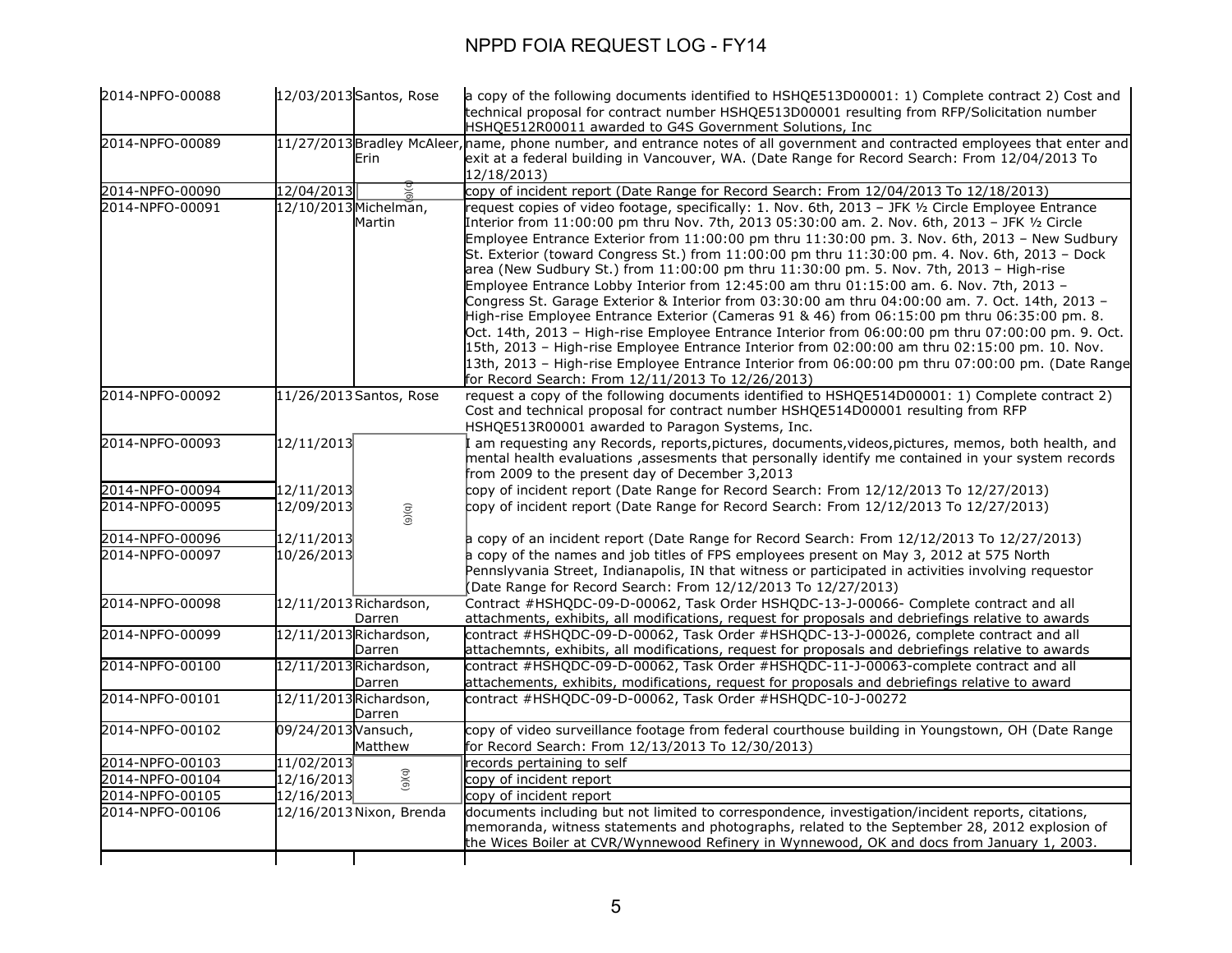| 2014-NPFO-00107 | 12/17/2013               |                            | copy of incident report                                                                                                                                        |
|-----------------|--------------------------|----------------------------|----------------------------------------------------------------------------------------------------------------------------------------------------------------|
| 2014-NPFO-00108 |                          | 12/11/2013 Fuller, Matthew | request contract #HSCEC710A00008 AND TASK ORDER HSHQC711F00050.                                                                                                |
| 2014-NPFO-00109 | 11/19/2013 Alty, Robert  |                            | copies of documents, court orders, executive orders, any information regarding an investigation                                                                |
|                 |                          |                            | conducted by DHS at Chrysler Assembly Plant in Belvidere, IL against the requestor from July 2012                                                              |
|                 |                          |                            | through December 2012 and July 2013 through November 2013.                                                                                                     |
| 2014-NPFO-00110 | 12/20/2013               |                            | opy of incident report                                                                                                                                         |
| 2014-NPFO-00111 | 12/16/2013               | (9)(q)                     | opy of incident report and video footage                                                                                                                       |
| 2014-NPFO-00112 | 12/26/2013               |                            | copy of incident report                                                                                                                                        |
| 2014-NPFO-00113 | 12/30/2013               |                            | opy of incident report                                                                                                                                         |
| 2014-NPFO-00114 | 02/26/2013 Kang, Inkoo   |                            | FBI file on C. Everett Koop, former U.S. Surgeon General                                                                                                       |
| 2014-NPFO-00115 | 08/16/2013 Smith,        | Christpher                 | p(e)<br>copies of all records, work orders, or other documents concerning the incident involvin<br>on April 20, 2012, at the Naples, Florida, SSA field office |
| 2014-NPFO-00116 | 12/09/2013               |                            | copy of incident report                                                                                                                                        |
| 2014-NPFO-00117 | 01/06/2014 Hummel,       |                            | copy of video footage from hit and run accident on 12/1/13 betwen Noon and 4:00pm at 9th and                                                                   |
|                 |                          | William                    | Market Streets, in Philadelphia, PA                                                                                                                            |
| 2014-NPFO-00118 | 01/06/2014               |                            | copy of incident report                                                                                                                                        |
| 2014-NPFO-00119 | 01/07/2014 Travanty,     |                            | any and all documents (including incident report made by FPS Agent<br>$\leq$<br>involving                                                                      |
|                 |                          | Constance                  | and an incident of strip searching on 12/3/13 at GSA building at<br>requestor's client<br>$\widetilde{\circ}$                                                  |
|                 |                          |                            | 1899 F St, NW, Washington, DC                                                                                                                                  |
| 2014-NPFO-00120 | 11/26/2013 Santos, Rose  |                            | documents identified to HSHQE514D00002                                                                                                                         |
| 2014-NPFO-00121 | 09/25/2013               |                            | 9)(q)<br>request emails between<br>(documents transferred from CIS for                                                                                         |
|                 |                          | (9)(q)                     | direct response)                                                                                                                                               |
| 2014-NPFO-00122 | 01/09/2014               |                            | request documents related to vacancy # 956302, announcement # FS-956302-MQ14                                                                                   |
| 2014-NPFO-00123 | 01/10/2014 Alva, Jeremy- |                            | video survelliance fotage of the Dept. of Veterans Affairs Office at 5000 Wissahickon Avenue, Phila, PA                                                        |
|                 |                          | Evan                       | between the hours of $5:00$ am-1:00pm on $12/24/13$ .                                                                                                          |
| 2014-NPFO-00124 | 09/09/2013               |                            | copies on misconduct report and charges filed against requestor in 2008 and disposition of the                                                                 |
|                 |                          |                            | misconduct charges filed. Also all documented evidence to include interview notes, affidavit,                                                                  |
|                 |                          |                            | disposition of case, Weingarten signed document, list of misconduct charges filed against requestor,                                                           |
|                 |                          |                            | emails, supervisory approvals, AFGE union document associated with this incident, and accusers'                                                                |
|                 |                          |                            | complaint notes and associated records.                                                                                                                        |
| 2014-NPFO-00125 | 01/13/2014               |                            | copy of incident report and any surveillance footage                                                                                                           |
|                 |                          |                            |                                                                                                                                                                |
| 2014-NPFO-00126 | 01/13/2014               |                            | copy of incident report                                                                                                                                        |
|                 |                          |                            |                                                                                                                                                                |
| 2014-NPFO-00127 | $\overline{01/13/2014}$  |                            | copy of incident report                                                                                                                                        |
| 2014-NPFO-00128 | 01/13/2014               | (5)(6)                     | copy of incident report                                                                                                                                        |
| 2014-NPFO-00129 | 11/16/2013               |                            | any information concerning investigations on requestor dating from 2006                                                                                        |
| 2014-NPFO-00130 | 01/09/2014               |                            | copy of incident report                                                                                                                                        |
|                 |                          |                            |                                                                                                                                                                |
| 2014-NPFO-00131 | 01/13/2014               |                            | seeking information re hiring for vacancy # FS 956302, announcement # FS-956249-AC14                                                                           |
| 2014-NPFO-00132 | 01/17/2014               |                            | copy of incident report                                                                                                                                        |
| 2014-NPFO-00133 | 01/02/2014               |                            | all information (including emails, reports, surveillance video, photos) concerning an incident that                                                            |
|                 |                          |                            | occurred on February 14-15, 2008, after a Dead Prez concert on the Evergreen State College campus                                                              |
|                 |                          |                            | in Olympia, Washington.                                                                                                                                        |
| 2014-NPFO-00134 | 12/30/2013 Nolen, Austin |                            | any and all information concerning FPS's responses to several student demonstrations at the following                                                          |
|                 |                          |                            | federal properties and dates                                                                                                                                   |
|                 |                          |                            |                                                                                                                                                                |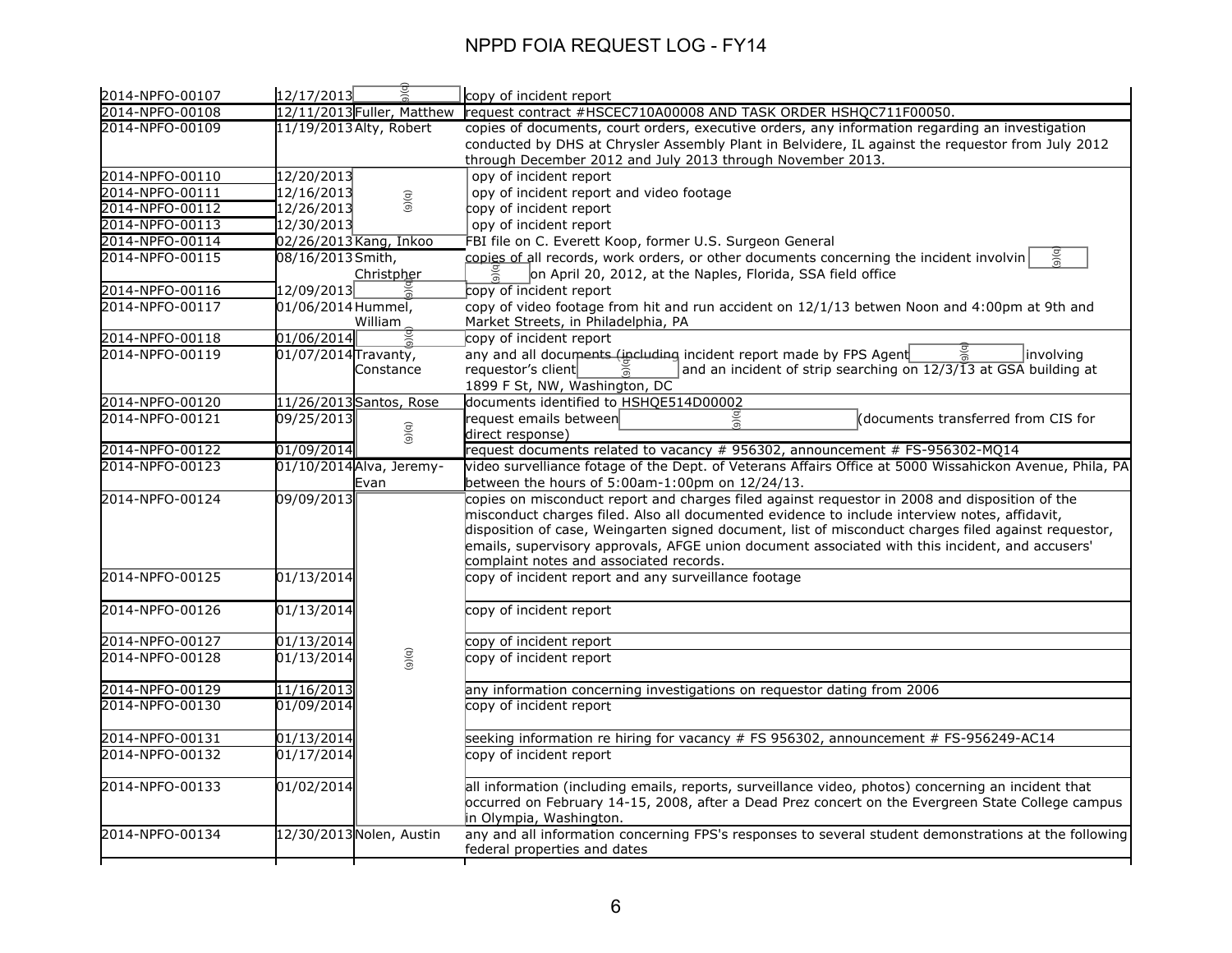| 2014-NPFO-00135 | 02/14/201               | 9)(q)                     | equest announcement number: FS-903297-AY13, vacancy ID number: 903297                                                                                                                                                                                                                                                                                                     |
|-----------------|-------------------------|---------------------------|---------------------------------------------------------------------------------------------------------------------------------------------------------------------------------------------------------------------------------------------------------------------------------------------------------------------------------------------------------------------------|
| 2014-NPFO-00136 |                         |                           | 01/20/2014 Smathers, Jason request a copy of any emails in the Department of Homeland Security, Under Secretary for National                                                                                                                                                                                                                                              |
|                 |                         |                           | Protection and Programs FOIA Office that contain the word Smathers. This means emails with that                                                                                                                                                                                                                                                                           |
|                 |                         |                           | word anywhere in the email. during the time period January 20, 2009 to the present                                                                                                                                                                                                                                                                                        |
| 2014-NPFO-00137 | 01/23/2014              |                           | request results for the San Francisco Area Commander Job Announcement #FS-903297-AY13.                                                                                                                                                                                                                                                                                    |
| 2014-NPFO-00138 | 01/29/2014              |                           | copy of incident report                                                                                                                                                                                                                                                                                                                                                   |
| 2014-NPFO-00139 | 11/06/2013              |                           | copy of incident report                                                                                                                                                                                                                                                                                                                                                   |
| 2014-NPFO-00140 | 01/29/2014              |                           | copy of incident report                                                                                                                                                                                                                                                                                                                                                   |
| 2014-NPFO-00141 | 01/30/2014              |                           | requesting access to the resumes of all individuals selected for Job Announcement Number FS-<br>951901-ET13 (Office of Emergency Communications) which closed on 09/17/2013.                                                                                                                                                                                              |
| 2014-NPFO-00142 | 01/30/2014              | (9)(q)                    | Voice message transmitted by FPS protective security officer over Federal Protective Service<br>Philadelphia MEGA Center security officer's radio. Date of occurrence is January 8, 2014 at 1507<br>hours.                                                                                                                                                                |
| 2014-NPFO-00143 | 02/03/2014              |                           | copy of incident report and any related documents/photos concerning the incident                                                                                                                                                                                                                                                                                          |
| 2014-NPFO-00144 | 02/03/2014              |                           | copy of incident and any photos/video available related to incident                                                                                                                                                                                                                                                                                                       |
| 2014-NPFO-00145 |                         |                           | 01/31/2014 Conway, Vaughn copy of surveillance footage                                                                                                                                                                                                                                                                                                                    |
| 2014-NPFO-00146 |                         | 02/05/2014 Gutierrez, Ray | According to Mr. Gutierrez, one of his immigration paralegals went to the USCIS office on 1545                                                                                                                                                                                                                                                                            |
|                 |                         |                           | Hawkins, El Paso, TX. 79925 and was a victim of mistreatment by the contracted security agency<br>(Diamond Security) as well as by a USCIS Officer (please review the attached documentation). Mr.<br>Gutierrez is requesting a copy of the surveillance videos at the above mentioned location for the dates<br>of: February 27, 2013, March 8, 2013 and March 11, 2013. |
| 2014-NPFO-00147 | 01/07/2014              |                           | requests any information that DHS components have on himself (requestor)                                                                                                                                                                                                                                                                                                  |
| 2014-NPFO-00148 | 09/30/2013 Ravnitzky,   | Michael                   | a copy of each written response or letter from the Department of Homeland Security to any of the<br>following Members of Congress in calendar years 2011, 2012 and 2013 to date: Rep. Michael McCaul,<br>Rep. Candice Miller, Rep. Peter King, Rep. Patrick Meehan, Rep. Susan Brooks, Rep. Jeffrey Duncan,<br>and Rep. Richard Hudson.                                   |
| 2014-NPFO-00149 |                         | 01/18/2014 Bauer, Shane   | request any and all records that were prepared, received, transmitted, collected and/or maintained by<br>DHS relating to $\lfloor$                                                                                                                                                                                                                                        |
| 2014-NPFO-00150 | 02/03/2014              |                           | copy of incident report                                                                                                                                                                                                                                                                                                                                                   |
| 2014-NPFO-00151 | 02/07/2014              | (5)(6)                    | consult memo for NPPD Ramp records (TECH STATS) related to a request that DHS is processing for<br>all components. (CONSULT)                                                                                                                                                                                                                                              |
| 2014-NPFO-00152 | 01/12/2014              |                           | copy of Federal Protective Service Certification Card ICE Form 75-3527 and Public Trust Suitability for<br>requestor                                                                                                                                                                                                                                                      |
| 2014-NPFO-00153 | 01/29/2014 Kelley, Kris |                           | request contract #HSCEC7-10-A-00002                                                                                                                                                                                                                                                                                                                                       |
| 2014-NPFO-00154 | 02/10/2014 Coffman,     | Leonard                   | a copy of incident report (third party)                                                                                                                                                                                                                                                                                                                                   |
| 2014-NPFO-00155 | 01/31/2014              |                           | copy of incident report                                                                                                                                                                                                                                                                                                                                                   |
| 2014-NPFO-00156 |                         |                           | 02/10/2014 Smathers, Jason A log of all FOIA requests made in fiscal year 2013                                                                                                                                                                                                                                                                                            |
| 2014-NPFO-00157 | 02/03/2014              |                           | opies of two incident reports                                                                                                                                                                                                                                                                                                                                             |
| 2014-NPFO-00158 | 01/30/2014              | (9)(q)                    | opy of incident report                                                                                                                                                                                                                                                                                                                                                    |
| 2014-NPFO-00159 | 02/18/2014 Thai,        |                           | a copy of the CCTV surveillance that is mounted on top corner of the US Courthouse at the                                                                                                                                                                                                                                                                                 |
|                 |                         | Christopher               | intersection of Main St & Aliso St in Los Angeles, CA that can see the accident at the intersection of<br>Main St & Arcadia St, Los Angeles, CA. On Feb 8th, 2014 at around 7:10 pm. A driver of Silver SUV<br>BENZ ML-350 ran a red light on Main St and struck a white TOYOTA COROLLA coming from Arcadia St                                                            |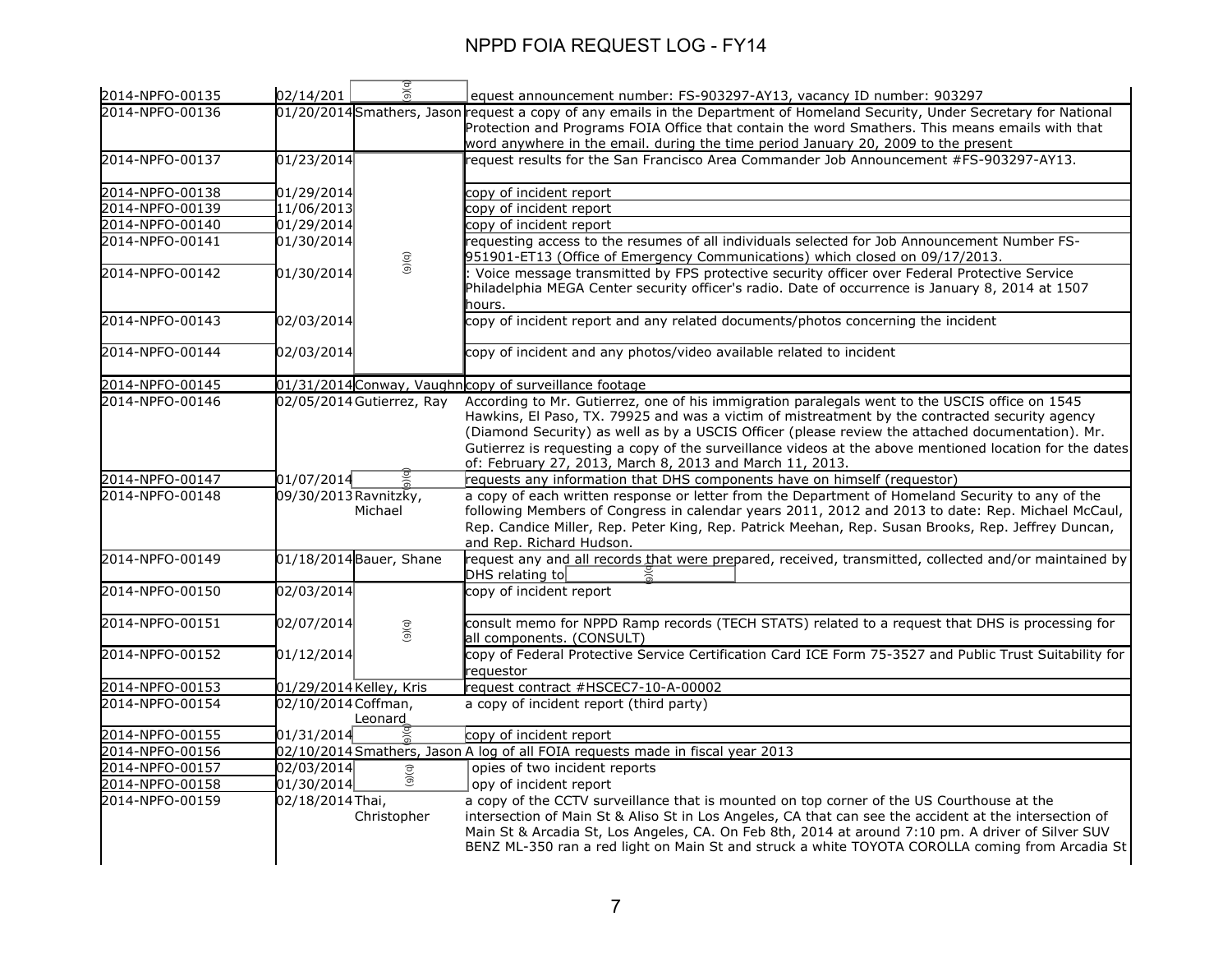|                 |                                  | on green light                                                                                                                                                                                                                                                                                                                                                                                                                                                                                                                                                                                                                                                                                                                                                                                                                                                                                                                                                                                  |
|-----------------|----------------------------------|-------------------------------------------------------------------------------------------------------------------------------------------------------------------------------------------------------------------------------------------------------------------------------------------------------------------------------------------------------------------------------------------------------------------------------------------------------------------------------------------------------------------------------------------------------------------------------------------------------------------------------------------------------------------------------------------------------------------------------------------------------------------------------------------------------------------------------------------------------------------------------------------------------------------------------------------------------------------------------------------------|
| 2014-NPFO-00160 | 02/18/2014                       | copy of incident report                                                                                                                                                                                                                                                                                                                                                                                                                                                                                                                                                                                                                                                                                                                                                                                                                                                                                                                                                                         |
| 2014-NPFO-00161 | 02/19/2014<br>(9)(q)             | copy of incident report                                                                                                                                                                                                                                                                                                                                                                                                                                                                                                                                                                                                                                                                                                                                                                                                                                                                                                                                                                         |
| 2014-NPFO-00162 | 02/19/2014                       | copy of incident report                                                                                                                                                                                                                                                                                                                                                                                                                                                                                                                                                                                                                                                                                                                                                                                                                                                                                                                                                                         |
| 2014-NPFO-00163 | 02/14/2014                       | copy of incident report and photos                                                                                                                                                                                                                                                                                                                                                                                                                                                                                                                                                                                                                                                                                                                                                                                                                                                                                                                                                              |
| 2014-NPFO-00164 | 02/19/2014 Gutierrez,<br>Yolanda | copy of incident report (third party)                                                                                                                                                                                                                                                                                                                                                                                                                                                                                                                                                                                                                                                                                                                                                                                                                                                                                                                                                           |
| 2014-NPFO-00165 | 02/24/2014                       | request incident report                                                                                                                                                                                                                                                                                                                                                                                                                                                                                                                                                                                                                                                                                                                                                                                                                                                                                                                                                                         |
| 2014-NPFO-00166 | 02/24/2014<br>(5)(6)             | I would like a copy of the written report that was prepared by Officer Chris Adams. Officer Adams<br>responded to a call on February 6, 2014 that was placed by USDA/Farm Service Agency (FSA) located<br>at 355 E Street, SW, 10 Floor, Washington, DC 20024. Evidently, FSA management requested that<br>off Government property. Please provide among other things, the<br>Officer Adams escort<br>hame of the person who made the call to FPS, the time, date, what was stated as to the reason for<br>the call.                                                                                                                                                                                                                                                                                                                                                                                                                                                                            |
| 2014-NPFO-00167 |                                  | 02/24/2014 Asprinio, Donald to request surveillance from the camera outside the federal building located at 380 Westminister<br>Street, Providence Ri 02903. The time and date would be February 18th 2014 between 5am and<br>630am.                                                                                                                                                                                                                                                                                                                                                                                                                                                                                                                                                                                                                                                                                                                                                            |
| 2014-NPFO-00168 | 02/24/2014 Medley, Ally          | requesting a copy of incident report for<br>date of incident was 1/29/2014.                                                                                                                                                                                                                                                                                                                                                                                                                                                                                                                                                                                                                                                                                                                                                                                                                                                                                                                     |
| 2014-NPFO-00169 | 02/01/2014                       | request SF 50 durng July 2011-October 2011                                                                                                                                                                                                                                                                                                                                                                                                                                                                                                                                                                                                                                                                                                                                                                                                                                                                                                                                                      |
| 2014-NPFO-00170 | 02/28/2014 Morgan, Kevin         | Department of Homeland Security Fiscal Year 2012 and 2013 contracted and FY 2014 budgeted and<br>contracted appropriations for Biometric fingerprint matching equipment, software procurement, and<br>operations to include data processing, hosting and related services provided by Cogent Inc. as a prime<br>or subcontractor.                                                                                                                                                                                                                                                                                                                                                                                                                                                                                                                                                                                                                                                               |
| 2014-NPFO-00171 | 02/27/2014 Pearson, Sam          | List of chemical facilities with security plans authorized under CFATS program; list of chemical<br>facilities assigned preliminary tier under CFATS program for further scrutiny. Copies of letters sent to<br>chemical facilities to alert them of potential regulation under CFATS.                                                                                                                                                                                                                                                                                                                                                                                                                                                                                                                                                                                                                                                                                                          |
| 2014-NPFO-00172 | 02/18/2014 King, Scriven         | Any documents, correspondence, reports, presentations, & training materials related to attacks<br>against critical infrastructure from November 2008 to February 2014 which may contain statistics<br>about said attacks. If they do not contain statistics, I will accept those reports as well. Any<br>documents, correspondence, reports, presentations, & training materials related to physical attacks<br>against critical infrastructure from November 2008 to February 2014 involving the destruction of<br>power transmission lines and facilities. Any documents, correspondence, reports, presentations, &<br>training materials related to physical attacks against critical infrastructure from November 2008 to<br>February 2014 involving the insertion of toxins and other unauthorized materials into the water<br>supply. Any white papers and reports related to the study of physical attacks against critical<br>infrastructure nodes from November 2008 to February 2014. |
| 2014-NPFO-00173 | 02/28/2014 Lovely, Edward        | . I am interested in the contract that covered the Security Guard services specifically for the Recovery<br>Act Construction Project that took place from 8/2010-12-2013 (roughly) I have looked online and<br>found the, GS-07F-0366K (GS07F0366K), and HSCEE1-08-A-00001 (HSCEE108A00001) contracts<br>that cover the Guard Services for ME, MA, NH, and VT for the period of 8/1/08-8/17-13, but it does<br>not mention anything in regards to the RACP or any guard services in reference too.                                                                                                                                                                                                                                                                                                                                                                                                                                                                                              |
| 2014-NPFO-00174 | 03/04/2014 crcl, crcl            | ??????????????????????????????                                                                                                                                                                                                                                                                                                                                                                                                                                                                                                                                                                                                                                                                                                                                                                                                                                                                                                                                                                  |
| 2014-NPFO-00175 | 03/03/2014 Luther, Ryan          | The office of Congressman Paul Broun (R-GA, 2007-present) • The office of Congressman Rodney<br>Davis (R-IL, 2013-present) • The office of Congressman John Delaney (D-MD, 2013-present) • The<br>office of Congressman Jeff Denham (R-CA, 2011-present) . The office of Congressman Robert Dold                                                                                                                                                                                                                                                                                                                                                                                                                                                                                                                                                                                                                                                                                                |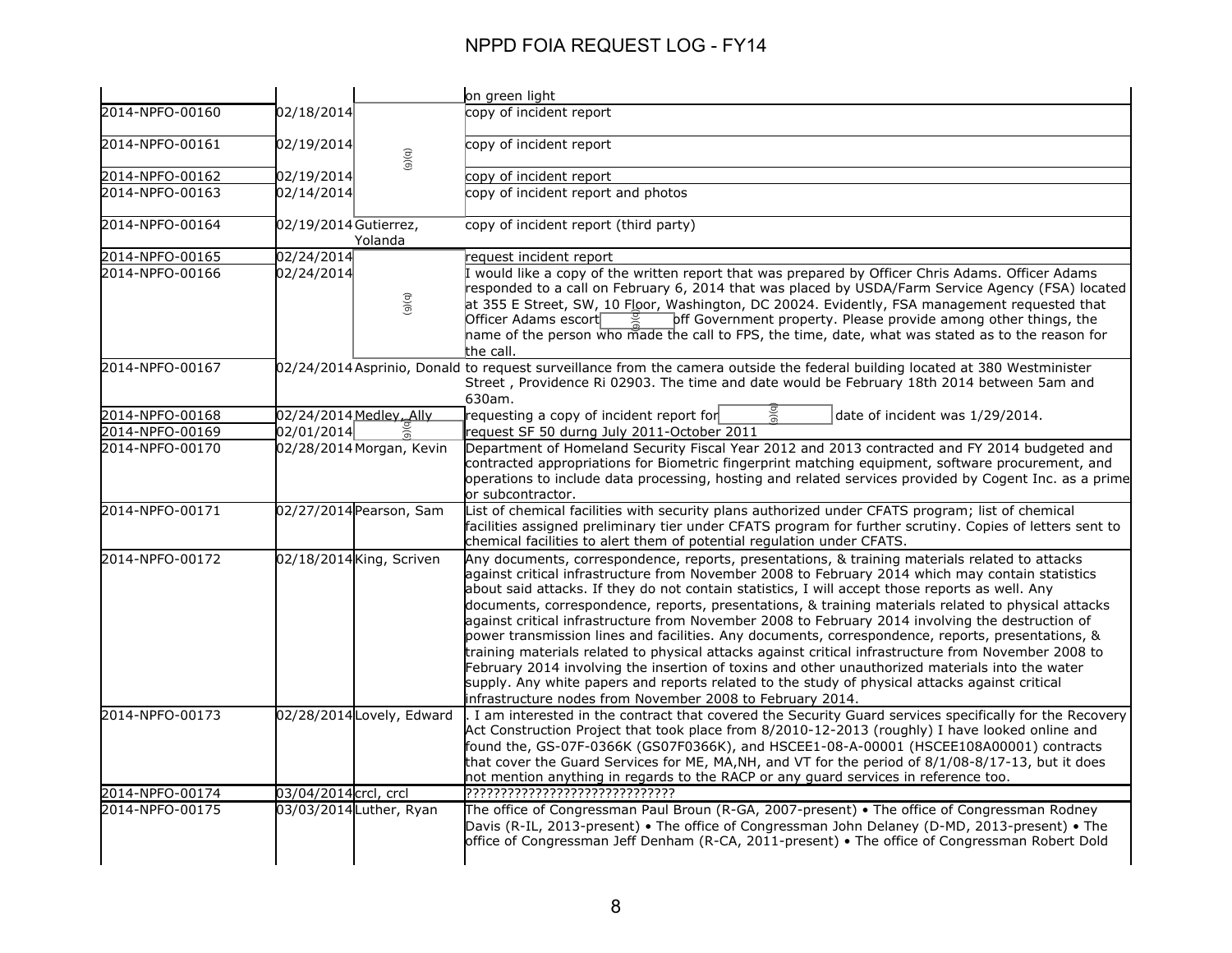| 2014-NPFO-00176 | 03/05/2014                   | (R-IL, 2011-2013) • The office of Congressman Bill Enyart (D-IL, 2013-present) • The office of<br>Congressman Bill Foster (D-IL, 2008-2011 and 2013-present) • The office of Congressman Phil<br>Gingrey (R-GA, 2003-present) • The office of Governor Nikki Haley (R-SC, 2011-present) • The office<br>of Congressman Jack Kingston (R-GA, 1993-present) . The office of Senator Charles Patrick "Pat"<br>Roberts (R-KS, 1997-present) • The office of Congressman Brad Schneider (D-IL, 2013-present) • The<br>office of Congressman John Tierney (D-MA, 1997-present)<br>request Incident Report B14001050                                                                                                                                                                                                                                                                                                                                                                                                                                                                                                                                                                                                                                                                                                                                                                                                                                                                                                                                                                                                                                                                                                                                                                                                                                                                                                                                                                                                                                                                                     |
|-----------------|------------------------------|---------------------------------------------------------------------------------------------------------------------------------------------------------------------------------------------------------------------------------------------------------------------------------------------------------------------------------------------------------------------------------------------------------------------------------------------------------------------------------------------------------------------------------------------------------------------------------------------------------------------------------------------------------------------------------------------------------------------------------------------------------------------------------------------------------------------------------------------------------------------------------------------------------------------------------------------------------------------------------------------------------------------------------------------------------------------------------------------------------------------------------------------------------------------------------------------------------------------------------------------------------------------------------------------------------------------------------------------------------------------------------------------------------------------------------------------------------------------------------------------------------------------------------------------------------------------------------------------------------------------------------------------------------------------------------------------------------------------------------------------------------------------------------------------------------------------------------------------------------------------------------------------------------------------------------------------------------------------------------------------------------------------------------------------------------------------------------------------------|
|                 | (6)(6)                       |                                                                                                                                                                                                                                                                                                                                                                                                                                                                                                                                                                                                                                                                                                                                                                                                                                                                                                                                                                                                                                                                                                                                                                                                                                                                                                                                                                                                                                                                                                                                                                                                                                                                                                                                                                                                                                                                                                                                                                                                                                                                                                   |
| 2014-NPFO-00177 | 03/06/2014 Singh, Jaspreet   | intangible, including all computerized and other electronic data: 1. FPS Policy Directive 07-002; 2. All<br>communications with any federal branch, department or agency regarding development of FPS Policy<br>Directive 15.9.3.1; 3. All communications with any third party regarding development of FPS Policy<br>Directive 15.9.3.1; 4. All communications with any federal branch, department, or agency regarding<br>implementation of FPS Policy Directive 15.9.3.1; 5. All communications with any third party regarding<br>implementation of FPS Policy Directive 15.9.3.1; and 6. All documents pertaining to any training that<br>FPS has conducted regarding FPS Policy Directive 15.9.3.1                                                                                                                                                                                                                                                                                                                                                                                                                                                                                                                                                                                                                                                                                                                                                                                                                                                                                                                                                                                                                                                                                                                                                                                                                                                                                                                                                                                           |
| 2014-NPFO-00178 | 03/05/2014<br>(9)(q)         | request suitability letter                                                                                                                                                                                                                                                                                                                                                                                                                                                                                                                                                                                                                                                                                                                                                                                                                                                                                                                                                                                                                                                                                                                                                                                                                                                                                                                                                                                                                                                                                                                                                                                                                                                                                                                                                                                                                                                                                                                                                                                                                                                                        |
| 2014-NPFO-00179 | 03/06/2014 Federman,<br>Adam | request for all minutes, notes, and content related to a 2010 Oil and Natural Gas Information Sharing<br>Working Group Meeting held on May 20, 2010 including information on presentations, roundtable<br>discussions, and attendees. request for all minutes, notes, and content related to a 2010 Oil and<br>Natural Gas Information Sharing Working Group held on September 15, 2010 including information on<br>presentations, roundtable discussions, and attendees. request for all minutes, notes, and content<br>related to a 2010 Oil and Natural Gas Information Sharing Working Group Table Top Exercise held on<br>November 3, 2010 including information on presentations, roundtable discussions, and attendees.<br>request for all minutes, notes, and content related to the 2011 Oil and Natural Gas Sector<br>Coordinating Council and Energy Government Coordinating Council Joint Meeting held on October 3,<br>2011 including information on presentations, roundtable discussions, and attendees. request for all<br>minutes, notes, and content related to a 2011 Oil and Natural Gas Information Sharing Working Group<br>Teleconference held on August 30, 2011 including information on presentations, roundtable<br>discussions, and attendees. request for all minutes, notes, and content related to the 2012 Oil and<br>Natural Gas Sector Coordinating Council and Energy Government Coordinating Council Joint Meeting<br>held on June 13, 2012 including information on presentations, roundtable discussions, and attendees.<br>request for all minutes, notes, and content related to a 2012 Energy Security Public-Private<br>Partnership Working Group Meeting held on July 31, 2012 including information on presentations,<br>roundtable discussions, and attendees. request for all minutes, notes, and content related to a 2013<br>Oil and Natural Gas Sector Coordinating Council and Energy Government Coordinating Council Joint<br>Meeting held on August 7, 2013 including information on presentations, roundtable discussions, and<br>attendees. |
| 2014-NPFO-00180 | 03/03/2014 Shaw, Patrick     | requesting any and all written and electronic information/correspondence related to the location<br>and/or relocation of the Cleveland District Office for the Protective Security Advisor (PSA) Program<br>under the Protective Security Coordination Division (PSCD) under NPPD for the years 2004-2005 and<br>September 2010 to present. To avoid any confusion, the specific office of this request is the PSA office<br>that presently resides at Suite 200, USSS, 6450 Rockside Woods Blvd. S., Independence, OH and the<br>pending relocation of this office to Columbus, OH. This request includes, but is not limited to any<br>written or electronic correspondence, memos, emails and notes between the Offices of the Under<br>Secretary for NPPD, The Office of the Assistant Secretary for Infrastructure Protection, the Protective<br>Security Coordination Division and the Field Operations Branch under PSCD. This request also includes<br>all ancillary written materials associated with the decision-making process to relocate the office such<br>as operational needs, needs of mission stakeholders such as the Ohio Homeland Security Office,                                                                                                                                                                                                                                                                                                                                                                                                                                                                                                                                                                                                                                                                                                                                                                                                                                                                                                                          |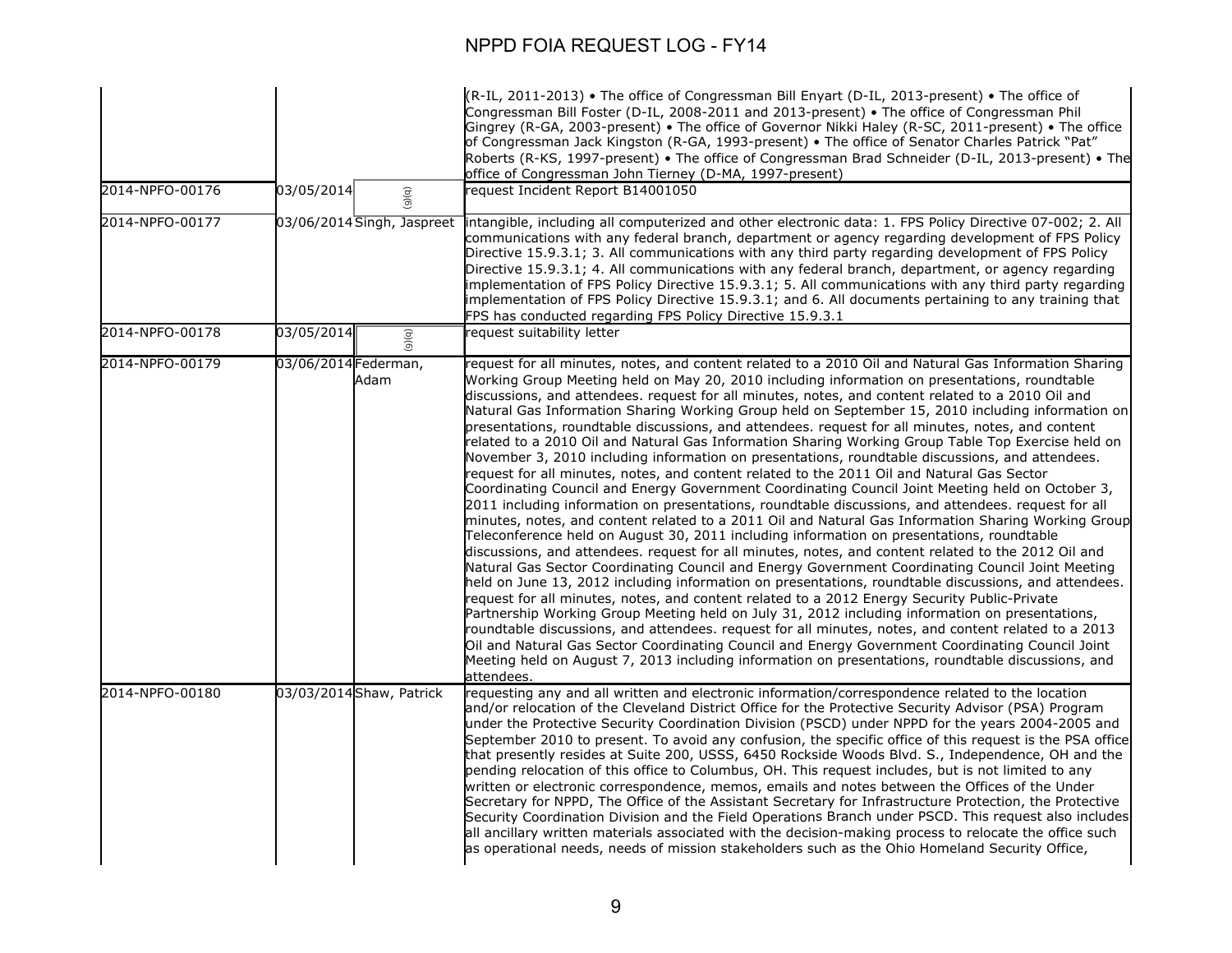|                 |                                   | mission efficiency, locality pay and home-to-work authority.                                                                                                                                                                                                                                                                                                                                                                                                                                                                                                                                                                                                                                                                                                                                                                                                                                                                                                                                                                                                                                                                                                                                                                                                                                                                                                                                                                                                                                                                                                                             |
|-----------------|-----------------------------------|------------------------------------------------------------------------------------------------------------------------------------------------------------------------------------------------------------------------------------------------------------------------------------------------------------------------------------------------------------------------------------------------------------------------------------------------------------------------------------------------------------------------------------------------------------------------------------------------------------------------------------------------------------------------------------------------------------------------------------------------------------------------------------------------------------------------------------------------------------------------------------------------------------------------------------------------------------------------------------------------------------------------------------------------------------------------------------------------------------------------------------------------------------------------------------------------------------------------------------------------------------------------------------------------------------------------------------------------------------------------------------------------------------------------------------------------------------------------------------------------------------------------------------------------------------------------------------------|
| 2014-NPFO-00181 | 03/07/2014                        | reauest Incident Report                                                                                                                                                                                                                                                                                                                                                                                                                                                                                                                                                                                                                                                                                                                                                                                                                                                                                                                                                                                                                                                                                                                                                                                                                                                                                                                                                                                                                                                                                                                                                                  |
| 2014-NPFO-00183 | 03/10/2014<br>(9)(6)              | request the following information: Number of Administrative Inguiry Cases handled by FPS (Policy<br>Compliance Unit) and NPPD Fact Finder EMILIO HERNANDEZ from January 2009 to Present. Number<br>of Administrative Inquiry Cases supervised and "signed off" on by former FPS Policy Compliance Chief<br>MARK SMYTHERS from January 2009 until he left that position in 2011. Number of PA/FOIA requests<br>for FPS or NPPD Internal Investigation information handled by NPPD Security and Compliance<br>(Internal Affairs) from October 1, 2011 to Present. Number of Administrative Inquiry Cases initiated<br>by FPS Region 4 from January 2009 to Present.                                                                                                                                                                                                                                                                                                                                                                                                                                                                                                                                                                                                                                                                                                                                                                                                                                                                                                                        |
| 2014-NPFO-00184 | 03/10/2014                        | request copy of an Incident Report                                                                                                                                                                                                                                                                                                                                                                                                                                                                                                                                                                                                                                                                                                                                                                                                                                                                                                                                                                                                                                                                                                                                                                                                                                                                                                                                                                                                                                                                                                                                                       |
| 2014-NPFO-00185 | 03/10/2014                        | request Incident Report                                                                                                                                                                                                                                                                                                                                                                                                                                                                                                                                                                                                                                                                                                                                                                                                                                                                                                                                                                                                                                                                                                                                                                                                                                                                                                                                                                                                                                                                                                                                                                  |
| 2014-NPFO-00186 | 03/10/2014                        | request copy of Incident Report                                                                                                                                                                                                                                                                                                                                                                                                                                                                                                                                                                                                                                                                                                                                                                                                                                                                                                                                                                                                                                                                                                                                                                                                                                                                                                                                                                                                                                                                                                                                                          |
| 2014-NPFO-00187 | 03/05/2014 McNally, Trent         | request copy of Incident Report on behalf of client                                                                                                                                                                                                                                                                                                                                                                                                                                                                                                                                                                                                                                                                                                                                                                                                                                                                                                                                                                                                                                                                                                                                                                                                                                                                                                                                                                                                                                                                                                                                      |
| 2014-NPFO-00188 | 03/11/2014                        | request Incident Report                                                                                                                                                                                                                                                                                                                                                                                                                                                                                                                                                                                                                                                                                                                                                                                                                                                                                                                                                                                                                                                                                                                                                                                                                                                                                                                                                                                                                                                                                                                                                                  |
| 2014-NPFO-00189 | 03/12/2014 Santos, Rose           | request HSHOW813DO0001                                                                                                                                                                                                                                                                                                                                                                                                                                                                                                                                                                                                                                                                                                                                                                                                                                                                                                                                                                                                                                                                                                                                                                                                                                                                                                                                                                                                                                                                                                                                                                   |
| 2014-NPFO-00190 | 03/11/2014                        | reguest copy of Incident Report                                                                                                                                                                                                                                                                                                                                                                                                                                                                                                                                                                                                                                                                                                                                                                                                                                                                                                                                                                                                                                                                                                                                                                                                                                                                                                                                                                                                                                                                                                                                                          |
| 2014-NPFO-00191 | (9)(q)<br>03/12/2014              | request copy of videotape                                                                                                                                                                                                                                                                                                                                                                                                                                                                                                                                                                                                                                                                                                                                                                                                                                                                                                                                                                                                                                                                                                                                                                                                                                                                                                                                                                                                                                                                                                                                                                |
| 2014-NPFO-00192 | 03/12/2014                        | REQUEST COPY OF INCIDENT REPORT                                                                                                                                                                                                                                                                                                                                                                                                                                                                                                                                                                                                                                                                                                                                                                                                                                                                                                                                                                                                                                                                                                                                                                                                                                                                                                                                                                                                                                                                                                                                                          |
| 2014-NPFO-00193 | 02/25/2014 Smith, Rebecca         | am requesting all presentation and distribution materials used in a series of "Briefings on Physical                                                                                                                                                                                                                                                                                                                                                                                                                                                                                                                                                                                                                                                                                                                                                                                                                                                                                                                                                                                                                                                                                                                                                                                                                                                                                                                                                                                                                                                                                     |
|                 |                                   | Security of Electricity Substations" being conducted in February and March in several cities by DHS<br>and DOE for utility industry and law enforcement representatives. I request all materials including<br>studies, reports, power point presentations, handouts or any other materials cited or used in the<br>briefing.                                                                                                                                                                                                                                                                                                                                                                                                                                                                                                                                                                                                                                                                                                                                                                                                                                                                                                                                                                                                                                                                                                                                                                                                                                                             |
| 2014-NPFO-00194 | 02/25/2014 Bond Graham,<br>Darwin | 1. Any and all correspondence between city of Oakland, California employees and elected officials and<br>the Department of Homeland Security, or any of its sub-agencies, between Feb 20, 2013 and Feb 20,<br>2014. For your information city of Oakland employees generally use e-mail addresses ending in<br>"@oaklandnet.com". Please in your search also provide e-mails from non-"@oaklandnet.com" e-mail<br>domains that may also be used by city of Oakland employees and elected officials. 2. Any and all<br>correspondence between Port of Oakland, California employees and your agency between Feb 20,<br>2013 and Feb 20, 2014 regarding FEMA's Port Security Grant Program (PSGP). 3. Any and all<br>correspondence within and between DHS employees (including all DHS umbrella-ed agencies, i.e.<br>FEMA, Coast Guard, ICE, NPPD, I&A, etc.) between the dates of February 20, 2013 and February 20,<br>2014 regarding the city of Oakland, the Port of Oakland, and grants to the city and/or Port of<br>Oakland, and the "Domain Awareness Center," or "DAC." 4. Any and all correspondence between U.S.<br>Representative Barbara Lee and the DHS regarding the Port of Oakland and city of Oakland. 5. Any<br>and all correspondence between employees of the the following lobbyist organizations and the DHS, or<br>any sub-agency of the DHS, regarding the Port of Oakland and/or city of Oakland between January 1<br>2006 and February 20 2014: Akerman LLP Patton Boggs Gephardt Group Government Affairs<br>Townsend Public Affairs Russ Klenet & Associates |
| 2014-NPFO-00195 | 02/10/2014 Rosiak, Luke           | request access to and copies of each written response or letter from DHS to any of the following<br>Members of Congress from Jan. 1, 2011 through the date this search is conducted: Rep. Michael<br>McCaul, Rep. Candice Miller, Rep. Peter King, Rep. Patrick Meehan, Rep. Susan Brooks, Rep. Jeffrey<br>Duncan, and Rep. Richard Hudson.                                                                                                                                                                                                                                                                                                                                                                                                                                                                                                                                                                                                                                                                                                                                                                                                                                                                                                                                                                                                                                                                                                                                                                                                                                              |
| 2014-NPFO-00196 | 03/10/2014<br>(9)(q)              | Copy of "SF-52" form received from the U.S. Marshals Service (my prior employer before joining FPS)<br>n 2003.                                                                                                                                                                                                                                                                                                                                                                                                                                                                                                                                                                                                                                                                                                                                                                                                                                                                                                                                                                                                                                                                                                                                                                                                                                                                                                                                                                                                                                                                           |
| 2014-NPFO-00197 | 03/05/2014 Wertz, Joe             | Databases, spreadsheets, lists, reports, records or inventories of Oklahoma facilities covered by the<br>Chemical Facility Anti-Terrorism Standards Act.                                                                                                                                                                                                                                                                                                                                                                                                                                                                                                                                                                                                                                                                                                                                                                                                                                                                                                                                                                                                                                                                                                                                                                                                                                                                                                                                                                                                                                 |
|                 |                                   |                                                                                                                                                                                                                                                                                                                                                                                                                                                                                                                                                                                                                                                                                                                                                                                                                                                                                                                                                                                                                                                                                                                                                                                                                                                                                                                                                                                                                                                                                                                                                                                          |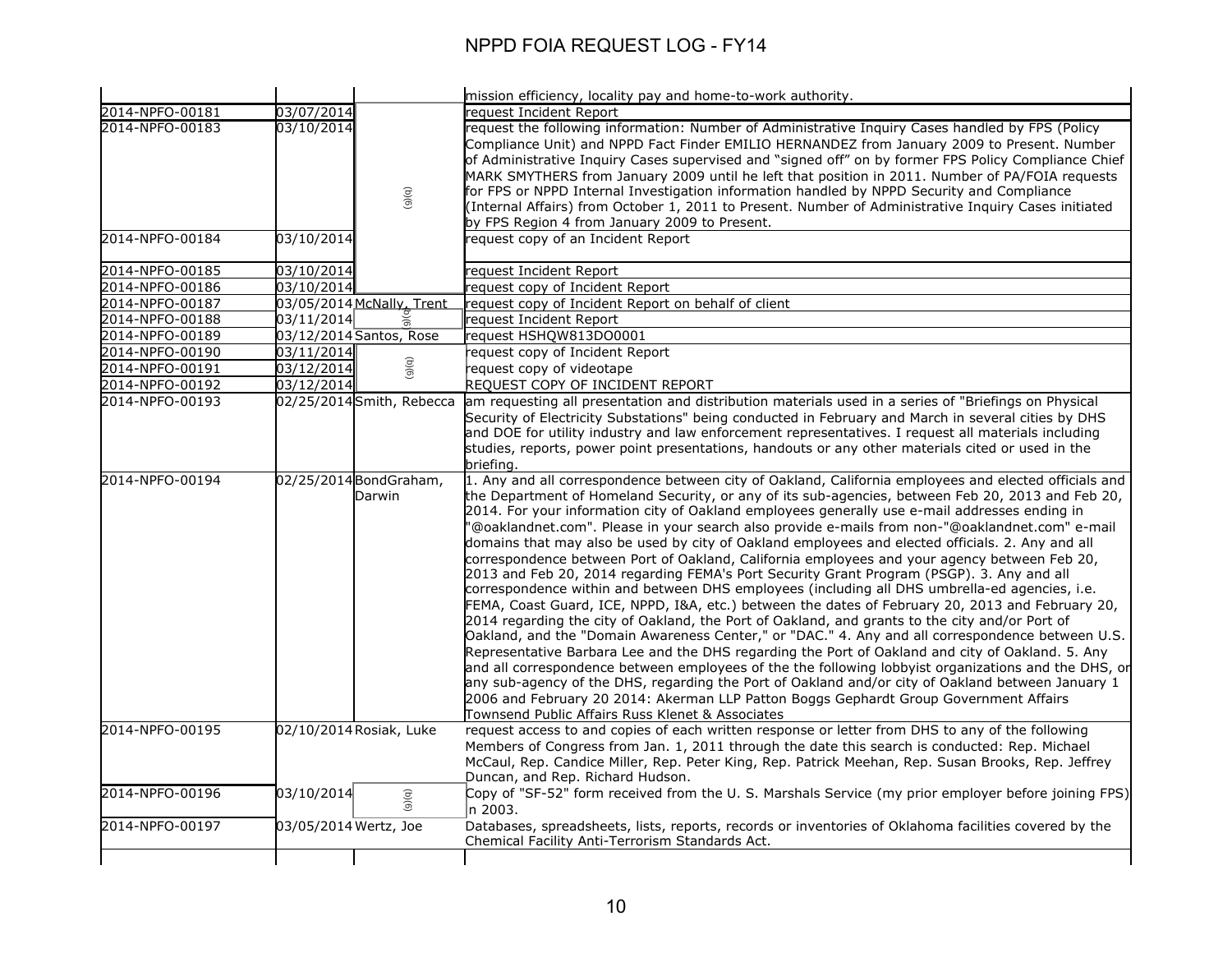| 2014-NPFO-00198 | 03/13/2014 Hart-Edwards,<br>Angela | requesting information regarding: Contract number: _HSHQEH12A00005                                                                                                                                                                                                                                                                                                                                                                                                                                                                                                                                                                                                                                                                                                                                                                                                                                                                                                                                                                                                                                                                                                                                                          |
|-----------------|------------------------------------|-----------------------------------------------------------------------------------------------------------------------------------------------------------------------------------------------------------------------------------------------------------------------------------------------------------------------------------------------------------------------------------------------------------------------------------------------------------------------------------------------------------------------------------------------------------------------------------------------------------------------------------------------------------------------------------------------------------------------------------------------------------------------------------------------------------------------------------------------------------------------------------------------------------------------------------------------------------------------------------------------------------------------------------------------------------------------------------------------------------------------------------------------------------------------------------------------------------------------------|
| 2014-NPFO-00199 | 03/03/2014                         | request records pertaining to himself                                                                                                                                                                                                                                                                                                                                                                                                                                                                                                                                                                                                                                                                                                                                                                                                                                                                                                                                                                                                                                                                                                                                                                                       |
| 2014-NPFO-00200 | (9)(6)<br>03/13/2014               | request video footage of Ronal Reagan Building                                                                                                                                                                                                                                                                                                                                                                                                                                                                                                                                                                                                                                                                                                                                                                                                                                                                                                                                                                                                                                                                                                                                                                              |
| 2014-NPFO-00201 | 03/13/2014                         | request incident report                                                                                                                                                                                                                                                                                                                                                                                                                                                                                                                                                                                                                                                                                                                                                                                                                                                                                                                                                                                                                                                                                                                                                                                                     |
| 2014-NPFO-00202 | 03/20/2014 Lewis, James            | request for video information                                                                                                                                                                                                                                                                                                                                                                                                                                                                                                                                                                                                                                                                                                                                                                                                                                                                                                                                                                                                                                                                                                                                                                                               |
| 2014-NPFO-00203 | 03/06/2014 Hopkins,<br>Timothy     | Request and documents referred from GSA to HQ and subsequently to NPPD                                                                                                                                                                                                                                                                                                                                                                                                                                                                                                                                                                                                                                                                                                                                                                                                                                                                                                                                                                                                                                                                                                                                                      |
| 2014-NPFO-00204 | 03/13/2014                         | Information related to a slip and fall (Date Range for Record Search: From 02/18/2014 To<br>02/18/2014)                                                                                                                                                                                                                                                                                                                                                                                                                                                                                                                                                                                                                                                                                                                                                                                                                                                                                                                                                                                                                                                                                                                     |
| 2014-NPFO-00205 | 03/18/2014<br>(9)(q)               | records relating to a slip and fall on feb 8 2013                                                                                                                                                                                                                                                                                                                                                                                                                                                                                                                                                                                                                                                                                                                                                                                                                                                                                                                                                                                                                                                                                                                                                                           |
| 2014-NPFO-00206 | 03/14/2014                         | request copy of incident report                                                                                                                                                                                                                                                                                                                                                                                                                                                                                                                                                                                                                                                                                                                                                                                                                                                                                                                                                                                                                                                                                                                                                                                             |
| 2014-NPFO-00207 | 03/17/2014                         | request copy of training documents                                                                                                                                                                                                                                                                                                                                                                                                                                                                                                                                                                                                                                                                                                                                                                                                                                                                                                                                                                                                                                                                                                                                                                                          |
| 2014-NPFO-00208 | 03/13/2014                         | not decipherable                                                                                                                                                                                                                                                                                                                                                                                                                                                                                                                                                                                                                                                                                                                                                                                                                                                                                                                                                                                                                                                                                                                                                                                                            |
| 2014-NPFO-00209 | 03/17/2014 Yacenda, Susan          | request wiretap info re any activties political, ecological, social events in New Mexico                                                                                                                                                                                                                                                                                                                                                                                                                                                                                                                                                                                                                                                                                                                                                                                                                                                                                                                                                                                                                                                                                                                                    |
| 2014-NPFO-00210 | 11/25/2013 Mendoza,<br>Martha      | 1) Aggregate annual totals of cyber or online vulnerabilities have been reported, on which systems,<br>and how many of those were tracked; 2) Denial of service attacks by date and site of attack; 3)<br>Aggregate annual totals of online breaches and on which systems; 4) Details of all online breaches,<br>including name of attacker if available; 5) Aggregate annual total of how many social security<br>numbers have been lost through breaches; 6) Aggregate annual total of how many employees'<br>passwords have been compromised; 7) Aggregate annual total of how many computers have had to<br>be replaced due to infection; 8) Aggregate annual total of how many times the agency ordered the<br>replacement of infected programmable logic controllers; 9) All copies of all warnings about existing<br>threats sent to employees; 10) Annual total cybersecurity budget; 11) Current and past contracts<br>awarded for cybersecurity; 12) Communications with Google, Apple, Facebook, Twitter about<br>cybersecurity and hacking; 13) Copies of closed investigations into cyberattacks; and 14) Documents<br>related to purchase of remote access software, IMSI catchers or silent text technology. |
| 2014-NPFO-00211 | 03/17/2014                         | equest Incident Report on client                                                                                                                                                                                                                                                                                                                                                                                                                                                                                                                                                                                                                                                                                                                                                                                                                                                                                                                                                                                                                                                                                                                                                                                            |
| 2014-NPFO-00212 | 03/20/2014<br>(9)(q)               | equest copy of an Incident Report                                                                                                                                                                                                                                                                                                                                                                                                                                                                                                                                                                                                                                                                                                                                                                                                                                                                                                                                                                                                                                                                                                                                                                                           |
| 2014-NPFO-00213 | 03/20/2014                         | equest copy of surveillance tape                                                                                                                                                                                                                                                                                                                                                                                                                                                                                                                                                                                                                                                                                                                                                                                                                                                                                                                                                                                                                                                                                                                                                                                            |
| 2014-NPFO-00214 | 03/18/2014 Mccray, Joe             | request suitability info on client                                                                                                                                                                                                                                                                                                                                                                                                                                                                                                                                                                                                                                                                                                                                                                                                                                                                                                                                                                                                                                                                                                                                                                                          |
| 2014-NPFO-00215 |                                    | 03/24/2014 Lebert, Douglas request docs related to announcement #FS-990723-LT14.                                                                                                                                                                                                                                                                                                                                                                                                                                                                                                                                                                                                                                                                                                                                                                                                                                                                                                                                                                                                                                                                                                                                            |
| 2014-NPFO-00216 | 03/24/2014<br>(9)(q)               | request copy of Incident Report                                                                                                                                                                                                                                                                                                                                                                                                                                                                                                                                                                                                                                                                                                                                                                                                                                                                                                                                                                                                                                                                                                                                                                                             |
| 2014-NPFO-00217 | 05/15/2014                         | request copy of an Incident Report                                                                                                                                                                                                                                                                                                                                                                                                                                                                                                                                                                                                                                                                                                                                                                                                                                                                                                                                                                                                                                                                                                                                                                                          |
| 2014-NPFO-00218 | 03/24/2014 Flatten, Mark           | Review of documents totalling 17 pages                                                                                                                                                                                                                                                                                                                                                                                                                                                                                                                                                                                                                                                                                                                                                                                                                                                                                                                                                                                                                                                                                                                                                                                      |
| 2014-NPFO-00219 | 03/21/2014                         | review of documents                                                                                                                                                                                                                                                                                                                                                                                                                                                                                                                                                                                                                                                                                                                                                                                                                                                                                                                                                                                                                                                                                                                                                                                                         |
| 2014-NPFO-00220 | 03/25/2014<br>(5)(6)               | request copy of Incident Report                                                                                                                                                                                                                                                                                                                                                                                                                                                                                                                                                                                                                                                                                                                                                                                                                                                                                                                                                                                                                                                                                                                                                                                             |
| 2014-NPFO-00221 | 03/26/2014                         | request copy of incident report (third party)                                                                                                                                                                                                                                                                                                                                                                                                                                                                                                                                                                                                                                                                                                                                                                                                                                                                                                                                                                                                                                                                                                                                                                               |
| 2014-NPFO-00222 | 03/27/2014                         | request copy of an incident report                                                                                                                                                                                                                                                                                                                                                                                                                                                                                                                                                                                                                                                                                                                                                                                                                                                                                                                                                                                                                                                                                                                                                                                          |
| 2014-NPFO-00223 | 03/04/2014 Rosen, Noah             | unpaid/open/uncashed/unrecolnc iled checks/warrents and electronic payments attempts                                                                                                                                                                                                                                                                                                                                                                                                                                                                                                                                                                                                                                                                                                                                                                                                                                                                                                                                                                                                                                                                                                                                        |
| 2014-NPFO-00224 | 03/26/2014                         | ecords pertaining to a criminal investigation - documents referred to us by Dept of the Army                                                                                                                                                                                                                                                                                                                                                                                                                                                                                                                                                                                                                                                                                                                                                                                                                                                                                                                                                                                                                                                                                                                                |
| 2014-NPFO-00225 | 03/28/2014 Fischer, Joey           | request copy of surveillance camera video on $2/24/14$ in Sant Louis, MO                                                                                                                                                                                                                                                                                                                                                                                                                                                                                                                                                                                                                                                                                                                                                                                                                                                                                                                                                                                                                                                                                                                                                    |
| 2014-NPFO-00226 | 05/16/2014<br>(9)(6)               | equest for all documents and records pertaining to an incident investigated by the US Dept. of<br>Homeland Security, Federal Protective Service ("FPS") Specifically, during and about the month of<br>January, 2014 FPS personnel investigated an incident involving two employees of FJC Security<br>Services, Inc., a company contracted to provide security personnel to various federal buildings and<br>sites in Brownsville, Texas under Contract HSCEC7-10-00008. The FJC Security Services, Inc.,                                                                                                                                                                                                                                                                                                                                                                                                                                                                                                                                                                                                                                                                                                                  |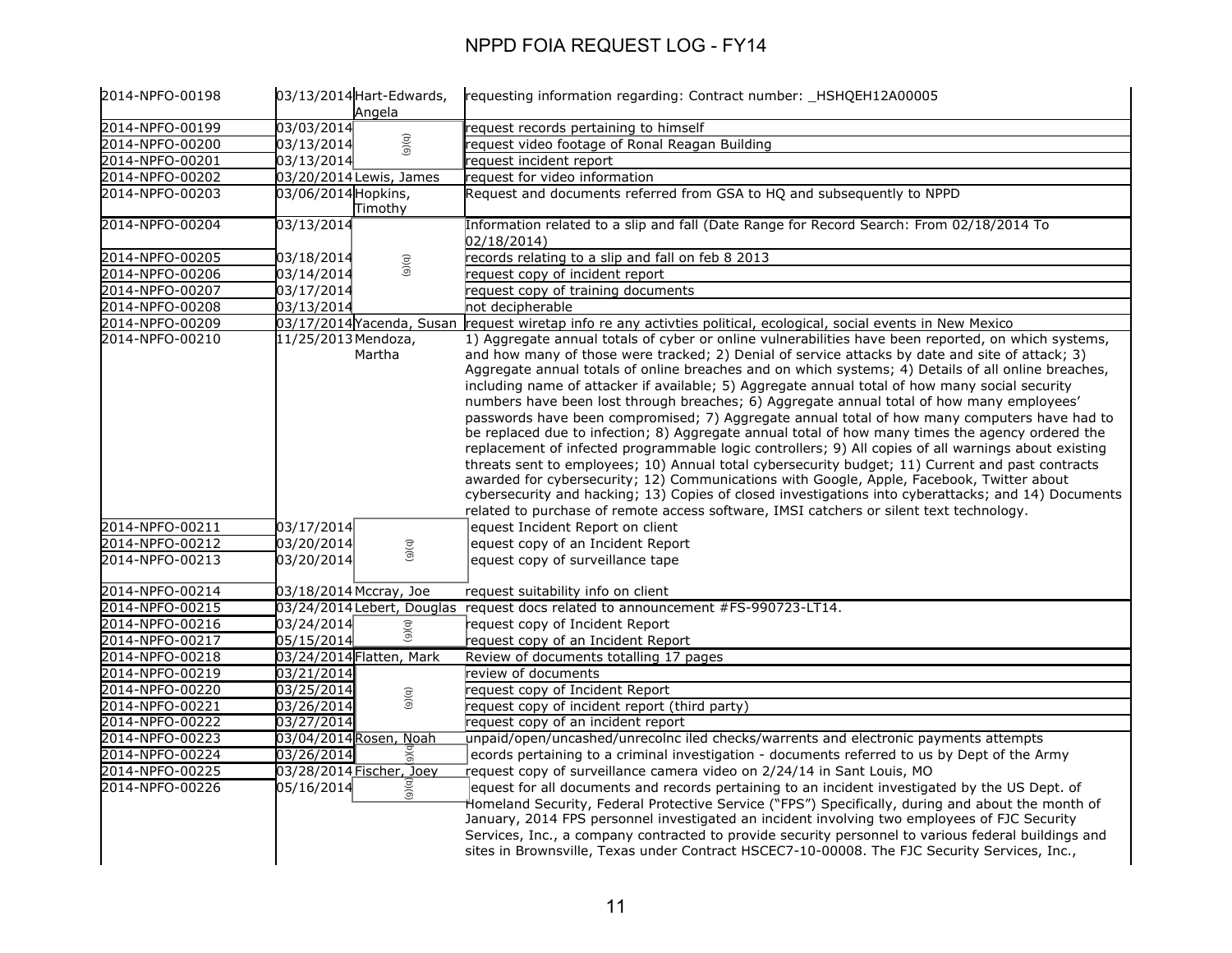|                 |                       |                            | $\overline{a}$<br>employees involved in the incident are believed to be                                 |
|-----------------|-----------------------|----------------------------|---------------------------------------------------------------------------------------------------------|
| 2014-NPFO-00227 | 03/27/2014            |                            | 'm requesting a copy of any policy, regulation or court order used in determining during my visit to    |
|                 |                       | (9)(q)                     | he Federal Building located at 911 NE 11th Avenue, Portland OR that I was prohibited from taking        |
|                 |                       |                            | hon-commercial photos.                                                                                  |
| 2014-NPFO-00228 |                       |                            | 03/22/2014 Deans, Lynnard request contract #HSHQE3-14-D-00002                                           |
| 2014-NPFO-00229 | 02/28/2014            |                            | request copy of an Incident Report                                                                      |
| 2014-NPFO-00230 |                       | 04/03/2014 Lipkis, Aimee   | request records re                                                                                      |
| 2014-NPFO-00231 |                       | 04/04/2014 Leopold, Jason  | Review of documents provided by the FBI                                                                 |
| 2014-NPFO-00232 | 04/07/2014            |                            | copy of incident report 1302552 (Date Range for Record Search: From 12/18/2013 To 12/18/2013)           |
| 2014-NPFO-00233 | 04/04/2014            |                            | incident report B14003626                                                                               |
| 2014-NPFO-00234 | 04/15/2014            |                            | request documents related to announcement #s 1024101 and 1013986                                        |
| 2014-NPFO-00235 | 04/07/2014            | (9)(q)                     | request docs pertaining to herself                                                                      |
| 2014-NPFO-00236 | 04/09/2014            |                            | request copy of Incident Report                                                                         |
| 2014-NPFO-00237 | 04/09/2014            |                            | request copy of Incident Report                                                                         |
| 2014-NPFO-00238 | 04/15/2014            |                            | request copy of Incident Report                                                                         |
| 2014-NPFO-00239 | 04/15/2014            |                            | request copy of Incident Report and video tape                                                          |
| 2014-NPFO-00240 | 04/16/2014            |                            | request copy of Incident Report                                                                         |
| 2014-NPFO-00241 |                       |                            | 04/30/2014 O'Connor, Emmarequest regulation re PSO's credit history affect guard's security clearance   |
| 2014-NPFO-00242 | 04/17/2014            |                            | equest copy of Incident Report                                                                          |
| 2014-NPFO-00243 | 04/17/2014            | (9)(q)                     | equest copy of Incident Report                                                                          |
| 2014-NPFO-00244 | 04/17/2014            |                            | equest copy of incident report                                                                          |
| 2014-NPFO-00245 | 04/21/2014            |                            | equest for Incident Report                                                                              |
| 2014-NPFO-00246 | 04/21/2014 Simonich,  | Dennis                     | request video tape for the exterior of the SSA in Pueblo, CO                                            |
| 2014-NPFO-00247 |                       | 04/22/2014 Coney, Chad     | Request for video camera surveillance located on the federal building in Barrtle Creek, MI to assist in |
|                 |                       |                            | determining the origin and cause of fire that occured at On Deck Sports Bar & Grill, 225 W Micigan      |
|                 |                       |                            | Ave., Battle Creek MI 49017. (Date Range for Record Search: From 12/30/2013 To 12/30/2013)              |
| 2014-NPFO-00248 | 04/22/2014            |                            | request copy of Incident Report                                                                         |
| 2014-NPFO-00249 | 05/07/2014            |                            | Incident report b14002406 filed by Officer<br>(Date Range for Record Search: From                       |
|                 |                       |                            | 03/16/2014 To 03/16/2014)                                                                               |
| 2014-NPFO-00250 | 04/24/2014            | (5)(6)                     | Request copy of Incident report B14003044                                                               |
| 2014-NPFO-00251 | 04/22/2014            |                            | request copy of Incident Report                                                                         |
| 2014-NPFO-00252 | 04/22/2014            |                            | request copy of Incident Report                                                                         |
| 2014-NPFO-00253 | 05/05/2014 Day, Bill  |                            | records on investigation of client Mr                                                                   |
| 2014-NPFO-00254 |                       | 05/05/2014 Brennan, Brigid | vido information depicting the intersection from 630 to 830 pm (Date Range for Record Search: From      |
|                 |                       |                            | 04/21/2014 To 04/21/2014)                                                                               |
| 2014-NPFO-00255 | 05/05/2014            |                            | ncident report N14001250, notes, materials and interviews between direct<br>and FPS,                    |
|                 |                       | (9)(q)                     | ommunications with the national council on disability. (Date Range for Record Search: From              |
|                 |                       |                            | 4/24/2014 To 04/29/2014)                                                                                |
| 2014-NPFO-00256 |                       | 04/25/2014 Peterson, Dana  | request FPS Directive 15.9.1.4                                                                          |
| 2014-NPFO-00257 | 04/28/2014            |                            | equest copy of CCTV                                                                                     |
| 2014-NPFO-00258 | 05/08/2014 Asby, Tina |                            | video of car accident (Date Range for Record Search: From 04/17/2014 To 04/17/2014)                     |
| 2014-NPFO-00259 | 05/01/201             | $\breve{\phantom{a}}$      | incident report number N14001328 (Date Range for Record Search: From 04/29/2014 To                      |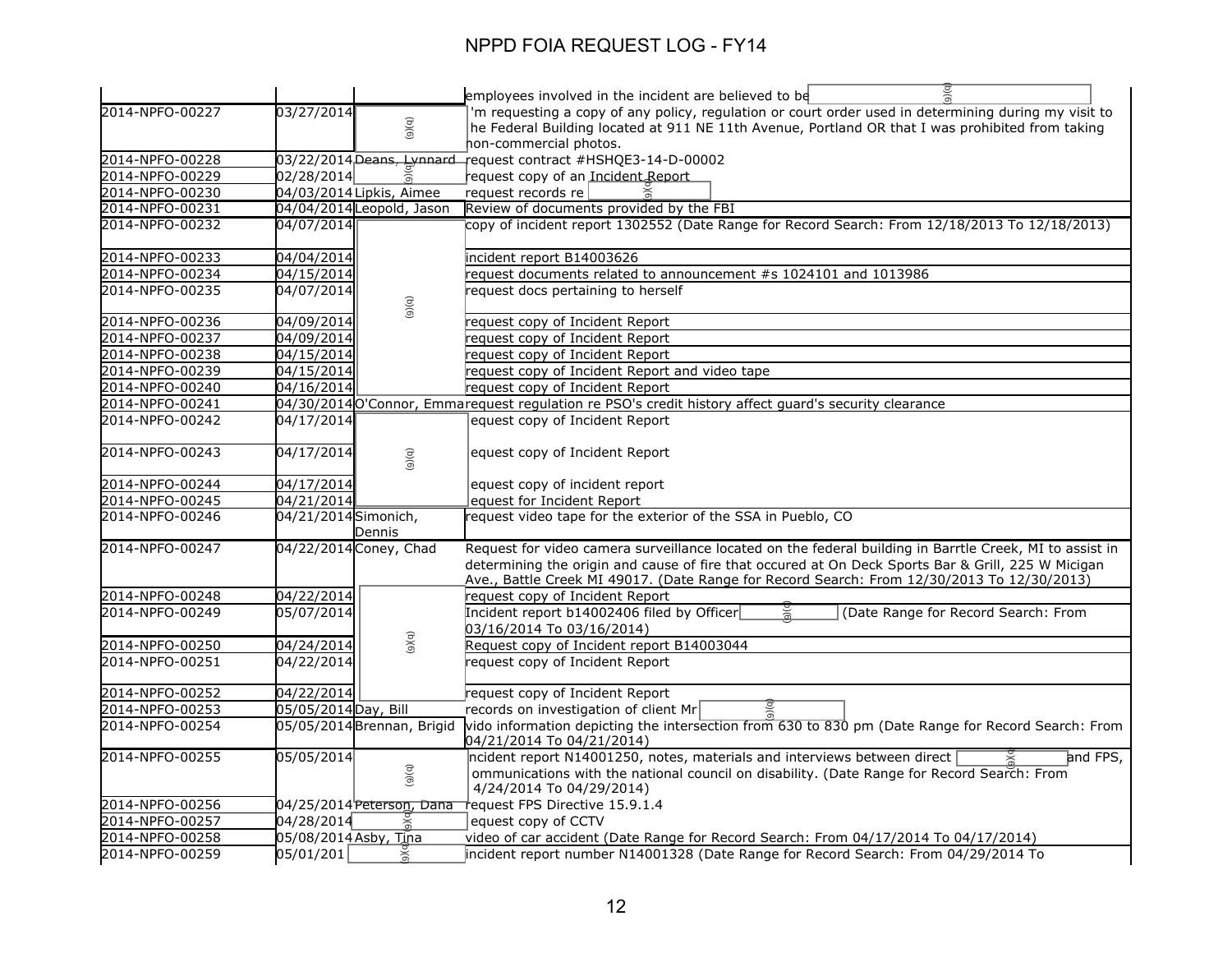|                 |            |                            | 04/29/2014)                                                                                                                                                                                                                                                                                                                                                                                                                                                                                                                                                                                                                                                                                                                                                                                                                                                                                                                                                                                                                                                                                                                                                                                                                                                                                                                                                                                                                                                                                                                                                                                                                                                |
|-----------------|------------|----------------------------|------------------------------------------------------------------------------------------------------------------------------------------------------------------------------------------------------------------------------------------------------------------------------------------------------------------------------------------------------------------------------------------------------------------------------------------------------------------------------------------------------------------------------------------------------------------------------------------------------------------------------------------------------------------------------------------------------------------------------------------------------------------------------------------------------------------------------------------------------------------------------------------------------------------------------------------------------------------------------------------------------------------------------------------------------------------------------------------------------------------------------------------------------------------------------------------------------------------------------------------------------------------------------------------------------------------------------------------------------------------------------------------------------------------------------------------------------------------------------------------------------------------------------------------------------------------------------------------------------------------------------------------------------------|
| 2014-NPFO-00260 | 05/27/2014 | (6)(6)                     | equest copy of Incident Report                                                                                                                                                                                                                                                                                                                                                                                                                                                                                                                                                                                                                                                                                                                                                                                                                                                                                                                                                                                                                                                                                                                                                                                                                                                                                                                                                                                                                                                                                                                                                                                                                             |
| 2014-NPFO-00261 |            | 05/05/2014 Belcher, Coleen | video footage of an accident at 8th and C Street, Anchorage AK on 4/29/14 at about 6pm (Date<br>Range for Record Search: From 04/29/2014 To 04/29/2014)                                                                                                                                                                                                                                                                                                                                                                                                                                                                                                                                                                                                                                                                                                                                                                                                                                                                                                                                                                                                                                                                                                                                                                                                                                                                                                                                                                                                                                                                                                    |
| 2014-NPFO-00262 | 05/08/201  |                            | request information pertaining to himself                                                                                                                                                                                                                                                                                                                                                                                                                                                                                                                                                                                                                                                                                                                                                                                                                                                                                                                                                                                                                                                                                                                                                                                                                                                                                                                                                                                                                                                                                                                                                                                                                  |
| 2014-NPFO-00263 | 05/07/201  |                            | ncident report 14023051 called in at 330 at HHS (Date Range for Record Search: From 04/24/2014<br>To 04/24/2014)                                                                                                                                                                                                                                                                                                                                                                                                                                                                                                                                                                                                                                                                                                                                                                                                                                                                                                                                                                                                                                                                                                                                                                                                                                                                                                                                                                                                                                                                                                                                           |
| 2014-NPFO-00264 | 05/07/201  | (5)(6)                     | Request copies of all email correspondence of Donna Roy to Caitlin Durkovich, from February 01,<br>, 2014 through May 07, 2014, that contain all or some of the words "IPG", "IPGateway", "IP Gateway"<br>, "IPG Costs", "IP Gateway Costs", "Data Partitioning", "HSIN CI", "HSIN-CI", "HSIN SSO", "HSIN-SSO"<br>'Integration", "IICD", "SLTTGCC", "ACAMS", "INL", "Idaho", "ANL", "Argonne", "Lab", "Labs", and/or<br>Norman". (Date Range for Record Search: From 02/01/2014 To 05/07/2014)                                                                                                                                                                                                                                                                                                                                                                                                                                                                                                                                                                                                                                                                                                                                                                                                                                                                                                                                                                                                                                                                                                                                                             |
| 2014-NPFO-00265 |            |                            | 05/09/2014 Gallahar, Gilbert request information re David Robinson, deceased.                                                                                                                                                                                                                                                                                                                                                                                                                                                                                                                                                                                                                                                                                                                                                                                                                                                                                                                                                                                                                                                                                                                                                                                                                                                                                                                                                                                                                                                                                                                                                                              |
| 2014-NPFO-00266 | 05/13/2014 |                            | request Incident Report                                                                                                                                                                                                                                                                                                                                                                                                                                                                                                                                                                                                                                                                                                                                                                                                                                                                                                                                                                                                                                                                                                                                                                                                                                                                                                                                                                                                                                                                                                                                                                                                                                    |
| 2014-NPFO-00267 | 05/06/2014 | (5)(6)                     | request copy of Incident Report                                                                                                                                                                                                                                                                                                                                                                                                                                                                                                                                                                                                                                                                                                                                                                                                                                                                                                                                                                                                                                                                                                                                                                                                                                                                                                                                                                                                                                                                                                                                                                                                                            |
| 2014-NPFO-00268 |            | 05/06/2014 Santos, Rose    | request contract #HSHQDC11J00031                                                                                                                                                                                                                                                                                                                                                                                                                                                                                                                                                                                                                                                                                                                                                                                                                                                                                                                                                                                                                                                                                                                                                                                                                                                                                                                                                                                                                                                                                                                                                                                                                           |
| 2014-NPFO-00269 | 05/07/2014 |                            | equest copy of Incident Report                                                                                                                                                                                                                                                                                                                                                                                                                                                                                                                                                                                                                                                                                                                                                                                                                                                                                                                                                                                                                                                                                                                                                                                                                                                                                                                                                                                                                                                                                                                                                                                                                             |
| 2014-NPFO-00270 | 05/09/2014 |                            | ocuments related to job announcement FS-1049275-KB14 for a GS-13 Supervisory Physical Security                                                                                                                                                                                                                                                                                                                                                                                                                                                                                                                                                                                                                                                                                                                                                                                                                                                                                                                                                                                                                                                                                                                                                                                                                                                                                                                                                                                                                                                                                                                                                             |
|                 |            |                            | pecialist (LESO) for FPS Region 5, Indianapolis, IN.                                                                                                                                                                                                                                                                                                                                                                                                                                                                                                                                                                                                                                                                                                                                                                                                                                                                                                                                                                                                                                                                                                                                                                                                                                                                                                                                                                                                                                                                                                                                                                                                       |
| 2014-NPFO-00271 | 05/14/2014 |                            | equest copy of investigation pertaining to himself                                                                                                                                                                                                                                                                                                                                                                                                                                                                                                                                                                                                                                                                                                                                                                                                                                                                                                                                                                                                                                                                                                                                                                                                                                                                                                                                                                                                                                                                                                                                                                                                         |
| 2014-NPFO-00272 | 05/14/2014 |                            | equest docs pertaining to selected candidate for FS-1040715-AC14                                                                                                                                                                                                                                                                                                                                                                                                                                                                                                                                                                                                                                                                                                                                                                                                                                                                                                                                                                                                                                                                                                                                                                                                                                                                                                                                                                                                                                                                                                                                                                                           |
| 2014-NPFO-00273 | 05/15/2014 |                            | equest copy of Incident Report                                                                                                                                                                                                                                                                                                                                                                                                                                                                                                                                                                                                                                                                                                                                                                                                                                                                                                                                                                                                                                                                                                                                                                                                                                                                                                                                                                                                                                                                                                                                                                                                                             |
| 2014-NPFO-00274 | 05/14/2014 | (6)(6)                     | am being violated by the persons responsible for what is publicly known as "Monarch the New<br>hoenix Program," and subsequently bear the burden of proof for what is publicly known as "Project<br>nd Operation Blue Beam" due to the violation of my constitutional rights (illegal human<br>xperimentation, i.e. forced labor, i.e. human slavery). If you have information to lead me to the<br>gents / agencies responsible, I would ask that you send your correspondence to the following email<br>Date Range for Record Search: From 05/16/2014 To 05/16/2014)<br>ddress:                                                                                                                                                                                                                                                                                                                                                                                                                                                                                                                                                                                                                                                                                                                                                                                                                                                                                                                                                                                                                                                                          |
| 2014-NPFO-00275 | 05/14/2014 |                            | equest copy of investigation                                                                                                                                                                                                                                                                                                                                                                                                                                                                                                                                                                                                                                                                                                                                                                                                                                                                                                                                                                                                                                                                                                                                                                                                                                                                                                                                                                                                                                                                                                                                                                                                                               |
| 2014-NPFO-00276 | 05/15/2014 |                            | equest copy of Incident Report from 1977                                                                                                                                                                                                                                                                                                                                                                                                                                                                                                                                                                                                                                                                                                                                                                                                                                                                                                                                                                                                                                                                                                                                                                                                                                                                                                                                                                                                                                                                                                                                                                                                                   |
| 2014-NPFO-00277 | 05/16/2014 |                            | equest copy of surveillance video of 26 Federal Plaza, NY                                                                                                                                                                                                                                                                                                                                                                                                                                                                                                                                                                                                                                                                                                                                                                                                                                                                                                                                                                                                                                                                                                                                                                                                                                                                                                                                                                                                                                                                                                                                                                                                  |
| 2014-NPFO-00278 | 05/16/2014 |                            | equesting a series of audio and video of several verbal confrontations I was involved in with several<br>f the security guards at the HHS Dallas Regional Office at 1301 Young Street, Dallas, Texas. The first<br>incident occurred on May 5, 2014 around 9:30am. This video and audio will show me trying to enter<br>the building through the Young street entrance while security guards<br>were on duty. Second incident occurred on 5/7/14 around 6:40am at the Young street<br>entrance in which I was accused by security guards,<br>of filming the<br>security equipment and guards at the Young street entrance. I am also requesting video and audio on<br>5/7/14 around 8:40am while security guard, $\frac{9}{6}$ was on duty at the employee entrance in the<br>back of the building. Video will show me stopping to ask her what the proper procedure was for<br>entering the building with my cell phone in which she refuses to answer. I am also requesting video<br>and audio at 10:37am also on 5/7/14 in which I asked security quard,<br>who was on duty at<br>$\approx$<br>the employee/back entrance, for her name. Video will show Ms. $\frac{5}{6}$ attempting to cover her badge<br>who comes out and eventually begins yelling at me and<br>and calling for her supervisor<br>$\widetilde{a}$<br>creating factitious policies in an effort to conceal her name. Also, on the same day, 5/7/14 around<br>3:05pm as I was exiting the building through the employee entrance I was falsely accused of "filming"<br>I would like a copy of this video as well. Lastly, I am requesting a<br>by security guard,<br>$\widetilde{e}$ |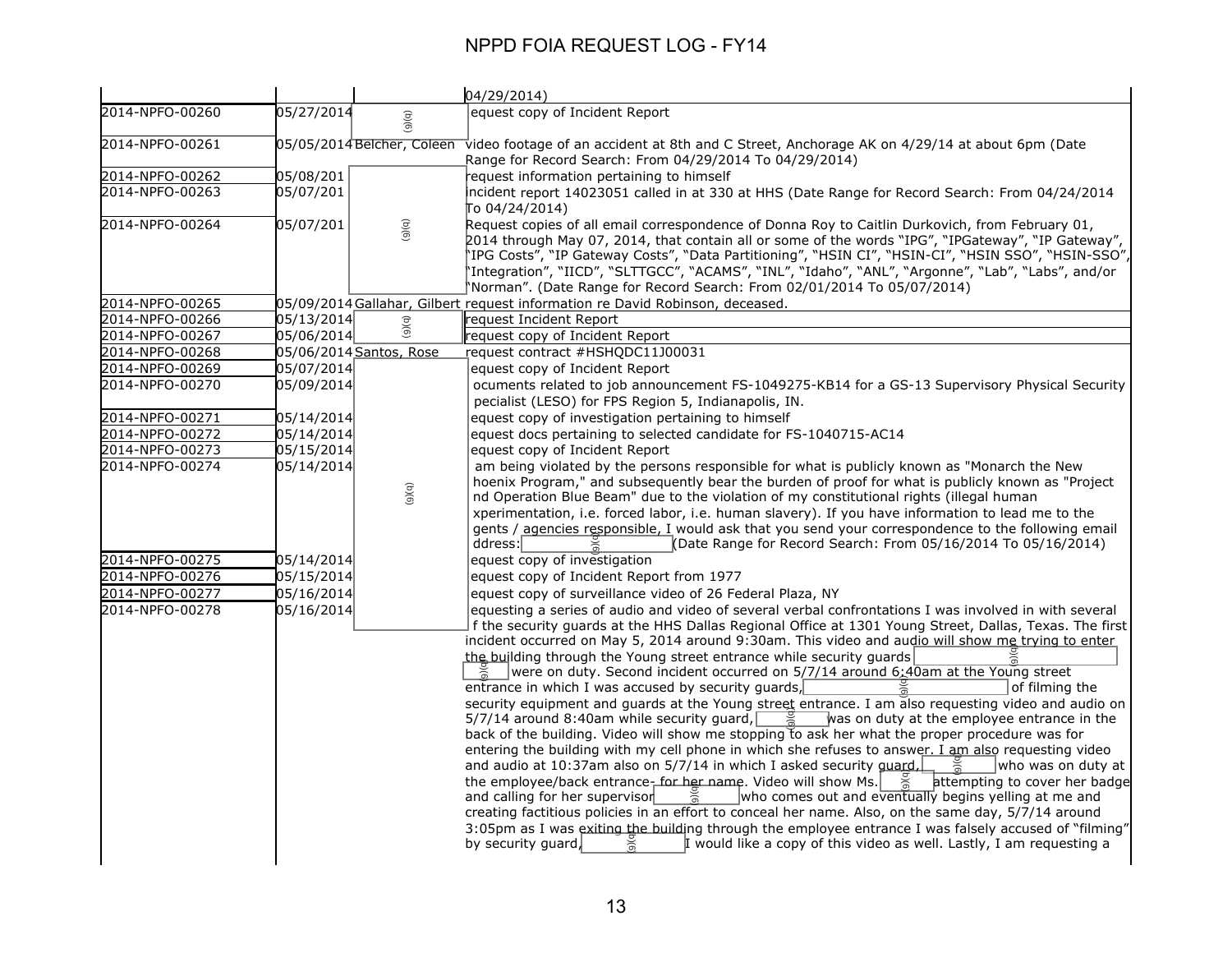|                 |                        |                           | copy of video and audio on 5/15/14 at 9:20am in which once again I entered the building through the                                                                                                                                                                                                                                                                                                                                                                                                                                                                                                                                                                       |
|-----------------|------------------------|---------------------------|---------------------------------------------------------------------------------------------------------------------------------------------------------------------------------------------------------------------------------------------------------------------------------------------------------------------------------------------------------------------------------------------------------------------------------------------------------------------------------------------------------------------------------------------------------------------------------------------------------------------------------------------------------------------------|
|                 |                        |                           | Young street entrance and approached security quard, $\Box$<br>and asked for her name. Video and<br>$\geqslant$<br>audio will show her yelling at me and becoming confrontational and combative.                                                                                                                                                                                                                                                                                                                                                                                                                                                                          |
| 2014-NPFO-00279 | 05/13/2014 Cobb, Emily |                           | car accident that happened on February 14, 2014 at the intersection of Court Street and Niagara<br>Square in Buffalo New York. As the accident happened directly outside of the Michael J. Dillon Federal<br>Courthouse building, and I noted that the building has exterior video surveillance, I am making a<br>formal request for any/all exterior surveillance footage from the timeframe of 4:00pm and 5:00pm on<br>February 14, 2014.                                                                                                                                                                                                                               |
| 2014-NPFO-00280 | 05/19/2014             | (9)(q)                    | equest copy of Incident Report                                                                                                                                                                                                                                                                                                                                                                                                                                                                                                                                                                                                                                            |
| 2014-NPFO-00281 | 05/19/2014             |                           | request docs pertaining to himself                                                                                                                                                                                                                                                                                                                                                                                                                                                                                                                                                                                                                                        |
| 2014-NPFO-00282 |                        | 05/17/2014 Leopold, Jason | request disclosure of any and all records that were prepared, received, transmitted, collected and/or<br>maintained by the Department of Homeland Security about a project and/or program entitled the<br>ENDURING SECURITY FRAMEWORK. Moreover, I request any and all records that were prepared,<br>received, transmitted, collected and/or maintained by the Department of Homeland Security (DHS)<br>that refers to the ENDURING SECURITY FRAMEWORK. The timeframe for my request is January 2010<br>through the date the search for responsive records is conducted.                                                                                                 |
| 2014-NPFO-00283 | 05/20/2014 Finkle, Jim |                           | -- All email and written correspondence about medical device security between ICS-CERT or US-CERT<br>staff and Barnaby Jack, an expert in computer and medical device security who worked for McAfee<br>and IoActive, dated between June 17, 2011 and Sept 10, 2013. --All email and written<br>correspondence about medical device security between ICS-CERT or US-CERT staff and Stuart<br>McClure, a computer security industry executive who worked for McAfee and Cylance, dated between<br>June 1, 2011 and January 1, 2014                                                                                                                                         |
| 2014-NPFO-00284 | 05/27/2014             |                           | equest copy of Incident Report                                                                                                                                                                                                                                                                                                                                                                                                                                                                                                                                                                                                                                            |
| 2014-NPFO-00285 | 05/21/2014             | (6)(6)                    | equest all CCTV video recordings at Department of Homeland Security Federal Emergency<br>Management Agency's (Region V) possession on March 20, 2007, between 5 AM - 7 PM central<br>tandard time, from the DHS FEMA Region V location at 536 S. Clark Street, 6th Floor, Chicago,<br>Ilinois 60605. I am requesting any and all CCTV video recordings from the surveillance cameras<br>ositioned in the hallway in front of the lunchroom on the 6th Floor at DHS FEMA Region V, 536 S.<br>lark Street, 6th Floor, Chicago, IL 60605, as well as video recordings of the front desk area on the<br>th Floor at DHS FEMA Region V,536 S. Clark Street, Chicago, IL 60605. |
| 2014-NPFO-00286 | 05/21/2014             |                           | ncident reports N14000573 and N14001526 (Date Range for Record Search: From 05/15/2014 To<br>5/22/2014                                                                                                                                                                                                                                                                                                                                                                                                                                                                                                                                                                    |
| 2014-NPFO-00287 | 05/21/2014             |                           | omplaint filed on him on April 21, 2014 (Date Range for Record Search: From 04/21/2014 To<br>5/21/2014                                                                                                                                                                                                                                                                                                                                                                                                                                                                                                                                                                    |
| 2014-NPFO-00288 | 06/05/2014             |                           | ncident report (Date Range for Record Search: From 05/01/2014 To 05/22/2014)                                                                                                                                                                                                                                                                                                                                                                                                                                                                                                                                                                                              |
| 2014-NPFO-00289 | 05/21/2014 Clark, Chip |                           | request contract #HSHQEC12D00016                                                                                                                                                                                                                                                                                                                                                                                                                                                                                                                                                                                                                                          |
| 2014-NPFO-00290 | 05/22/2014             |                           | equest copy of Incident Report                                                                                                                                                                                                                                                                                                                                                                                                                                                                                                                                                                                                                                            |
| 2014-NPFO-00291 | 05/23/2014             | (5)(6)                    | equest copy of Incident Report                                                                                                                                                                                                                                                                                                                                                                                                                                                                                                                                                                                                                                            |
| 2014-NPFO-00292 | 05/27/2014             |                           | equest copy of Incident Report                                                                                                                                                                                                                                                                                                                                                                                                                                                                                                                                                                                                                                            |
| 2014-NPFO-00293 | 05/22/2014 Hind, Rick  |                           | is requesting copies of all releasable documents and records (examples below), regarding DHS<br>meetings and communications with petro-chemical industry representatives regarding chemical facility<br>safety, security and disaster prevention, inherently safer technologies and President Obama's<br>Executive Order on Improving Chemical Facility Safety and Security (#13650) dating from April 17,<br>2013 to the present. This request also includes but is not limited to meetings and communications of<br>DHS staff with DHS advisories committees such as the Chemical Sector Committee or the Critical<br>Infrastructure Partnership Advisory Council.      |
|                 |                        |                           |                                                                                                                                                                                                                                                                                                                                                                                                                                                                                                                                                                                                                                                                           |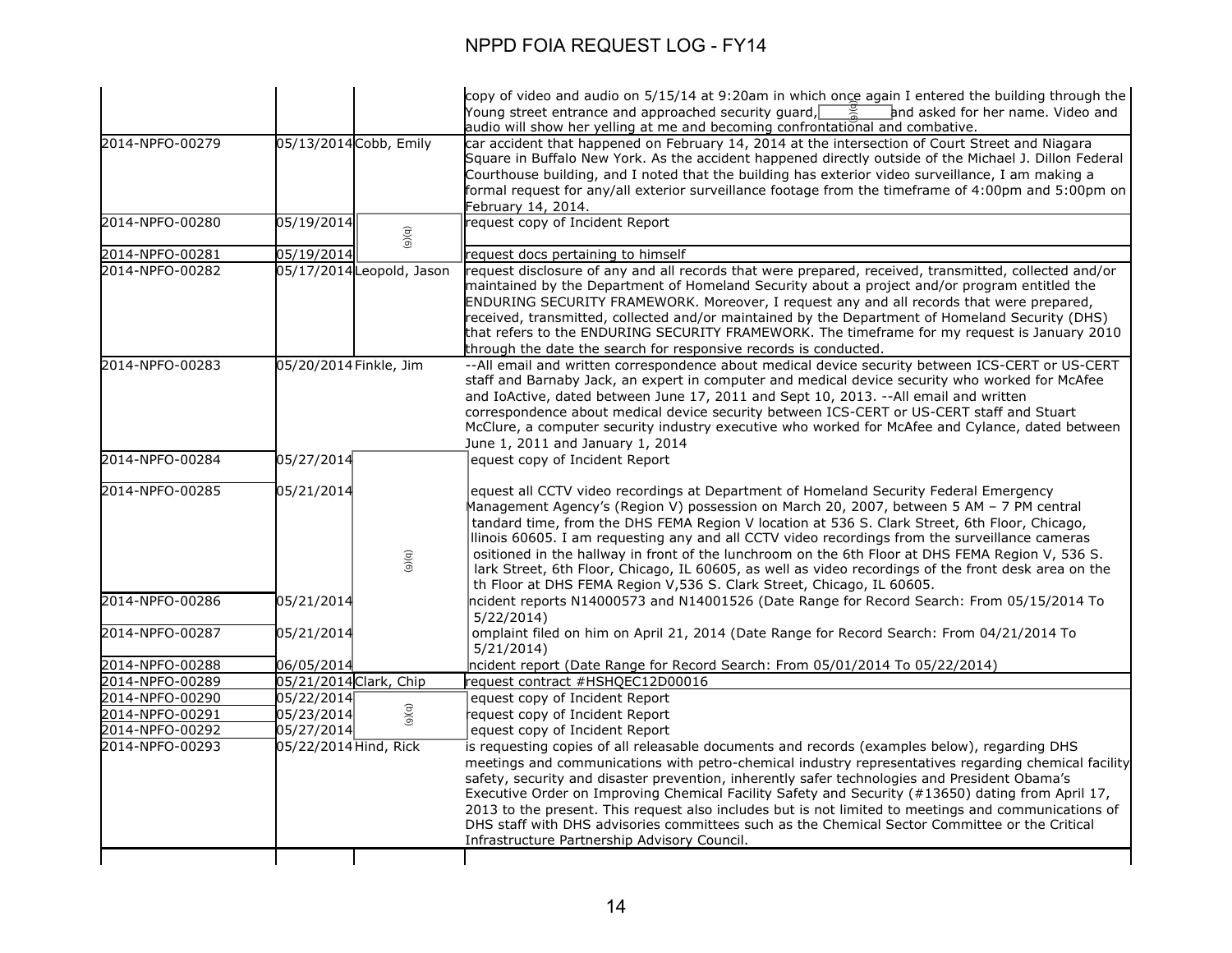| 2014-NPFO-00294 | 06/02/201                        | request copy of an Incident Report                                                                                                                                                                                                                                                                                                                                                                                                                                                                                                                                                                                                                                                                                                                                                                                                                                                                                                                                                                                                                                                                   |
|-----------------|----------------------------------|------------------------------------------------------------------------------------------------------------------------------------------------------------------------------------------------------------------------------------------------------------------------------------------------------------------------------------------------------------------------------------------------------------------------------------------------------------------------------------------------------------------------------------------------------------------------------------------------------------------------------------------------------------------------------------------------------------------------------------------------------------------------------------------------------------------------------------------------------------------------------------------------------------------------------------------------------------------------------------------------------------------------------------------------------------------------------------------------------|
| 2014-NPFO-00295 | 05/28/2014 Fischer, Brian        | copy of any available surveillance video of a parking lot incident that occurred on 05/07/2014                                                                                                                                                                                                                                                                                                                                                                                                                                                                                                                                                                                                                                                                                                                                                                                                                                                                                                                                                                                                       |
|                 |                                  | between two State Farm insureds.                                                                                                                                                                                                                                                                                                                                                                                                                                                                                                                                                                                                                                                                                                                                                                                                                                                                                                                                                                                                                                                                     |
| 2014-NPFO-00296 | 05/29/2014<br>(9)(9)             | a PDF copy of National Protection and Programs Directorate policy and procedures for Close Circuit TV<br>Systems?                                                                                                                                                                                                                                                                                                                                                                                                                                                                                                                                                                                                                                                                                                                                                                                                                                                                                                                                                                                    |
| 2014-NPFO-00297 | 05/29/2014 Westervelt,<br>Robert | request a release of records from the National Protection and Programs Directorate containing<br>information related to congressional letter marks requesting funding for private sector firms to<br>perform services supporting NPPD's mission. Specifically, any communication received by the Under<br>Secretary and the Deputy Under Secretary of the NPPD from congressional lawmakers between the<br>period of 2011 to the present requesting funding for private sector firms to provide cyber threat<br>information exchange, carrying out network or systems exploitation, cyber surveillance, cyber threat<br>detection or prevention, IT systems analysis services, programming services, IT backup and security<br>services, and/or IT network management services.                                                                                                                                                                                                                                                                                                                      |
| 2014-NPFO-00298 | 06/02/2014                       | Incident report N12001358                                                                                                                                                                                                                                                                                                                                                                                                                                                                                                                                                                                                                                                                                                                                                                                                                                                                                                                                                                                                                                                                            |
| 2014-NPFO-00299 | 06/02/2014                       | incident report D14003906                                                                                                                                                                                                                                                                                                                                                                                                                                                                                                                                                                                                                                                                                                                                                                                                                                                                                                                                                                                                                                                                            |
| 2014-NPFO-00300 | (5)(6)<br>06/02/2014             | Incident report N14001181 - COI received. (Date Range for Record Search: From 04/17/2014 To<br>04/17/2014)                                                                                                                                                                                                                                                                                                                                                                                                                                                                                                                                                                                                                                                                                                                                                                                                                                                                                                                                                                                           |
| 2014-NPFO-00301 | 06/02/2014                       | incident report B14005459 (Date Range for Record Search: From 05/27/2014 To 05/27/2014)                                                                                                                                                                                                                                                                                                                                                                                                                                                                                                                                                                                                                                                                                                                                                                                                                                                                                                                                                                                                              |
| 2014-NPFO-00302 | 06/02/2014 Parks, Anthony        | Incident that occured on above date that may or may not have occurred of a car driving up on a<br>sidewalk; procedural information concerning reporting requirements; any video; (Date Range for<br>Record Search: From 06/24/2011 To 06/24/2011)                                                                                                                                                                                                                                                                                                                                                                                                                                                                                                                                                                                                                                                                                                                                                                                                                                                    |
| 2014-NPFO-00303 | 06/02/2014                       | request copy of surveillance tapes of a car accident                                                                                                                                                                                                                                                                                                                                                                                                                                                                                                                                                                                                                                                                                                                                                                                                                                                                                                                                                                                                                                                 |
| 2014-NPFO-00304 | 05/19/2014 Ainslie, Scott        | obtain copies of material in the possession of the United States Department of Homeland Security -<br>whether it be physical hard-copy, electronic format or another applicable format - which describes,<br>cites, identifies, depicts or is particular to Operation Aurora or Elderwood Group, or other substantive<br>documented correspondence describing, or specific to, the aforementioned subject, dated 1 June 2009<br>through 1 January 2012.                                                                                                                                                                                                                                                                                                                                                                                                                                                                                                                                                                                                                                              |
| 2014-NPFO-00305 | 06/03/2014<br>(9)(6)             | requesting a copy of any documents that have the names<br>from October 1, 2013, through the submittal<br>land/or<br>date (June 3, 2014) of this respective FOIA request. In addition, I am also requesting a copy of any<br>recordings that mention, identify, or include the names<br>from October 1, 2013, through the submittal date (June 3,<br>and/or<br>2014) of this FOIA request. If the recording is not transcribed into a document, I would like to have it                                                                                                                                                                                                                                                                                                                                                                                                                                                                                                                                                                                                                               |
|                 |                                  | transcribed into a written document.                                                                                                                                                                                                                                                                                                                                                                                                                                                                                                                                                                                                                                                                                                                                                                                                                                                                                                                                                                                                                                                                 |
| 2014-NPFO-00306 | 06/04/2014                       | request docs pertaining to himself                                                                                                                                                                                                                                                                                                                                                                                                                                                                                                                                                                                                                                                                                                                                                                                                                                                                                                                                                                                                                                                                   |
| 2014-NPFO-00307 | 06/04/2014                       | request copy of Incident Report                                                                                                                                                                                                                                                                                                                                                                                                                                                                                                                                                                                                                                                                                                                                                                                                                                                                                                                                                                                                                                                                      |
| 2014-NPFO-00308 | 06/05/2014 Powers, Shawn         | A copy of all NTIA reports, research, and 1 direct correspondence regarding the potential role or roles<br>of the Interdatiopal Telecommunications Union (ITU) in questions of Internet govemal1 ce and global<br>telecommunications more broadly. • This includes emails, memoranda, rep <prts, documents,<br="">spreadsheets, studies, presentations and talking poin is, i i any, that relate to the potential role ?r<br/>roles. of the International Tel~coyimunications U~ion_ (ITU) in questions of mternet governance and<br/>\glof al telecommumcat1ons more broadly. This includes all ·formal exch~ng s between NTIA and the<br/>ITU, and information produced or shared on the topic that may have been sent or received from other<br/>industry actors, · uc~ as ICANN, Google, VeriSign, AT&amp;T and others. Include both drafts an final<br/>versions. Also include email, as well as letters, internal and extern 1, sent to and from NTIA staff and<br/>the Agency itself [on this subject]. • The time frame for the search is Januar \I, 12010 through July<br/>1, 2013.</prts,> |
| 2014-NPFO-00309 | $\overline{a}$<br>06/05/2014     | equest copy of Incident Report                                                                                                                                                                                                                                                                                                                                                                                                                                                                                                                                                                                                                                                                                                                                                                                                                                                                                                                                                                                                                                                                       |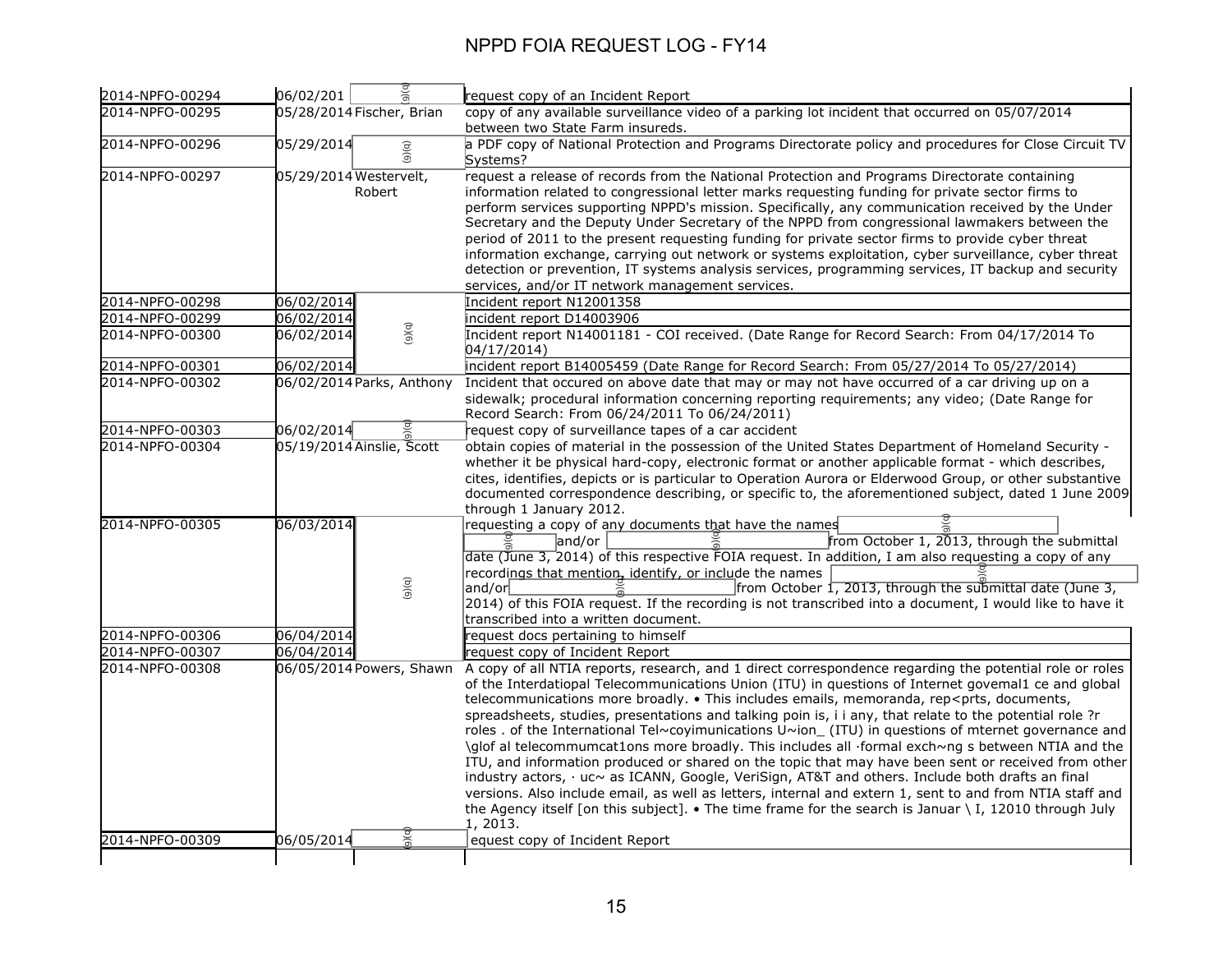| 2014-NPFO-00310                    | 12/04/2013                 |                           | All records available for case number I11-FPS-CHI-00785, case title "Regional Director, GS- 15,                                                                       |
|------------------------------------|----------------------------|---------------------------|-----------------------------------------------------------------------------------------------------------------------------------------------------------------------|
|                                    |                            |                           | Federal Protective Service." This should include but not be limited to any emails, invoices, interview                                                                |
|                                    |                            | (5)(6)                    | transcripts, contracts and other supporting documents obtained during the course of the investigation.                                                                |
| 2014-NPFO-00311                    | 06/06/2014                 |                           | request copy of Incident Report                                                                                                                                       |
| 2014-NPFO-00312                    | 06/09/2014 Shilling, Sheri |                           | Investigation file on<br>Date Range for Record Search: From 06/01/2014 To                                                                                             |
|                                    |                            |                           | 06/09/2014)                                                                                                                                                           |
| 2014-NPFO-00313                    | 06/10/2014 Howse, Keith    |                           | 3rd party events involving<br>impersonating an FPS Officer in March 2010                                                                                              |
| 2014-NPFO-00314                    | 06/04/2014                 |                           | NPPD FPS policies and procedures for when a federal employee contacts FPS due to a threatening                                                                        |
|                                    |                            | (9)(q)                    | verbal altercation with another federal employee                                                                                                                      |
| 2014-NPFO-00315                    | 06/09/2014                 |                           | equest copy of Incident Report                                                                                                                                        |
| 2014-NPFO-00316                    | 06/09/2014 Simonich,       |                           | aJunta Colorado Social Security Office located at 1314 East Third St., LaJunta CO. Requesting a copy                                                                  |
|                                    |                            | Dennis                    | of the Video Surveillance Tape for June 9th, 2014 for time of 10:30am 12:30pm. A fall incident was                                                                    |
|                                    |                            |                           | reported during this time and as the owner of the building I would like a copy of the tape so I can                                                                   |
|                                    |                            |                           | provide it to our insurance carrier.                                                                                                                                  |
| 2014-NPFO-00317                    | 06/11/2014                 | (9)(q)                    | request copy of an Incident Report                                                                                                                                    |
| 2014-NPFO-00318                    | 06/11/2014                 |                           | request copy of Incident Report                                                                                                                                       |
| 2014-NPFO-00319                    | 06/10/2014 Luther, Ryan    |                           | The office of Congressman Paul Broun (R-GA, 2007-present) • The office of Congressman Rodney                                                                          |
|                                    |                            |                           | Davis (R-IL, 2013-present) • The office of Congressman John Delaney (D-MD, 2013-present) • The                                                                        |
|                                    |                            |                           | office of Congressman Jeff Denham (R-CA, 2011-present) . The office of Congressman Robert Dold                                                                        |
|                                    |                            |                           | (R-IL, 2011-2013) • The office of Congressman Bill Enyart (D-IL, 2013-present) • The office of                                                                        |
|                                    |                            |                           | Congressman Bill Foster (D-IL, 2008-2011 and 2013-present) • The office of Congressman Phil                                                                           |
|                                    |                            |                           | Gingrey (R-GA, 2003-present) • The office of Governor Nikki Haley (R-SC, 2011-present) • The office                                                                   |
|                                    |                            |                           | of Congressman Jack Kingston (R-GA, 1993-present) . The office of Senator Charles Patrick "Pat"                                                                       |
|                                    |                            |                           | Roberts (R-KS, 1997-present) • The office of Congressman Brad Schneider (D-IL, 2013-present) • The                                                                    |
|                                    |                            |                           | office of Congressman John Tierney (D-MA, 1997-present)<br>information and records on cyber attacks or intrusions into critical infrastruc ture systems in the U .S., |
| 2014-NPFO-00320<br>2014-NPFO-00321 | 06/10/2014 Zetter, Kim     | 06/11/2014 Koubek, Robert | request CCTV regarding a 3rd party                                                                                                                                    |
| 2014-NPFO-00322                    | 06/12/2014                 |                           | request copy of Incident Report                                                                                                                                       |
|                                    |                            |                           |                                                                                                                                                                       |
| 2014-NPFO-00323                    | 06/02/2014Goodbread,       |                           | request 9/11 VHS tapes                                                                                                                                                |
| 2014-NPFO-00324                    | 06/17/2014                 | Henry                     |                                                                                                                                                                       |
|                                    |                            | (9)(q)                    | request copy of an Incident Report                                                                                                                                    |
| 2014-NPFO-00325                    | 06/17/2014 Santos, Rose    |                           | FOIA Log - request most recent 2 yr period                                                                                                                            |
| 2014-NPFO-00326                    | 06/15/2014                 |                           | request docs pertaining to herself                                                                                                                                    |
| 2014-NPFO-00327                    | 06/17/2014                 |                           | request copy of an Incident Report                                                                                                                                    |
| 2014-NPFO-00328                    | 06/18/2014                 | (5)(6)                    | request copy of an Incident Report                                                                                                                                    |
| 2014-NPFO-00329                    | 06/17/2014                 |                           | equest Incident Report                                                                                                                                                |
| 2014-NPFO-00330                    | 06/19/2014 Santos, Rose    |                           | request copy of current FOIA Log                                                                                                                                      |
| 2014-NPFO-00331                    | 06/19/2014 Pearson, Sam    |                           | requesting email between NPPD leadership re ?                                                                                                                         |
| 2014-NPFO-00332                    | 06/20/2014                 |                           | request copy of Incident Report                                                                                                                                       |
| 2014-NPFO-00333                    | 06/20/2014                 | (5)(6)                    | request copy of Incident Report                                                                                                                                       |
| 2014-NPFO-00334                    | 06/23/2014 Bates, Brian    |                           | <b>RDI</b> informaiont                                                                                                                                                |
| 2014-NPFO-00335                    | 06/23/2014                 |                           | incident report N12002309 5/25/12 and N12041172 7/11/12                                                                                                               |
| 2014-NPFO-00336                    | 07/01/2014                 | (9)(q)                    | Incident report from break in of car on June 11, 2014                                                                                                                 |
|                                    |                            |                           |                                                                                                                                                                       |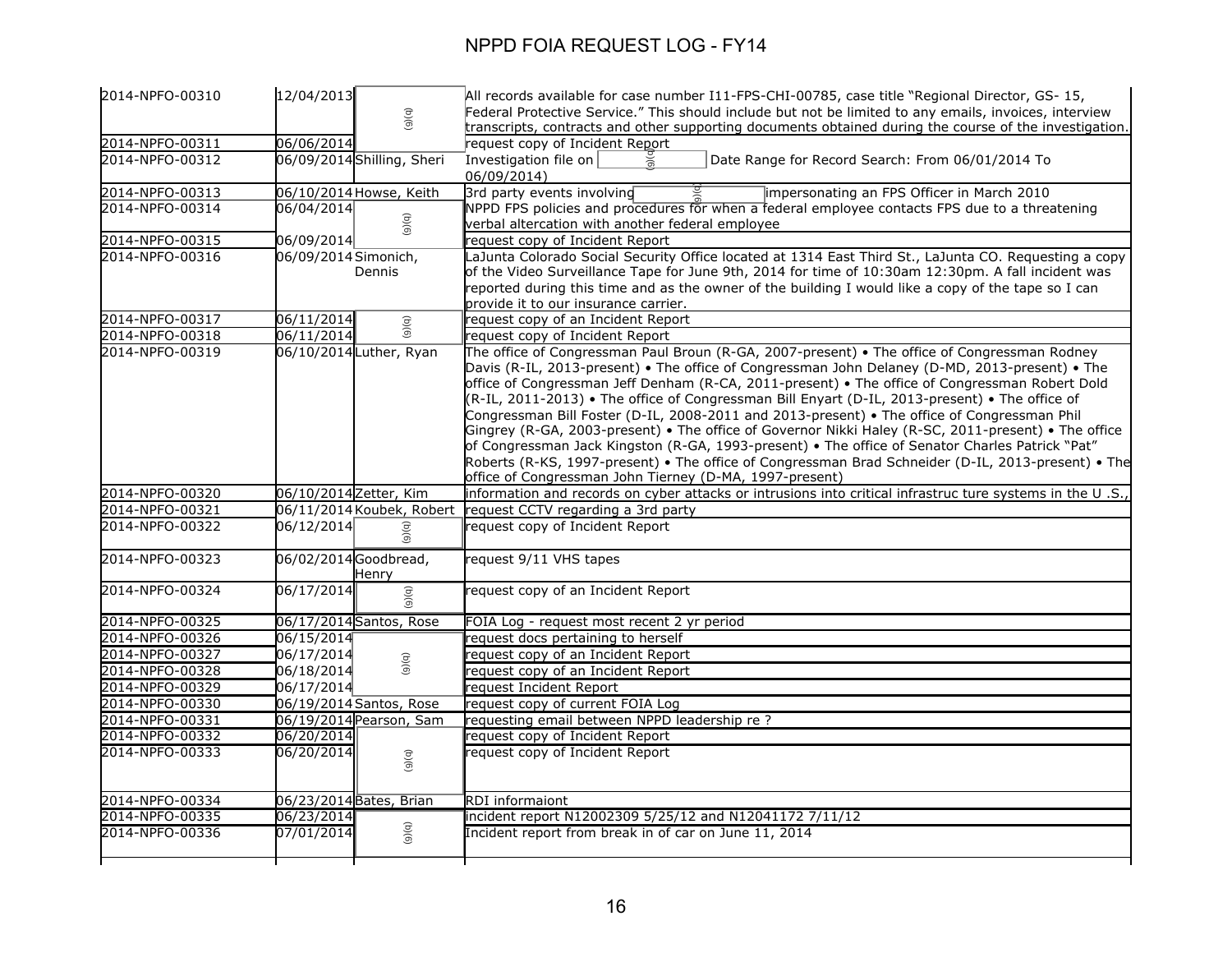| 2014-NPFO-00337 | 05/27/2014             |                           | Incident report form June 20, 2014 at Voice Of America, 330 C Street SW in Washington DC.                                                                                                                                                                                                                                                                                                                                                                                                                                                                                                                                                                                                                                                                                                                                                                                         |
|-----------------|------------------------|---------------------------|-----------------------------------------------------------------------------------------------------------------------------------------------------------------------------------------------------------------------------------------------------------------------------------------------------------------------------------------------------------------------------------------------------------------------------------------------------------------------------------------------------------------------------------------------------------------------------------------------------------------------------------------------------------------------------------------------------------------------------------------------------------------------------------------------------------------------------------------------------------------------------------|
| 2014-NPFO-00338 | 07/02/2014             | (9)(q)                    | Incident report N14001959 involving an assult by                                                                                                                                                                                                                                                                                                                                                                                                                                                                                                                                                                                                                                                                                                                                                                                                                                  |
| 2014-NPFO-00339 | 06/03/2014             |                           | on/or about August 21, 2013<br>Incident reports involving Mr.                                                                                                                                                                                                                                                                                                                                                                                                                                                                                                                                                                                                                                                                                                                                                                                                                     |
| 2014-NPFO-00340 |                        |                           | 07/02/2014 Stewart, Shirley documents provided by DoS                                                                                                                                                                                                                                                                                                                                                                                                                                                                                                                                                                                                                                                                                                                                                                                                                             |
| 2014-NPFO-00341 | 07/02/2014             |                           | records referred from OPM                                                                                                                                                                                                                                                                                                                                                                                                                                                                                                                                                                                                                                                                                                                                                                                                                                                         |
| 2014-NPFO-00342 |                        |                           | 07/02/2014 deHahn, Patrick any and all documents, memorandums, slide presentations, printed and electronic threat                                                                                                                                                                                                                                                                                                                                                                                                                                                                                                                                                                                                                                                                                                                                                                 |
|                 |                        |                           | assessments, manuals, and emails pertain to bioterrorism preparation and prevention at Quabbin<br>Reservoir in Belchertown, MA                                                                                                                                                                                                                                                                                                                                                                                                                                                                                                                                                                                                                                                                                                                                                    |
| 2014-NPFO-00343 | 07/01/2014             |                           | request docs related to an investigation                                                                                                                                                                                                                                                                                                                                                                                                                                                                                                                                                                                                                                                                                                                                                                                                                                          |
| 2014-NPFO-00344 | 07/01/2014             | (9)(q)                    | equest copy of Incident Report                                                                                                                                                                                                                                                                                                                                                                                                                                                                                                                                                                                                                                                                                                                                                                                                                                                    |
| 2014-NPFO-00345 | 07/01/2014             |                           | ig<br>G<br>request copy of Incident Report on behalf of                                                                                                                                                                                                                                                                                                                                                                                                                                                                                                                                                                                                                                                                                                                                                                                                                           |
| 2014-NPFO-00346 | 07/01/2014 Sieg, Phill |                           | request copy of contract HSHQC7-11-J-00008                                                                                                                                                                                                                                                                                                                                                                                                                                                                                                                                                                                                                                                                                                                                                                                                                                        |
| 2014-NPFO-00347 | 07/01/2014 Sieg, Phill |                           | Requesting the RFP and Contract for Task Order (TO) HSHQDC-11-J-00049                                                                                                                                                                                                                                                                                                                                                                                                                                                                                                                                                                                                                                                                                                                                                                                                             |
| 2014-NPFO-00348 |                        |                           | 07/01/2014 Watson, Kathryn 1. The names and locations of localities/police departments to which the Department of Homeland<br>Security or any office within has given any automatic license plate reader (ALPR) equipment; 2. The<br>names and locations of police departments from which the Department of Homeland Security is<br>receiving data gathered by ALPR equipment; 3. The names and locations of all localities for which DHS<br>has given a grant for ALPR equipment, accompanied by the amount of each grant; 4. The names and<br>locations of the localities to which the Department of Homeland Security has given ALPR technology in<br>exchange for data captured by said technology; 5. The names of every ALPR company DHS has<br>contracted with over the last 10 years; and 6. The annual budget, if any, DHS has to issue ALPR<br>equipment to localities. |
| 2014-NPFO-00349 | 07/01/2014             |                           | request personnel files from 1977-1978                                                                                                                                                                                                                                                                                                                                                                                                                                                                                                                                                                                                                                                                                                                                                                                                                                            |
| 2014-NPFO-00350 | 07/01/2014             |                           | request docs pertaining to an investigation                                                                                                                                                                                                                                                                                                                                                                                                                                                                                                                                                                                                                                                                                                                                                                                                                                       |
| 2014-NPFO-00351 | 06/20/2014             | (9)(q)                    | request docs pertaining to himself                                                                                                                                                                                                                                                                                                                                                                                                                                                                                                                                                                                                                                                                                                                                                                                                                                                |
| 2014-NPFO-00352 | 07/09/2014             |                           | Incident report                                                                                                                                                                                                                                                                                                                                                                                                                                                                                                                                                                                                                                                                                                                                                                                                                                                                   |
| 2014-NPFO-00353 |                        |                           | 07/03/2014 O'Connell, Kevin request documents pertaining to an injury on third party                                                                                                                                                                                                                                                                                                                                                                                                                                                                                                                                                                                                                                                                                                                                                                                              |
| 2014-NPFO-00354 | 07/09/2014             |                           | 9)(q<br>eport filed by Inspecto<br>at the Virginia Beach Social Security office in March 2014.                                                                                                                                                                                                                                                                                                                                                                                                                                                                                                                                                                                                                                                                                                                                                                                    |
| 2014-NPFO-00355 | 06/26/2014             | (5)(6)                    | Incident on June 11, 2014 at VA Mission Valley Headlthcare Clinic in San Diego, CA with veteran                                                                                                                                                                                                                                                                                                                                                                                                                                                                                                                                                                                                                                                                                                                                                                                   |
| 2014-NPFO-00356 |                        | 07/09/2014 Grave, Wendy   | True and correct copies of all records and reports relating to an explosion and fuel farm fire at Allied<br>Aviation Services, Inc. at the Miami International Airport on March 25, 2011, including photographs,<br>CD or DVD copies of audio records, as well as transcripts of the recordings.                                                                                                                                                                                                                                                                                                                                                                                                                                                                                                                                                                                  |
| 2014-NPFO-00357 | 07/10/2014 Albright,   | Meghan                    | request copy of Incident Report-3rd party                                                                                                                                                                                                                                                                                                                                                                                                                                                                                                                                                                                                                                                                                                                                                                                                                                         |
| 2014-NPFO-00358 |                        | 07/10/2014 Halsne, Chris  | Any and all documents, reports, pictures, mug shots, or relevant security camera videotape regarding<br>an arrest by Federal Protective Services which occurred on March 6, 2014. The arrestee's name is<br>OF Dallas Texas. The incident occurred at or near 6th and Kipling Streets on the<br>Federal Building property in Denver, Colorado between 0900 and 1100 hours. The arrest was for DUI<br>and other unknown charges.                                                                                                                                                                                                                                                                                                                                                                                                                                                   |
| 2014-NPFO-00359 |                        | 07/10/2014 Ainslie, Scott | I seek to obtain copies of material in the possession of the United States Department of Homeland<br>Security - whether it be physical hard-copy, electronic format or another applicable format - which<br>describes, cites, identifies, depicts or is particular to Operation Aurora or Elderwood Group, or other<br>substantive documented correspondence describing, or specific to, the aforementioned subject, dated<br>1 June 2009 through 1 January 2012.                                                                                                                                                                                                                                                                                                                                                                                                                 |
| 2014-NPFO-00360 | 07/11/2014             | (9)(q)                    | request copy of Incident Report                                                                                                                                                                                                                                                                                                                                                                                                                                                                                                                                                                                                                                                                                                                                                                                                                                                   |
| 2014-NPFO-00361 | 07/11/2014             |                           | documents (outlined below) for FPS Announcement for Supervisory Physical Security Specialist GS-14                                                                                                                                                                                                                                                                                                                                                                                                                                                                                                                                                                                                                                                                                                                                                                                |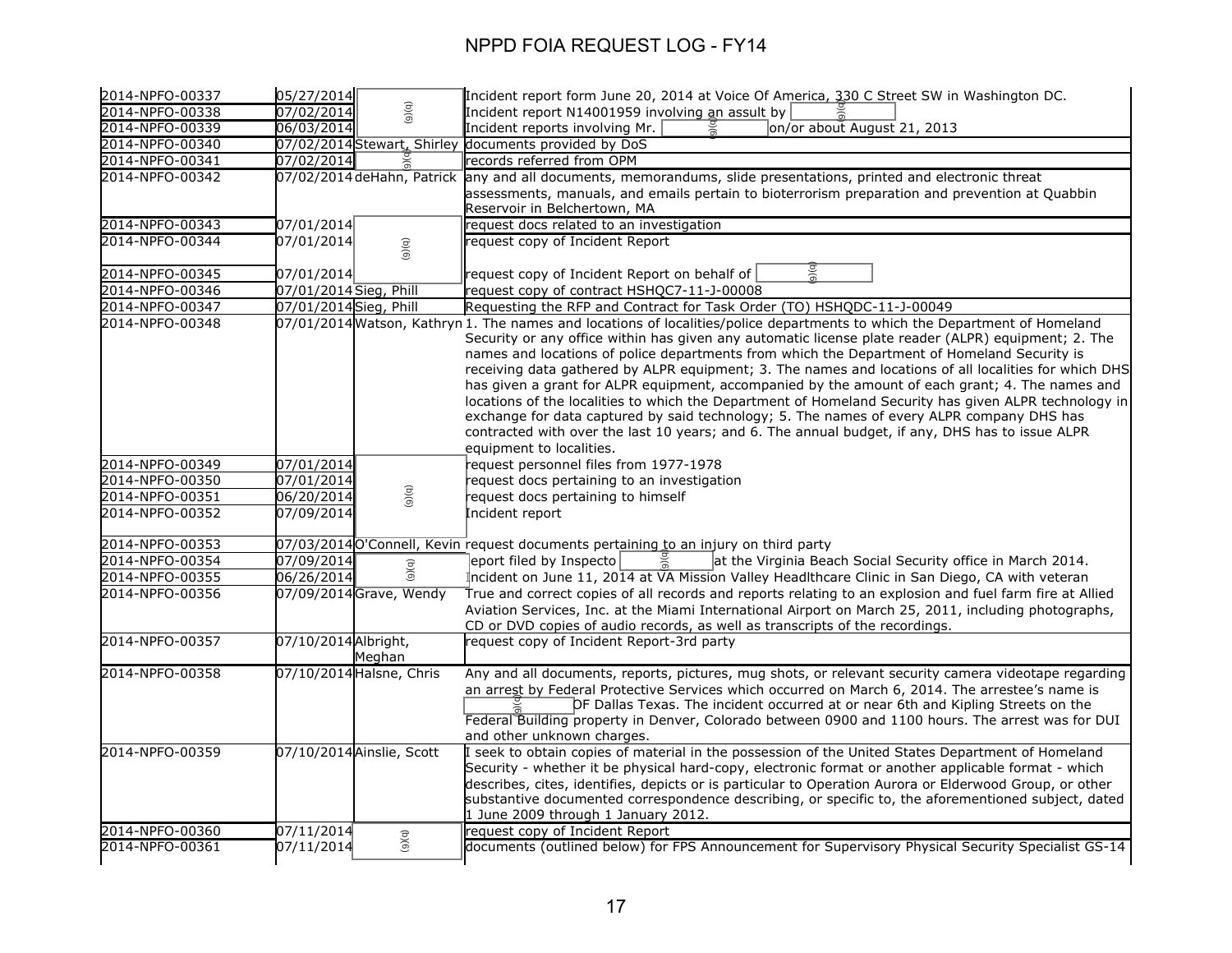|                 |                                    | Vacancy ID: 1102172 Announcement Number FS-1102172-LT14                                                                                                                                                                                                                                                                                                                                                                                                                                                                                                                                                                                                                                                                    |
|-----------------|------------------------------------|----------------------------------------------------------------------------------------------------------------------------------------------------------------------------------------------------------------------------------------------------------------------------------------------------------------------------------------------------------------------------------------------------------------------------------------------------------------------------------------------------------------------------------------------------------------------------------------------------------------------------------------------------------------------------------------------------------------------------|
| 2014-NPFO-00362 | 07/11/2014                         | Incident report B14007016 date of incident 7-8-14                                                                                                                                                                                                                                                                                                                                                                                                                                                                                                                                                                                                                                                                          |
| 2014-NPFO-00363 | (b)(6)<br>07/11/2014               | FPS Records concerning Traffic incident and citation at the USEPA- New England Regional Lab on April<br>3rd 2014                                                                                                                                                                                                                                                                                                                                                                                                                                                                                                                                                                                                           |
| 2014-NPFO-00364 | 07/14/2014 Bundalo, Ranka          | $\vert$ 3rd party request for Incident Report June 17th 2014 by                                                                                                                                                                                                                                                                                                                                                                                                                                                                                                                                                                                                                                                            |
| 2014-NPFO-00365 | 07/14/2014Gregg, Rebecca           | Video Footage 07/01/2014 Incident Report # U130491315 Franklin Park, it 60131.                                                                                                                                                                                                                                                                                                                                                                                                                                                                                                                                                                                                                                             |
| 2014-NPFO-00366 | 07/03/2014 Hughbanks,              | requesting copies of all questions submitted and answers regarding Questions for the Record produced                                                                                                                                                                                                                                                                                                                                                                                                                                                                                                                                                                                                                       |
|                 | Vivian                             | between Jan. 1, 2014 and the date this request is complied with                                                                                                                                                                                                                                                                                                                                                                                                                                                                                                                                                                                                                                                            |
| 2014-NPFO-00367 | 07/15/2014                         | Requesting video footage                                                                                                                                                                                                                                                                                                                                                                                                                                                                                                                                                                                                                                                                                                   |
| 2014-NPFO-00368 |                                    | $\frac{1}{9}$<br>07/14/2014 Montoya, Patrick request docs on behalf of client                                                                                                                                                                                                                                                                                                                                                                                                                                                                                                                                                                                                                                              |
| 2014-NPFO-00369 | 07/14/2014                         | Incident report for CNN#N14002078                                                                                                                                                                                                                                                                                                                                                                                                                                                                                                                                                                                                                                                                                          |
| 2014-NPFO-00370 | (9)(q)<br>07/14/2014               | Requesting Video footage                                                                                                                                                                                                                                                                                                                                                                                                                                                                                                                                                                                                                                                                                                   |
| 2014-NPFO-00371 | 07/14/2014                         | request docs re Job Announcement Number: FS-1102172-LT14                                                                                                                                                                                                                                                                                                                                                                                                                                                                                                                                                                                                                                                                   |
| 2014-NPFO-00372 | 07/02/2014 MacFarlane,             | All information and documentation for the following DHS questions for the record submissions $ID#$                                                                                                                                                                                                                                                                                                                                                                                                                                                                                                                                                                                                                         |
| 2014-NPFO-00373 | Scott                              | 1004798 1008985 1009479 1014044 1021287 1022143                                                                                                                                                                                                                                                                                                                                                                                                                                                                                                                                                                                                                                                                            |
|                 | 07/16/2014 Bonfiglio,<br>Salvatore | like a list of all facilities that are currently regulated under CFATS                                                                                                                                                                                                                                                                                                                                                                                                                                                                                                                                                                                                                                                     |
| 2014-NPFO-00374 | 07/16/2014<br>(5)(6)               | Video Footage from June 30th, 2014                                                                                                                                                                                                                                                                                                                                                                                                                                                                                                                                                                                                                                                                                         |
| 2014-NPFO-00375 | 07/17/2014                         | Incident Report B1400-5847                                                                                                                                                                                                                                                                                                                                                                                                                                                                                                                                                                                                                                                                                                 |
| 2014-NPFO-00376 | 07/09/2014 Santos, Rose            | copy of the documents identified to HSHQDC14F00047                                                                                                                                                                                                                                                                                                                                                                                                                                                                                                                                                                                                                                                                         |
| 2014-NPFO-00377 | 07/21/2014<br>$\bar{\hat{\sigma}}$ | Copy of Statement Case # N14002182                                                                                                                                                                                                                                                                                                                                                                                                                                                                                                                                                                                                                                                                                         |
| 2014-NPFO-00378 | 07/17/2014 Krause,                 | Information pertaining to Operation Shield held at VA Mission Valley Health Care Clinic                                                                                                                                                                                                                                                                                                                                                                                                                                                                                                                                                                                                                                    |
|                 | Benjamin                           |                                                                                                                                                                                                                                                                                                                                                                                                                                                                                                                                                                                                                                                                                                                            |
| 2014-NPFO-00379 | 07/03/2014                         | Requesting all information and records pertaining to incident occured on April 24th, 2012                                                                                                                                                                                                                                                                                                                                                                                                                                                                                                                                                                                                                                  |
| 2014-NPFO-00380 | 07/11/2014                         | Requesting Incident Report                                                                                                                                                                                                                                                                                                                                                                                                                                                                                                                                                                                                                                                                                                 |
| 2014-NPFO-00381 | 07/23/2014                         | Need to submit request via non-govt email                                                                                                                                                                                                                                                                                                                                                                                                                                                                                                                                                                                                                                                                                  |
| 2014-NPFO-00382 | (9)(6)<br>07/23/2014               | Incident Report                                                                                                                                                                                                                                                                                                                                                                                                                                                                                                                                                                                                                                                                                                            |
| 2014-NPFO-00383 | 07/24/2014                         | Incident report took place USPTO carlyle place building ref# 13069827 Requester submitted email                                                                                                                                                                                                                                                                                                                                                                                                                                                                                                                                                                                                                            |
|                 |                                    | asking for report, report has been completed but I do not have a COI in file so I am not able to                                                                                                                                                                                                                                                                                                                                                                                                                                                                                                                                                                                                                           |
|                 |                                    | (a)<br>release information. Called requester and left voicemail explaining the situation. Spoke with                                                                                                                                                                                                                                                                                                                                                                                                                                                                                                                                                                                                                       |
|                 |                                    | and agreed to fax form to him to expedite the COI. 07/31/2014                                                                                                                                                                                                                                                                                                                                                                                                                                                                                                                                                                                                                                                              |
| 2014-NPFO-00384 | 07/24/2014 Finkle, Jim             | 935 pages released to wired under NPPD12F018 on Stuxnet                                                                                                                                                                                                                                                                                                                                                                                                                                                                                                                                                                                                                                                                    |
| 2014-NPFO-00385 | 07/24/2014 Finkle, Jim             | 93 pages of records released under NPPD12F018 to Wired on 12/17/13                                                                                                                                                                                                                                                                                                                                                                                                                                                                                                                                                                                                                                                         |
| 2014-NPFO-00386 | 07/24/2014 Finkle, Jim             | 112 and 152 pages of records released on 12/23 and 12/27 to Wired on Stuxnet                                                                                                                                                                                                                                                                                                                                                                                                                                                                                                                                                                                                                                               |
| 2014-NPFO-00387 | 07/17/2014<br>(5)(6)               | Needs files or reports on anything with his name involved. Worked for Tip O' Neill from jan 2008- oct<br>2010.                                                                                                                                                                                                                                                                                                                                                                                                                                                                                                                                                                                                             |
| 2014-NPFO-00388 | 07/28/2014 Thompson,<br>Joshua     | э) (q<br>copy of complete video footage involving<br>at the Peck Federal Bldg. 550 Main Street,<br>Cincinnati, OH 45202                                                                                                                                                                                                                                                                                                                                                                                                                                                                                                                                                                                                    |
| 2014-NPFO-00389 | 07/29/2014                         | requesting a cited incident report located Hart-Dole-Inouye Federal Center.                                                                                                                                                                                                                                                                                                                                                                                                                                                                                                                                                                                                                                                |
|                 | (9)(q)                             |                                                                                                                                                                                                                                                                                                                                                                                                                                                                                                                                                                                                                                                                                                                            |
| 2014-NPFO-00390 | 07/24/2014 Pearson, Sam            | Any and all written correspondence between Suzanne Spaulding, undersecretary, National Protection<br>and Programs Directorate, Department of Homeland Security; David Wulf, director, Infrastructure<br>Security Compliance Division, Office of Infrastructure Protection, National Protection and Programs<br>Directorate, Department of Homeland Security; Caitlin Durkovich, assistant secretary, Office of<br>Infrastructure Protection; and Rand Beers, former undersecretary for the National Protection and<br>Programs Directorate, from Jan. 1, 2012 to present and any representatives of the governments of<br>Canada, Australia, the United Kingdom, and/or New Zealand concerning the Chemical Facility Anti- |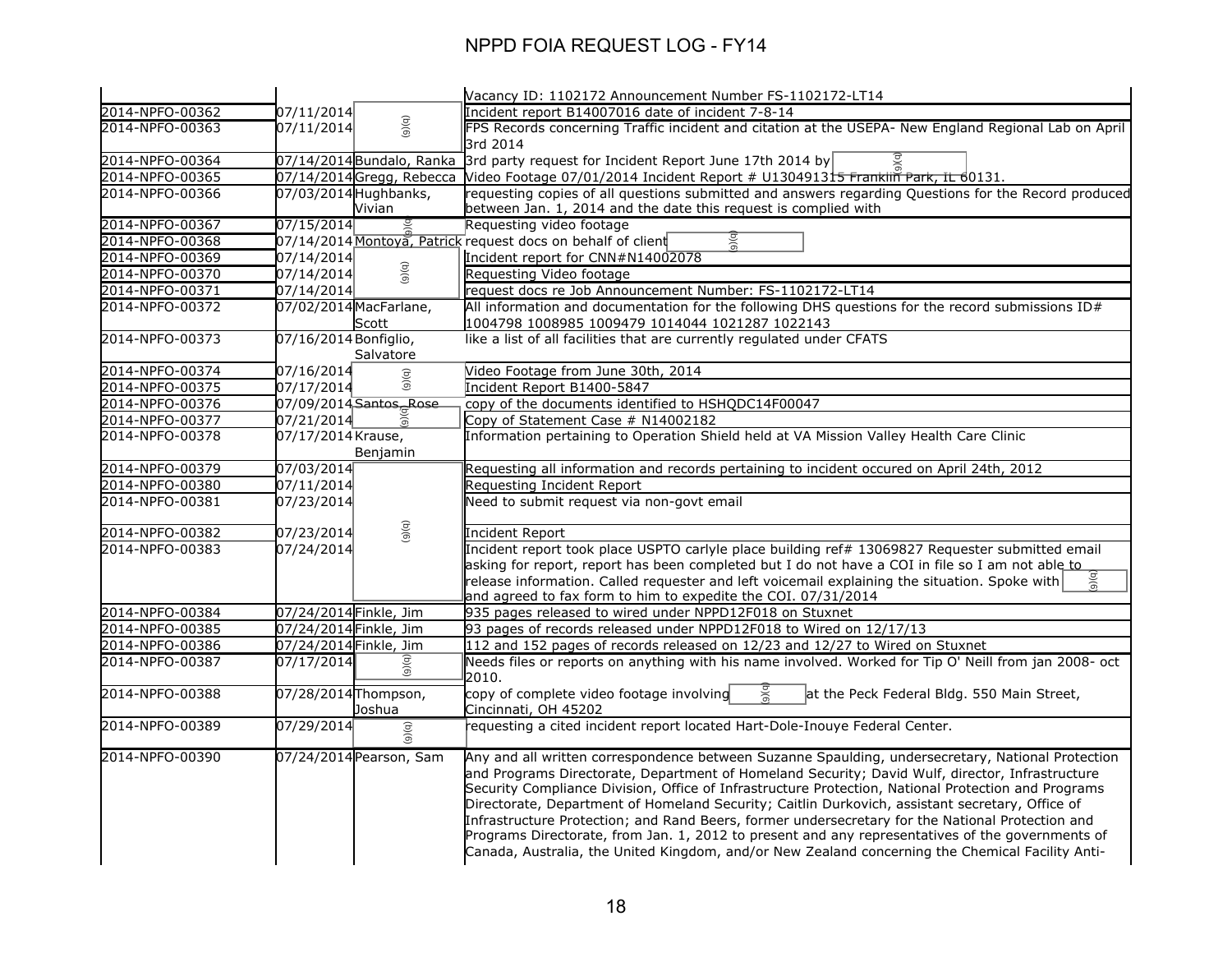|                 |                             | Terrorism Standards program and/or chemical security issues.                                                                                                                 |
|-----------------|-----------------------------|------------------------------------------------------------------------------------------------------------------------------------------------------------------------------|
| 2014-NPFO-00391 |                             | 07/24/2014 Whieldon, EstherA log of all FOIA requests submitted to DHS from January 1, 2006, through July 24, 2014, containing                                               |
|                 |                             | the word or phrases: Aurora, AURORA, Idaho National Laboratory, Aurora Generator Test or AURORA                                                                              |
|                 |                             | Generator Test. Please also provide the dates the requests were made and responded to, the status of                                                                         |
|                 |                             | each request, the names and organizations of person making the request and a basic decription of                                                                             |
|                 |                             | what information was released and when and the FOIA case number.                                                                                                             |
| 2014-NPFO-00392 | 07/25/2014 Finkle, Jim      | I would like to receive a copy of all FOIA requests submitted by Kim Zetter of Wired Magazine,                                                                               |
|                 |                             | $\,$ journalist David Sanger, journalist Nicole Perlroth of the New York Times and Brian Krebs between Jan $\,$                                                              |
|                 |                             | 1, 2008, and July 20, 2014.                                                                                                                                                  |
| 2014-NPFO-00393 | 07/29/2014 Gumkowski,       | request list of facilities across the country that store ammonium nitrate                                                                                                    |
|                 | Tony                        |                                                                                                                                                                              |
| 2014-NPFO-00394 | 07/29/2014                  | all materials relevant to the Subject Incident of July 28, 2013                                                                                                              |
| 2014-NPFO-00395 | ( b ) ( 6 )<br>07/30/2014   | Incident report needed for location: 1000 Legions Place, Orlando, Florida 32803 where requester                                                                              |
|                 |                             | suffered an injury while at work.                                                                                                                                            |
| 2014-NPFO-00397 | 07/30/2014 Mashburn, Dori   | request incident report pertaining to their client                                                                                                                           |
| 2014-NPFO-00398 | 07/29/2014<br>ă             | request investigation conducted in Jan 2014                                                                                                                                  |
| 2014-NPFO-00399 | 07/15/2014 Hammond,         | 3rd party request, requesting accident report occured March 6,2014 occured ssn building pikeville ky.                                                                        |
|                 | Glenn                       |                                                                                                                                                                              |
| 2014-NPFO-00400 | 08/04/2014<br>(5)(6)        | equesting Accident Report # N14002368                                                                                                                                        |
| 2014-NPFO-00401 | 07/16/2014                  | gency Transfer, from DPT Of commerce                                                                                                                                         |
| 2014-NPFO-00402 | 07/30/2014 Sullivan, Eileen | copies of meeting minutes for all of the Telecommunications Service Priority (TSP) Oversight                                                                                 |
|                 |                             | Committee meetings since March 1, 2003. This includes all transcripts from meetings and materials                                                                            |
|                 |                             | reviewed or discussed at meetings. I am also seeking copies of all of the reports and audits provided                                                                        |
|                 |                             | to the Telecommunications Service Priority (TSP) Oversight Committee since August 1, 2000.                                                                                   |
| 2014-NPFO-00403 | 08/01/2014                  | Requesting a copy of report N14002358                                                                                                                                        |
| 2014-NPFO-00404 | 08/03/2014 Kirkpatrick,     | request docs re<br>articipation in several very liberal protests and is currently                                                                                            |
|                 | Christena                   | participating in GISHWHES I would like to know of all available government files for this individual.                                                                        |
|                 |                             | (3rd party)                                                                                                                                                                  |
| 2014-NPFO-00405 | 08/06/2014                  | <b>Incindent Report</b>                                                                                                                                                      |
| 2014-NPFO-00406 |                             | 08/06/2014 Aymond, Daniel 1 would like to know how you expect the regular police force in every city that has one to get                                                     |
|                 |                             | ammunition.                                                                                                                                                                  |
| 2014-NPFO-00407 | 08/08/2014                  | Requesting copy of all related incident reports on July 22, or July 29 Bldg 50 in the Denver Federal                                                                         |
|                 |                             | Center.                                                                                                                                                                      |
| 2014-NPFO-00408 | 08/08/2014                  | Requesting information regarding case # N14001907                                                                                                                            |
|                 |                             |                                                                                                                                                                              |
| 2014-NPFO-00409 | 08/08/2014                  | Requesting Incident Report (#3949/2013138211407) Incident occured 09/12/2013 at Carlos Chardon<br>Federal Bldg                                                               |
| 2014-NPFO-00410 | (9)(q)<br>08/12/2014        | equest my disqualification letter and any and all correspondence to include email between human                                                                              |
|                 |                             |                                                                                                                                                                              |
| 2014-NPFO-00411 |                             | esources and the medical clearance unit pertaining to my medical evaluations.<br>equesting copy of incident report N14002464 dated 08/08/2014 and N14002513 dated 08/12/2014 |
|                 | 08/13/2014                  |                                                                                                                                                                              |
| 2014-NPFO-00412 | 08/01/2014                  | Requesting Incident Report B14007279                                                                                                                                         |
| 2014-NPFO-00413 | 08/12/2014                  | Requesting incident report # B14008303 Activity code 1520                                                                                                                    |
| 2014-NPFO-00414 | 08/18/2014 Guffey, Erin     | documents submitted to DHS by US Foods re: CFATS                                                                                                                             |
| 2014-NPFO-00415 | 08/18/2014                  | Requesting FPS report # N14002272                                                                                                                                            |
|                 | (6)(6)                      |                                                                                                                                                                              |
| 2014-NPFO-00416 | 08/17/2014 Woon, Julie      | all of the requests you have recieved from the New York Times from June 2014.                                                                                                |
| 2014-NPFO-00417 | 08/15/2014                  | Requesting case# 14000116                                                                                                                                                    |
|                 | $\frac{1}{9}$               |                                                                                                                                                                              |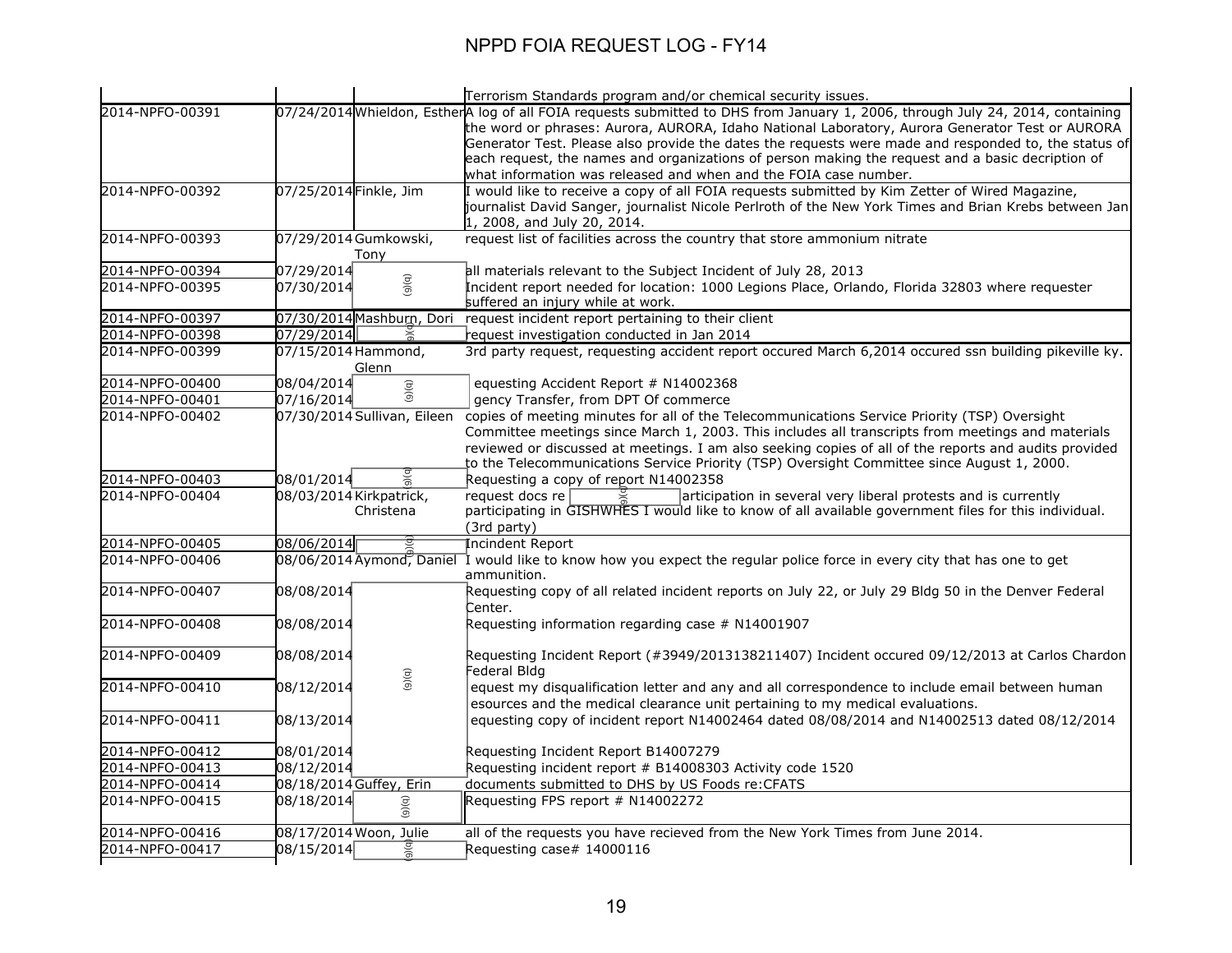| 2014-NPFO-00418 | 08/14/2014 Yen, Hope              | documents pertaining to CFATS program facilities                                                                                                                                                                 |
|-----------------|-----------------------------------|------------------------------------------------------------------------------------------------------------------------------------------------------------------------------------------------------------------|
| 2014-NPFO-00419 | 08/14/2014 Yen, Hope              | request access to and/or a copy of the Homeland Security Studies and Analysis Institute's report                                                                                                                 |
|                 |                                   | completed in late 2013 that reviewed the Department of Homeland Security's Chemical Facility Anti-                                                                                                               |
|                 |                                   | terrorism Standards (CFATS) program.                                                                                                                                                                             |
| 2014-NPFO-00420 | 08/19/2014 Aymond, Daniel         | requesting records for the ammunition stockpile that te military has throughout it's several bases.                                                                                                              |
| 2014-NPFO-00421 | 08/20/2014 Zetter, Kim            | request information and records on cyber attacks or instrusions into critical infrastructure systems in                                                                                                          |
|                 |                                   | the US                                                                                                                                                                                                           |
| 2014-NPFO-00422 | 08/18/2014 Reed, Dagmar           | $ $ ertified copies of any and all citations issued t $ $<br>Requesting on behalf of<br>lon                                                                                                                      |
|                 |                                   | 05/05/2014                                                                                                                                                                                                       |
| 2014-NPFO-00423 | 08/20/2014                        | Requesting Incident Report done on April 30th 2014 by Officer                                                                                                                                                    |
| 2014-NPFO-00424 | 08/20/2014 Henderson,             | request documents associated with contract #HSHQDC10F00132                                                                                                                                                       |
|                 | Catherine                         |                                                                                                                                                                                                                  |
| 2014-NPFO-00425 | 08/18/2014                        | waiting for PRIV to provide request info                                                                                                                                                                         |
| 2014-NPFO-00426 | 08/13/2014 Castelli,              | request for the 2013 unclassified DHS cybersecurity study produced in response to section 9(a) of                                                                                                                |
|                 | Christopher                       | Executive Order 13636.                                                                                                                                                                                           |
| 2014-NPFO-00427 | 08/15/2014 Blake, Arthur          | request contract #HSCEGI-07-A-00010                                                                                                                                                                              |
| 2014-NPFO-00428 | 08/21/2014                        | Requesting report #D14008092                                                                                                                                                                                     |
| 2014-NPFO-00429 | (9)(q)<br>08/25/2014              | Requesting copy of incident report dated August 18, 2014                                                                                                                                                         |
| 2014-NPFO-00430 | 08/24/2014                        | Requesting all information pertaining to the requestor                                                                                                                                                           |
| 2014-NPFO-00431 | 08/20/2014 Pearson, Sam           | Any and all schedules of Suzanne Spaulding, undersecretary, National Protection and Programs                                                                                                                     |
|                 |                                   | Directorate, Department of Homeland Security; David Wulf, director, Infrastructure Security                                                                                                                      |
|                 |                                   | Compliance Division, Office of Infrastructure Protection, National Protection and Programs Directorate,                                                                                                          |
|                 |                                   | Department of Homeland Security; Caitlin Durkovich, assistant secretary, Office of Infrastructure                                                                                                                |
|                 |                                   | Protection; and Rand Beers, former undersecretary for the National Protection and Programs                                                                                                                       |
|                 |                                   | Directorate, from Jan. 1, 2012 to present.                                                                                                                                                                       |
| 2014-NPFO-00432 |                                   | 08/20/2014 Thomas, Kamaal I am requesting the current categorization formula/chart/scale/guideline that CS&C utilizes to                                                                                         |
|                 |                                   | determine the magnitude or category of cyber vulnerabilities, threats, or attacks. Additionally, I am<br>seeking records of the number of cyberattacks on U.S. critical infrastructure, as well as, a records of |
|                 |                                   | the cyber criminals or organizations proved or alleged to have executed those attacks. Lastly, I am                                                                                                              |
|                 |                                   | seeking estimates on the number of causalities in result of one of the 16 critical infrastructures being                                                                                                         |
|                 |                                   | breached.                                                                                                                                                                                                        |
| 2014-NPFO-00433 | 08/26/2014                        | Requester needs incident report to submit for insurance company The incident occurred on July 28,                                                                                                                |
|                 | (5)(6)                            | 2014                                                                                                                                                                                                             |
| 2014-NPFO-00434 | 08/27/2014 Romero, Rosa           | request copy of an incident report on behalf of client                                                                                                                                                           |
| 2014-NPFO-00435 | 08/26/2014                        | Incident Report                                                                                                                                                                                                  |
| 2014-NPFO-00436 | (9)(0)<br>$\overline{08/27/20}14$ | Incident Report occured June 25 2013                                                                                                                                                                             |
| 2014-NPFO-00437 | 08/26/2014                        | Incident Report occured on 27 June 2014                                                                                                                                                                          |
| 2014-NPFO-00438 | 08/27/2014 McKelvey, D.           | when elevator fell on August 11, 2014 & any other<br>information pertaining to client                                                                                                                            |
|                 | Adam                              | accident information involving elevators (Date Range for Record Search: From 08/11/2014 To                                                                                                                       |
|                 |                                   | 08/11/2014)                                                                                                                                                                                                      |
| 2014-NPFO-00439 | 08/31/2014                        | Incident report that occured on 78/27/2014 and video.                                                                                                                                                            |
| 2014-NPFO-00440 | 08/29/2014                        | incident report taken by Officer $\frac{9}{6}$ on 8/27/14 #B14008928                                                                                                                                             |
| 2014-NPFO-00441 | 09/02/2014                        | Incident report from accident on $9/2/14$ at the SSA Woodlawn Md                                                                                                                                                 |
|                 |                                   |                                                                                                                                                                                                                  |
| 2014-NPFO-00442 | (9)(6)<br>09/02/2014              | Incident report of her transport from the federal building to the hospital                                                                                                                                       |
| 2014-NPFO-00443 | 09/02/2014                        | Incident report of assult which occurred November 12, 2013 record number 13-02-1790                                                                                                                              |
| 2014-NPFO-00444 | 09/03/2014                        | request for incident report                                                                                                                                                                                      |
| 2014-NPFO-00445 | 09/05/2014                        | requesting the certification/referral list for the Job Announcement Number: FS-1066324-LT14, March                                                                                                               |
|                 |                                   |                                                                                                                                                                                                                  |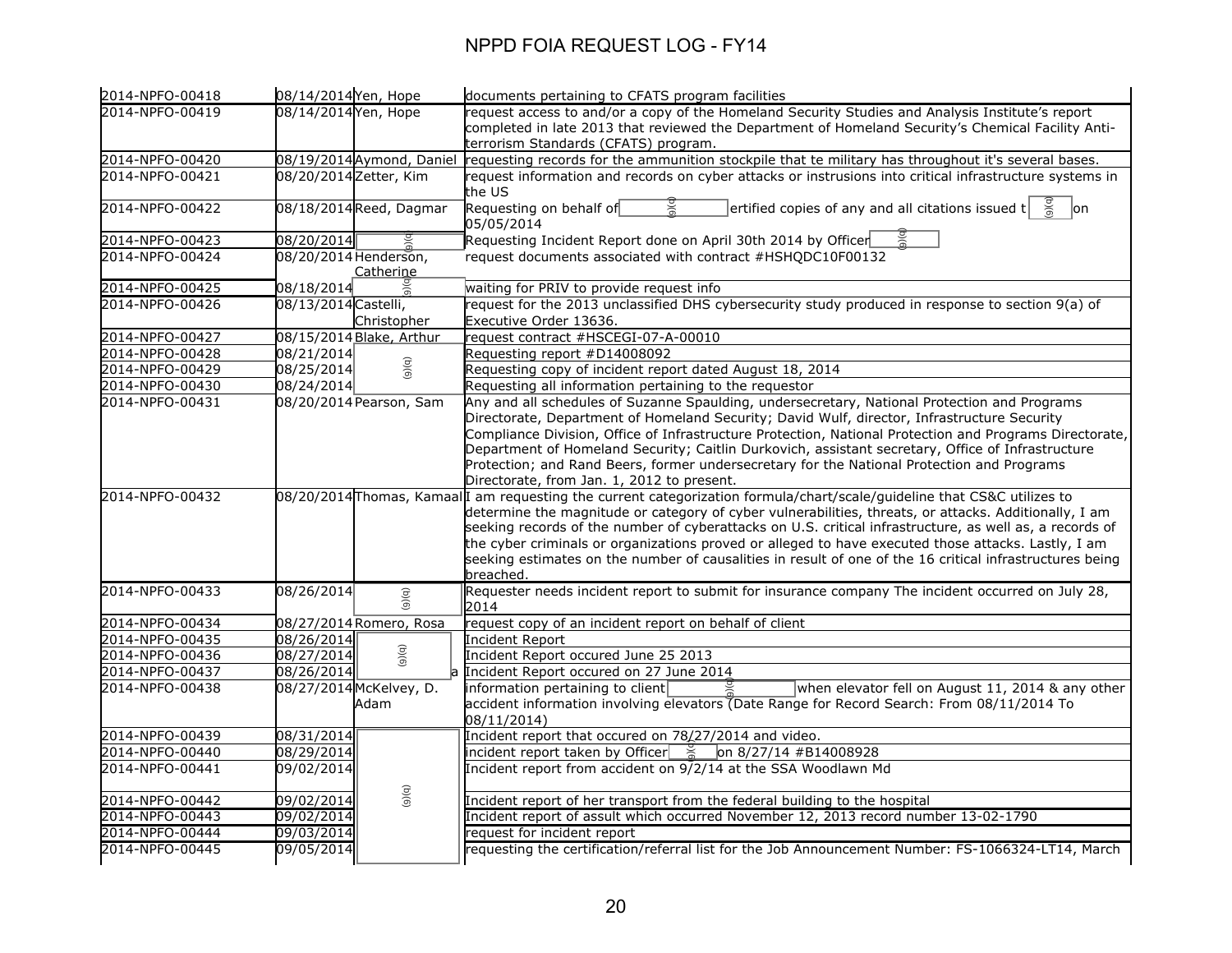|                                    |                        |                            | 31, 2014 to April 9, 2014 and Job Announcement Number: FS-956249-AC14, October 7, 2013 to                                                                                                                                                                                                                                                                                                                                                                                                                                                                                                                                                                                                                                                                                                                                                                 |
|------------------------------------|------------------------|----------------------------|-----------------------------------------------------------------------------------------------------------------------------------------------------------------------------------------------------------------------------------------------------------------------------------------------------------------------------------------------------------------------------------------------------------------------------------------------------------------------------------------------------------------------------------------------------------------------------------------------------------------------------------------------------------------------------------------------------------------------------------------------------------------------------------------------------------------------------------------------------------|
|                                    |                        |                            | October 21, 2013                                                                                                                                                                                                                                                                                                                                                                                                                                                                                                                                                                                                                                                                                                                                                                                                                                          |
| 2014-NPFO-00446                    | 09/08/2014             |                            | request incident report                                                                                                                                                                                                                                                                                                                                                                                                                                                                                                                                                                                                                                                                                                                                                                                                                                   |
| 2014-NPFO-00447                    | 09/03/2014             |                            | Requesting all information pertaining himself                                                                                                                                                                                                                                                                                                                                                                                                                                                                                                                                                                                                                                                                                                                                                                                                             |
| 2014-NPFO-00448                    | 08/27/2014             | (6)(6)                     | Requesting Police Report                                                                                                                                                                                                                                                                                                                                                                                                                                                                                                                                                                                                                                                                                                                                                                                                                                  |
| 2014-NPFO-00449                    | 08/27/2014             |                            | Requesting Incident Report                                                                                                                                                                                                                                                                                                                                                                                                                                                                                                                                                                                                                                                                                                                                                                                                                                |
| 2014-NPFO-00450                    | 09/08/2014 Westervelt, |                            | request a release of records from the National Protection and Programs Directorate containing                                                                                                                                                                                                                                                                                                                                                                                                                                                                                                                                                                                                                                                                                                                                                             |
|                                    |                        | Robert                     | information related to congressional letter marks requesting funding for private sector firms to<br>perform services supporting NPPD's mission. services.                                                                                                                                                                                                                                                                                                                                                                                                                                                                                                                                                                                                                                                                                                 |
| 2014-NPFO-00451                    |                        | 08/27/2014 Blake, Arthur   | requested Contract Award Number: HSHQE4-I2-D-00003                                                                                                                                                                                                                                                                                                                                                                                                                                                                                                                                                                                                                                                                                                                                                                                                        |
| 2014-NPFO-00452                    |                        | 08/27/2014 Blake, Arthur   | request Contract A ward Number: HSHQE4-13-D-00003-Protective Security Guard Services- South<br>Carolina                                                                                                                                                                                                                                                                                                                                                                                                                                                                                                                                                                                                                                                                                                                                                   |
| 2014-NPFO-00453                    |                        | 08/27/2014 Blake, Arthur   | request Contract A ward Number: HSHQE4-13-D-00004-Protective Security Guard Services -                                                                                                                                                                                                                                                                                                                                                                                                                                                                                                                                                                                                                                                                                                                                                                    |
|                                    |                        |                            | Kentucky                                                                                                                                                                                                                                                                                                                                                                                                                                                                                                                                                                                                                                                                                                                                                                                                                                                  |
| 2014-NPFO-00454                    |                        | 09/02/2014 Katta, Edward   | request Contract Award Number: HSHQE2-14-D-00006                                                                                                                                                                                                                                                                                                                                                                                                                                                                                                                                                                                                                                                                                                                                                                                                          |
| 2014-NPFO-00455                    | 09/09/2014             |                            | Requesting video footage incident occured on August 25th, 2014 at approx 0800                                                                                                                                                                                                                                                                                                                                                                                                                                                                                                                                                                                                                                                                                                                                                                             |
| 2014-NPFO-00456                    |                        | 09/08/2014 DePace, Patrick | Requesting information pertaining to all individuals being arrested by FPS and or builiding security at                                                                                                                                                                                                                                                                                                                                                                                                                                                                                                                                                                                                                                                                                                                                                   |
|                                    |                        |                            | the Anthony J. Celebreeze Federal Building in Cleveland. Oh btwn Oct 1,2013-Sept 1, 2014                                                                                                                                                                                                                                                                                                                                                                                                                                                                                                                                                                                                                                                                                                                                                                  |
| 2014-NPFO-00457                    | 09/03/2014             | 09/09/2014 Pearson, Sam    | Requesting Incident Report case # N14002667                                                                                                                                                                                                                                                                                                                                                                                                                                                                                                                                                                                                                                                                                                                                                                                                               |
| 2014-NPFO-00458<br>2014-NPFO-00459 |                        | 09/10/2014 Blake, Arthur   | requesting the FOIA request(s) and their response(s) case #2014-NPFO-00293<br>request Contract Award Number: HSHQE4-12-D-00006                                                                                                                                                                                                                                                                                                                                                                                                                                                                                                                                                                                                                                                                                                                            |
| 2014-NPFO-00460                    | 09/09/2014             |                            | equest copy of Report N14002684                                                                                                                                                                                                                                                                                                                                                                                                                                                                                                                                                                                                                                                                                                                                                                                                                           |
| 2014-NPFO-00461                    | 08/28/2014 Newman,     |                            | request investigation on behalf of client                                                                                                                                                                                                                                                                                                                                                                                                                                                                                                                                                                                                                                                                                                                                                                                                                 |
|                                    |                        | Elizabeth                  |                                                                                                                                                                                                                                                                                                                                                                                                                                                                                                                                                                                                                                                                                                                                                                                                                                                           |
| 2014-NPFO-00462                    | 09/10/2014             |                            | requesting to see all email communications from your office through Ms. Sandy Ford-Page and any                                                                                                                                                                                                                                                                                                                                                                                                                                                                                                                                                                                                                                                                                                                                                           |
|                                    |                        |                            | other staff members pertaining to and relative to satisfying my request and finalizing this request as it                                                                                                                                                                                                                                                                                                                                                                                                                                                                                                                                                                                                                                                                                                                                                 |
|                                    |                        |                            | pertains to FOIA Request Number 2014-NPFO-00335.                                                                                                                                                                                                                                                                                                                                                                                                                                                                                                                                                                                                                                                                                                                                                                                                          |
| 2014-NPFO-00463                    | 08/27/2014             |                            | Requesting all paperwork, reports and emails that pertains to the requester regarding the                                                                                                                                                                                                                                                                                                                                                                                                                                                                                                                                                                                                                                                                                                                                                                 |
|                                    |                        |                            | investigation from FJC (employer-contractor) then given to FPS.                                                                                                                                                                                                                                                                                                                                                                                                                                                                                                                                                                                                                                                                                                                                                                                           |
| 2014-NPFO-00464                    | 09/15/2014             |                            | investigation on self during FY10                                                                                                                                                                                                                                                                                                                                                                                                                                                                                                                                                                                                                                                                                                                                                                                                                         |
| 2014-NPFO-00465                    | 09/15/2014             | (5)(6)                     | Requesting Case # 14-IP-1962                                                                                                                                                                                                                                                                                                                                                                                                                                                                                                                                                                                                                                                                                                                                                                                                                              |
|                                    |                        |                            |                                                                                                                                                                                                                                                                                                                                                                                                                                                                                                                                                                                                                                                                                                                                                                                                                                                           |
| 2014-NPFO-00466                    | 09/15/2014             |                            | Requesting Case # P14009207                                                                                                                                                                                                                                                                                                                                                                                                                                                                                                                                                                                                                                                                                                                                                                                                                               |
| 2014-NPFO-00467                    | 09/15/2014             |                            | Requesting video footage as well as all documents and phone calls with police deparmtent                                                                                                                                                                                                                                                                                                                                                                                                                                                                                                                                                                                                                                                                                                                                                                  |
| 2014-NPFO-00468                    | 09/15/2014             |                            | All documents pertaining to incident occured at SSA Field Office in Hato Tejas, Bayamon, PR. Reports                                                                                                                                                                                                                                                                                                                                                                                                                                                                                                                                                                                                                                                                                                                                                      |
|                                    |                        |                            | from September 11th 2013 at 1730.                                                                                                                                                                                                                                                                                                                                                                                                                                                                                                                                                                                                                                                                                                                                                                                                                         |
| 2014-NPFO-00469                    |                        |                            | 09/04/2014 Pierson, Debbie   information pertaining to                                                                                                                                                                                                                                                                                                                                                                                                                                                                                                                                                                                                                                                                                                                                                                                                    |
| 2014-NPFO-00470                    | 09/03/2014             |                            | Report N14002681 incident occurred on August 26th involving stolen personal property.                                                                                                                                                                                                                                                                                                                                                                                                                                                                                                                                                                                                                                                                                                                                                                     |
| 2014-NPFO-00471                    |                        |                            | 09/11/2014 Sledge, Matthew Any and all records to include emails, memoranda, letters, audio/video, transcripts, and reports,<br>including Threat Assessments, concerning the protests in Ferguson, Missouri; protests elsewhere over<br>the death of Michael Brown Jr.; and federal programs for equipping state and local law enforcement<br>from August 9, 2014 to the present. 2) Any and all correspondence to and from the Executive Office<br>of the President, the U.S. Congress, the Missouri governor's office, the Missouri State Highway Patrol,<br>the City of St. Louis, the County of St. Louis or the City of Ferguson concerning the protests in<br>Ferguson, Missouri; protests elsewhere over the death of Michael Brown Jr.; and federal programs for<br>equipping state and local law enforcement from August 9, 2014 to the present. |
| 2014-NPFO-00472                    | 09/15/2014             | $\mathbf{b}(\mathbf{c})$   | requesting incident report for incident occured 09/15/2014 at 402 E State Street at the federal Court                                                                                                                                                                                                                                                                                                                                                                                                                                                                                                                                                                                                                                                                                                                                                     |